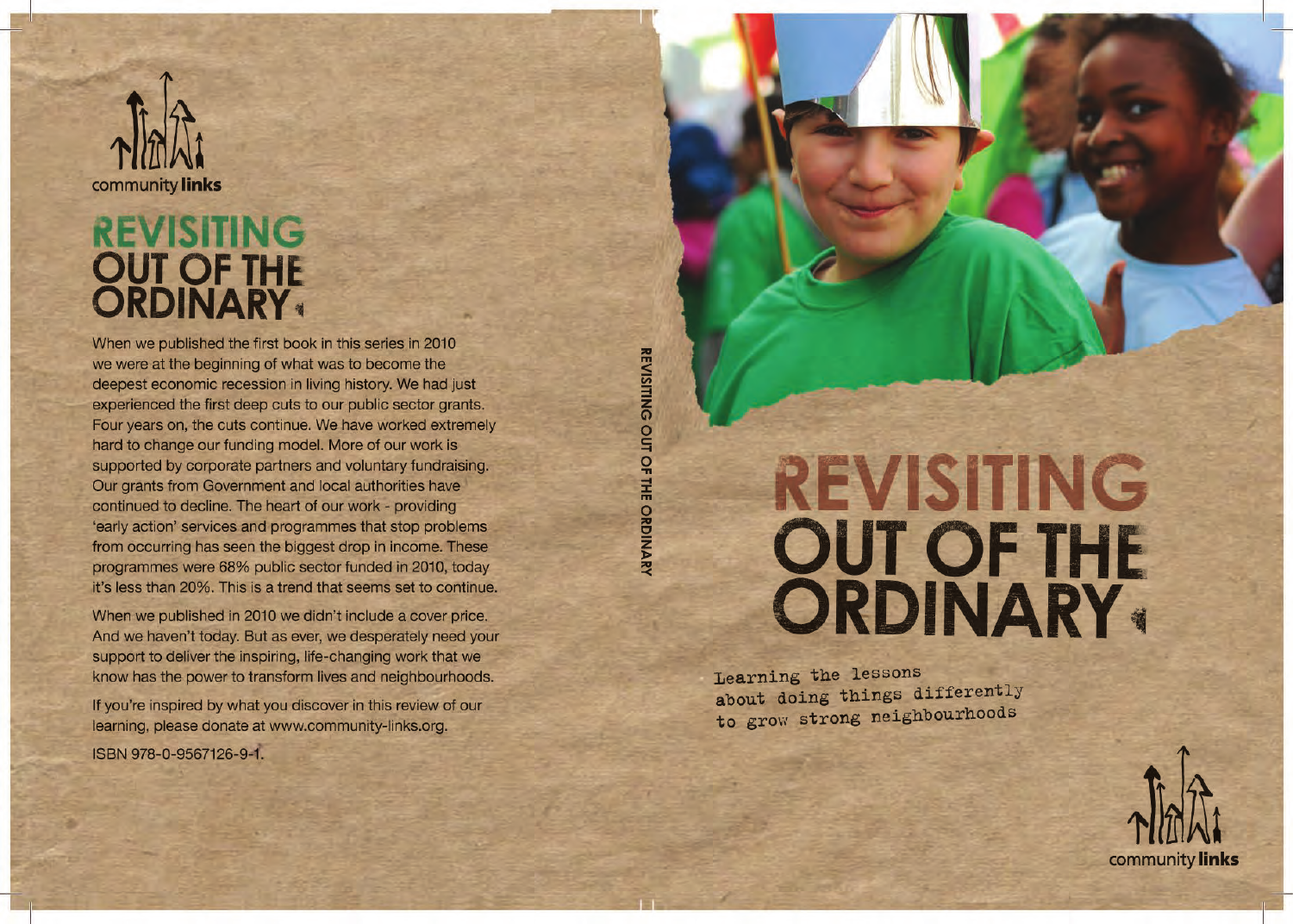### **ABOUT COMMUNITY LINKS**

We are a social action charity, rooted in east London and nationally focused.

Our vision is for confident communities ready to create and seize opportunities. Our mission is to generate change in the communities we work with by ensuring access to all forms of opportunity; learning, skills, employment and social networks. We are sharing the lessons and promoting innovations with a national audience of policy and decision-makers. We want to share and spread what we've learnt.

Our unique approach has been developed over almost 40 years. Not unique in the individual activities and programmes that we undertake, but in the combination of them – and critically the connectedness of them. The external environment, locally and nationally, has changed significantly over that time and never more than in the last three years. We have adapted and changed too; this new book is largely about those changes, what we have learnt, what we need to do next and what, in our judgement, government should learn from the Community Links experience. Of course we don't have all the answers but day after day we do wrestle with the problems and so experience a different insight from that of policy-makers further from the front line.

Our approach to everything we do is underpinned by our values:

To generate change. To tackle causes not symptoms, find solutions not palliatives. To recognise that we need to give as well as to receive and to appreciate that those who experience a problem understand it best. To act local but think global, teach but never stop learning. To distinguish between the diversity that enriches society and the inequalities that diminish it. To grow - but all to build a network not an empire. To be driven by dreams, judged on delivery. To never do things for people but to guide and support, to train and enable, to simply inspire.

In this short book we'll show you, through stories and data, how we work. We'll demonstrate the positive impact and show the extraordinary things that ordinary people make possible.

With thanks to Lankelly Chase Charitable Trust, our funders and partners in a three year programme to evaluate our impact and share lessons in social change and community building.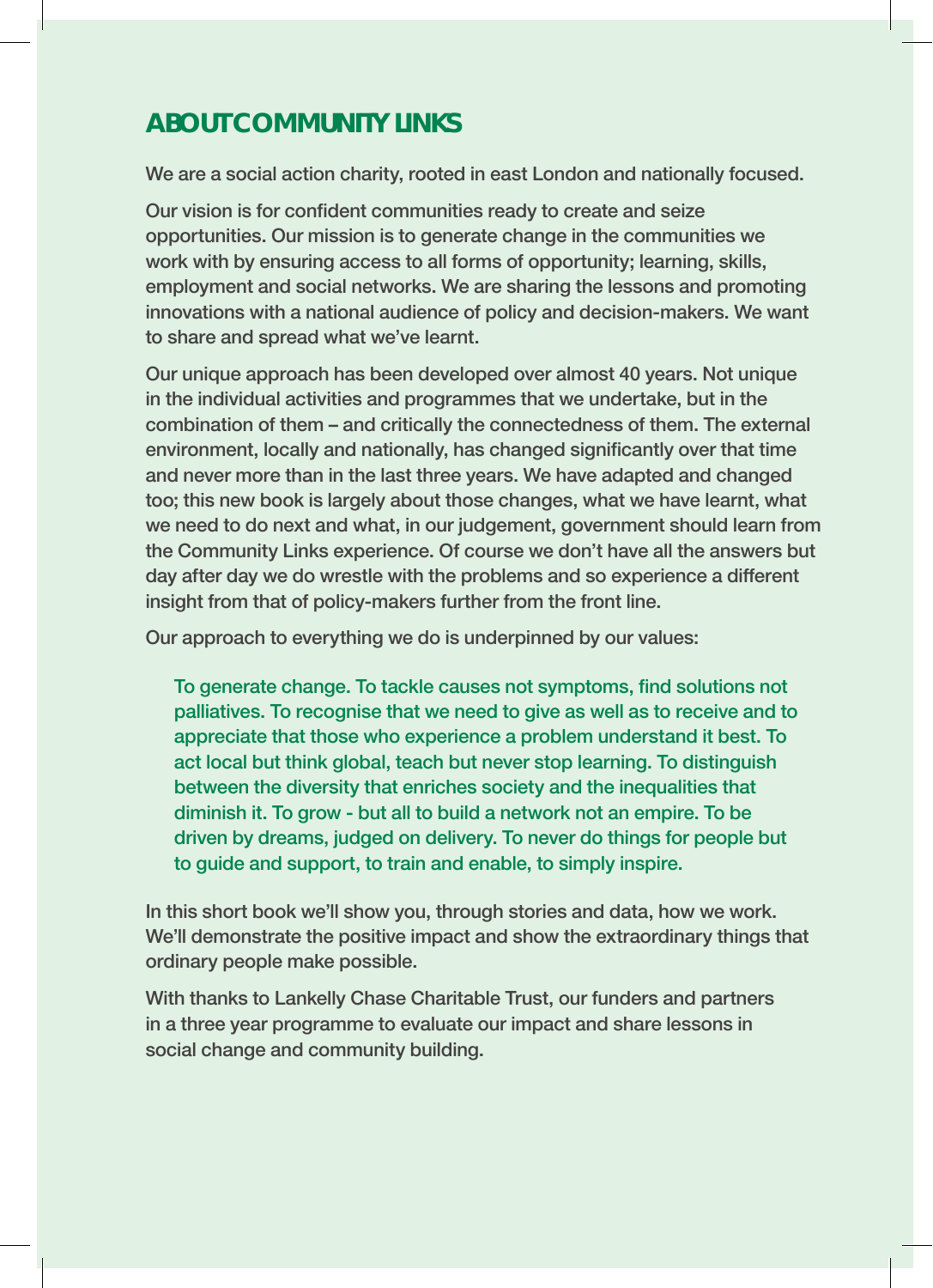## **THE CHANGE AROUND US**

In 2010 we published a short book called *Out Of The Ordinary*. It explained the Community Links approach to social regeneration and showed how the quality of the user experience is shaped by the expectations that we hold for our staff and the way they work with service users and also the qualities we develop in the places where we work.

We described how the approach of a Community Links worker is characterised by a set of competencies that can be taught, managed, appraised and replicated and how appropriate buildings create the conditions in which relationships can thrive. Again these qualities of place can be identified and reproduced. We stressed that none of this mattered in isolation. All of it matters together.

In the midst of rapid and unrelenting change we have held fast to our values which underpin our work and have remained constant since we began. They determine what we do, how we develop facilities and services and what we expect of one another – staff, volunteers, supporters, partners and service users. Over the course of nearly 40 years we have learned from what works and developed specific approaches that now inform all that we do.

- People we work with are the experts in their own lives: Our work is developed from the ground up - driven by, and learning from, those with whom we work.
- **Needs are indivisible:** Many problems are interconnected and too often troubled people bounce from one agency to another. We work holistically with all ages and aim to tackle complex need with an interlocking series of projects.
- **People change lives: Practical knowledge and resources** are necessary to thrive and be free but it is the "deep value" power of an appropriate relationship that has the potential to transform.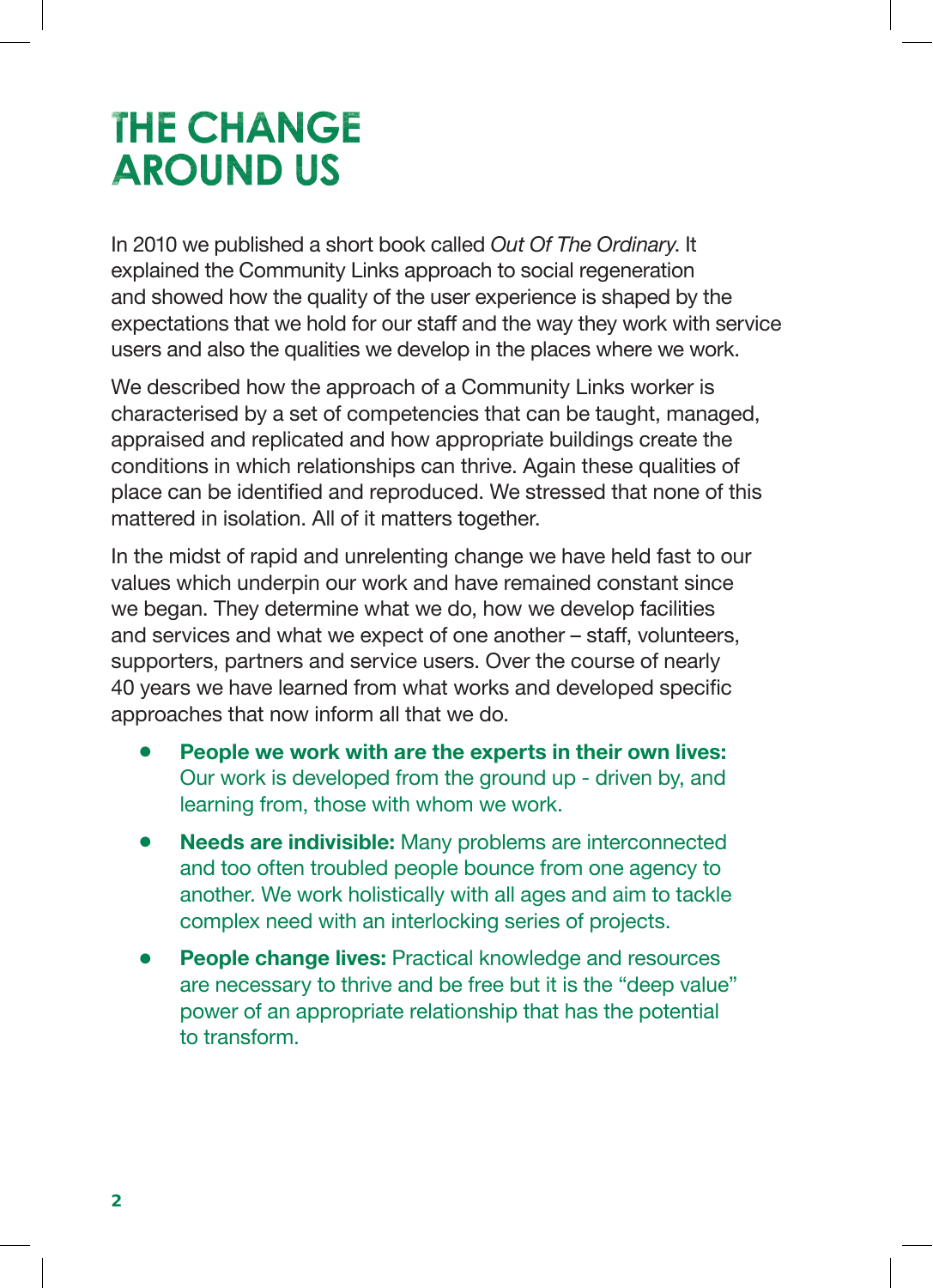<sup>l</sup> **A fence at the top of the cliff is always better than an ambulance at the bottom.** We want to prevent problems through "early action" not pick up the pieces and we want the people and the communities we serve to be "ready for everything", ready to seize opportunity and to cope with adversity.

Some things have changed fundamentally and forever in the last four years, some things not at all.

When Community Links first started working alongside neighbourhoods, the nation was celebrating the Silver Jubilee; the Sex Pistols were selling vinyl records and inflation stood at 15.8%. The average weekly wage was £32 per week and an average price for a house was just under £5,000.

The messages of recession and austerity from the late 1970s sound very familiar to those of the recent past.

Government policy, framed, at least in the early years, by the rhetoric of the Big Society, has encouraged mutual aid, localism and a smaller state. Public services have been contracted out, more to the private sector than the voluntary but consistently away from government. Payment by results has characterised the operating model. Independent funding for the third sector has held up but some statutory income streams that have nourished our work for many years have dried up abruptly and entirely. The loss of Legal Aid for welfare advice was a particularly savage blow to a cornerstone service at Community Links.

Population churn continues to be a feature of our community in east London and of comparable communities elsewhere - about 20% move on and move out every year. Poverty continues to blight the lives of many who remain and most new arrivals fleeing war or destitution in other parts of the world:

- Two out of every ten people either leave or arrive every year, and those who leave have more skills than those who arrive
- $\bullet$  One quarter of households in Newham live in poverty. This affects 50% of all Newham's children
- Newham has the highest rates of ill-health and premature death in London
- And one of the highest crime rates in the capital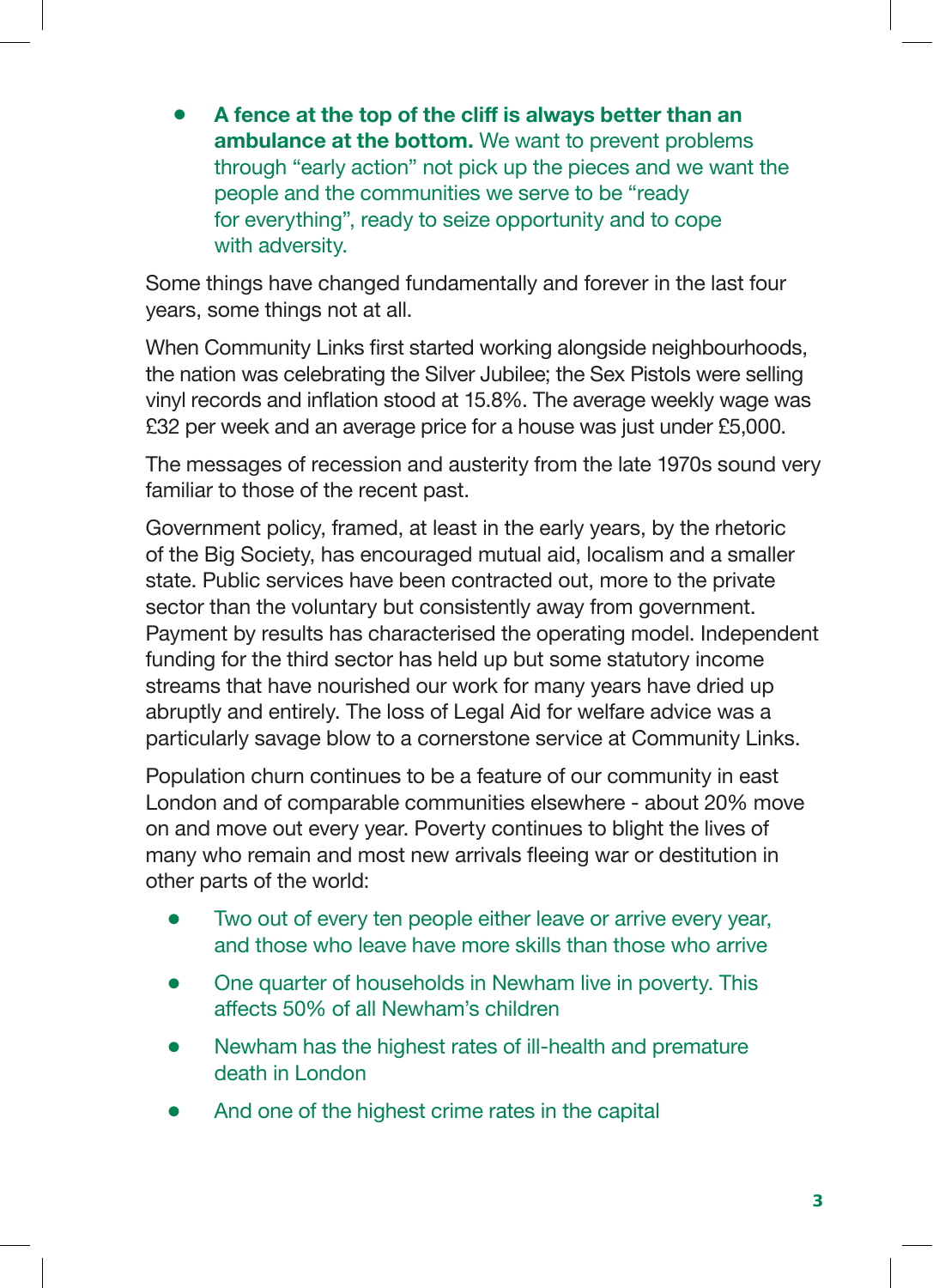- Compared to other London boroughs, Newham has significantly lower educational attainment, the lowest employment rate, the highest number of young people who are not in education employment or training (NEET) and the highest rates of economic inactivity and benefits recipient.
- Newham has the lowest proportion of people with English as their main language of all local authority areas in England and Wales
- <sup>l</sup> Newham has the highest proportion of adults aged 16-64 who have never worked (2%) in England and Wales, and a higher than average proportion of long-term unemployed (2.5%)
- Half the workforce in Newham is paid below the London Living Wage and over one in five less than the minimum wage

The cuts which Newham council has been required to manage since 2010 are equivalent to more than 50% of that year's budget. Local authorities and other public agencies across the UK but particularly in the cities and urban areas of England have had to reduce budgets quickly and substantially. Many initially reacted like rabbits caught in the headlights slashing short-term contracts and non statutory functions, not as part of a wider strategic realignment, but just because they were the things they could cut quickly. Preventative services, much of what we call early action, were particularly targeted. It was a false economy but an understandable one. The child who is a danger to himself or others cannot be abandoned. The detached youth work that might identify and turn around the "less important case" before it reaches crisis point was of a lower priority.

Now those rabbits have grown accustomed to the light and can see that the landscape has changed, possibly forever, certainly for the foreseeable future.

The Institute for Fiscal Studies say that more than half of the planned public spending cuts will have yet to reach the frontline by the time of the general election in 2015. Whatever the outcome of that election, life will get harder in communities which are disproportionately dependant on the public purse. Communities like ours. However, billions of investment in physical regeneration in east London will result in many tens of thousands of new homes and jobs in the next decade. These new communities and opportunities have the potential to transform this area.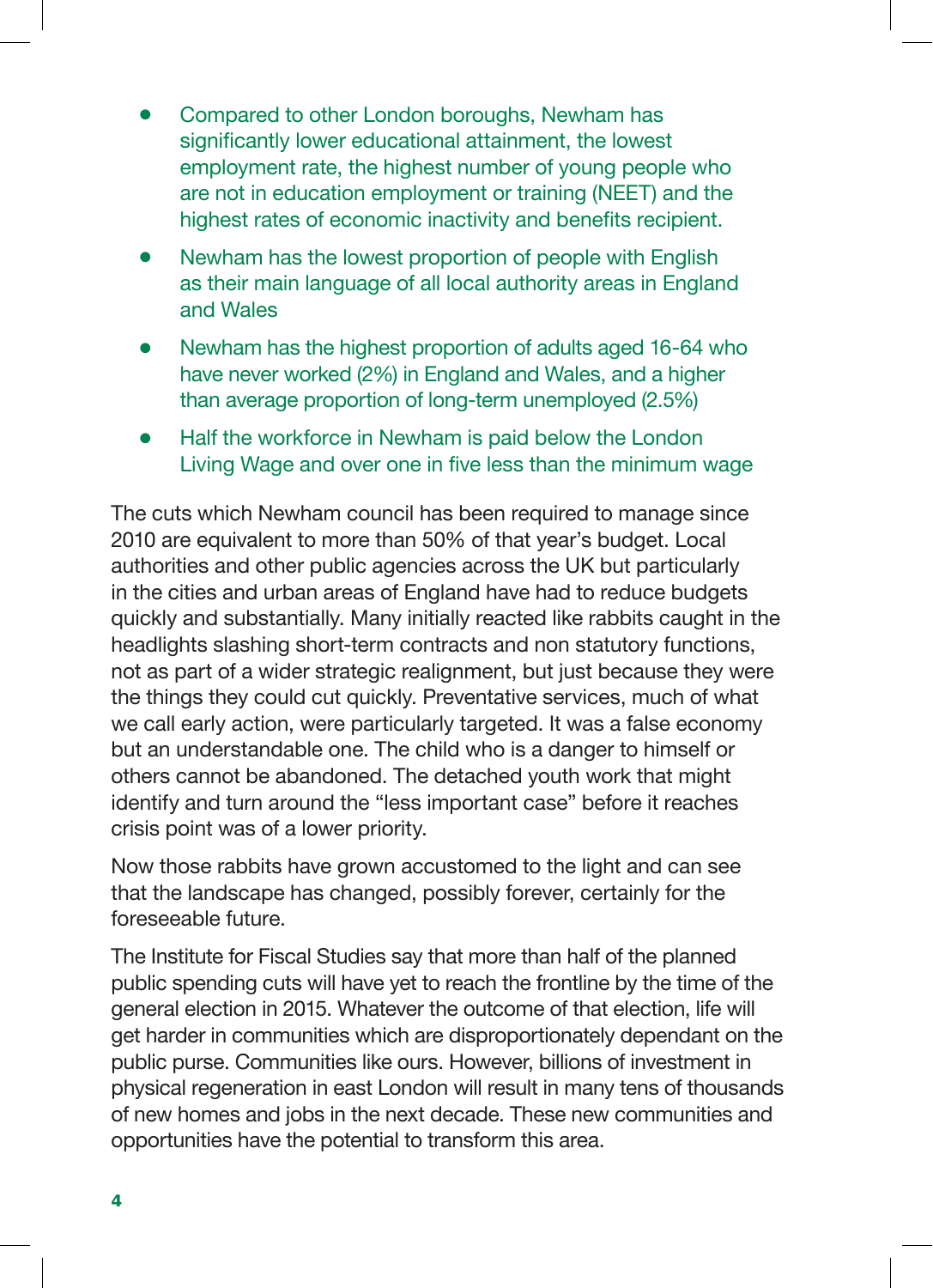Together with demographic change, this will result in 15,000 more people in Newham each year. And meanwhile, demographic change continues apace. The birth rate in Newham will go up from 4,000 per year in 2010 to 10,000 per year in 2020. This will result in a population, merely six years away, where over 50% of people are aged under 25, increasing the need to ensure the early action support we provide is embedded and effective.

Need is escalating and resources are diminishing, not just here in east London. As funds have been cut over the last few years, acute services have been prioritised at the expense of earlier action. More problems have become more difficult when they might have been prevented. These trajectories are unsustainable but they are not inevitable.

We know the public service economy won't bounce back any day soon but there are other ways of doing things. We have done some of them for years. This book is about that work; how it has changed, how we have adapted to seismic shifts in the operating environment, what's worked and what hasn't.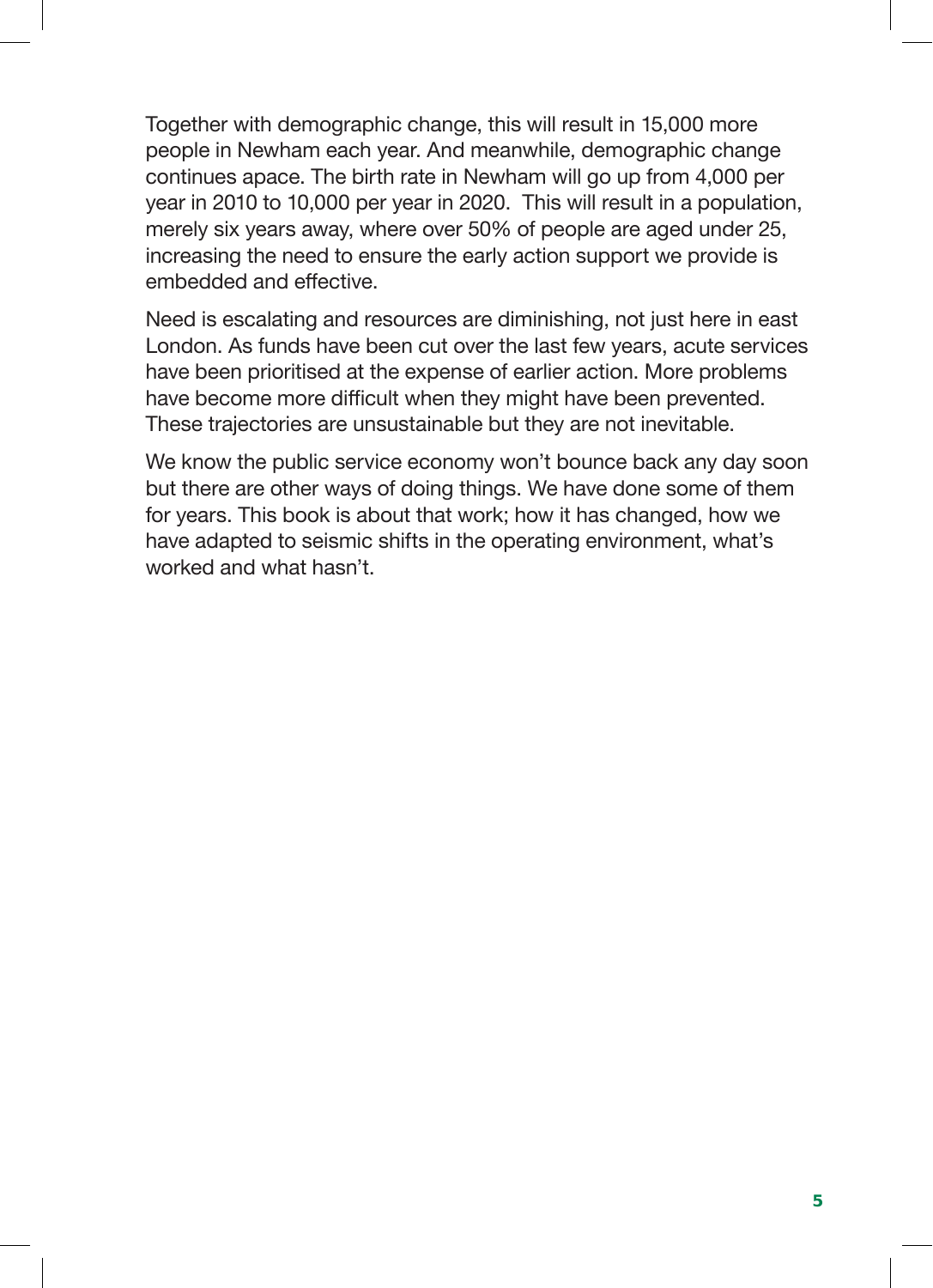## **LOST AND FOUND**

Over the last four years we have endeavoured to develop and deliver a strategy that adapts to continuing change, adheres to principle and above all meets need.

We have endeavoured to address this stubbornly high and in some cases rapidly rising level of need like so many other voluntary agencies, in a period of suddenly and significantly diminished funding. It's not just the amount of funding – it's organised on radically different principles, and entirely different relationships with the local and national state.

Reorganising and rebuilding on shifting sand has inevitably been difficult. Some of what we have tried to do hasn't worked or at least hasn't worked yet. Just as two times Nobel Prize winner Luis Pauling once said "the way to have a good idea is to have lots of ideas", we've tried and we have learned and we share that learning, as well as our achievements, in this book.

Since the beginning of 2011, Community Links has suffered significant cuts in funding. As a result, we have a far smaller staff team (220 permanent staff in December 2010, 125 in September 2014) and operate from fewer buildings (26 in 2010, 9 in 2014). We reach fewer people (30,000 in 2010, 12,000 in 2014) but they have more complex needs and require more thoughtful, joined-up support.

We've lost a lot, but found some new ways of working locally. We also established the National Early Action Task Force, assembling experts from across sectors to ask *how do we build a society that prevents problems from occurring rather than one that, as now, copes with the consequences?* Will our efforts, locally and nationally, deliver stability and success? Too early to be certain, for now the wind still blows, but we do think that the learning is worth sharing and we fervently believe there are actions we could take together that would significantly improve our chances of success and far, far more important, improve the chances and the circumstances of the people we serve. We end with those recommendations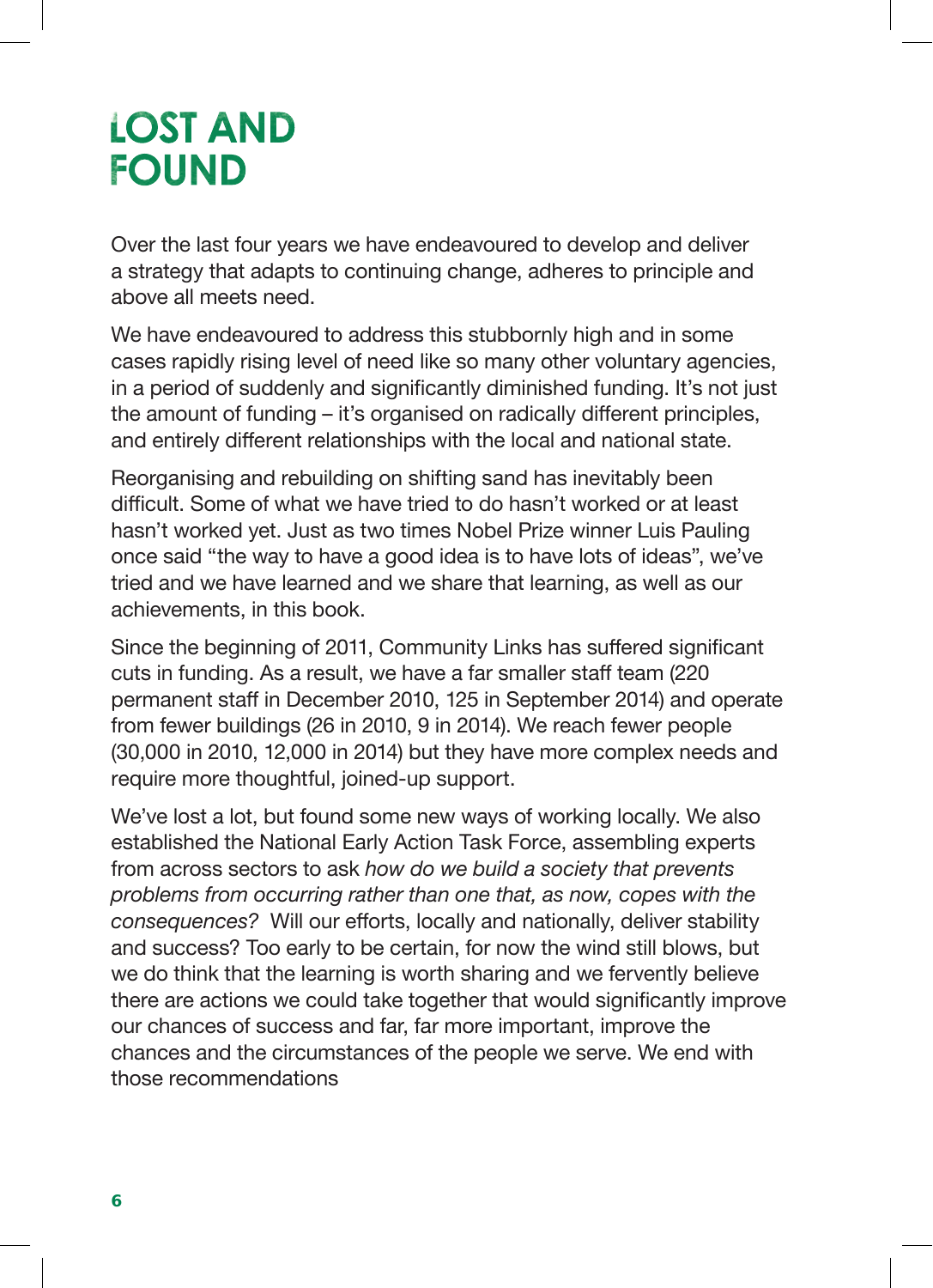## **CHANGING PLACES OR CHANGING PEOPLE?**

Our Early Action Task Force has worked with the Welsh government on the development of their Future Generations bill. In the course of this work we have spoken to young people in North Wales. Over and over again their stories have begun "we live in an area that used to have mines…". Inquire a little further and you discover that the speaker doesn't remember the mine - it closed before they were born - but the local story has never moved on.

Begin a similar conversation in east London and you will seldom hear young people say "this is an area that used to have docks" although, of course, dock work was once as significant in Newham as mining in Wales. The east London economy has changed and thrown up a new set of openings and opportunities for the rising generation. The change hasn't always been positive. Half the workforce in Newham is paid below the London Living Wage and more than one in five less than the minimum wage, but the story has moved on and continues to move on rapidly and relentlessly.

One in every five of our community leaves each year. Many, perhaps for good reasons, they have trained hard and secured stable employment. They can plan for the future and are ready to settle. They move out of the borough, usually further east towards Redbridge, Havering and Essex, as generations of migrants have done before them.

Others move for the opposite reason. Their financial circumstances are uncertain, possibly short-term contracts on very low wages, possibly periods of unemployment, their accommodation is inevitably affected. They can't put down roots and they move from short-term let to shortterm let sometimes in Newham, sometimes beyond.

Both groups are replaced by vulnerable people from across the world and the cycle begins again. This perpetual churn means that Newham features continuously in the various league tables measuring poverty, ill-health and social exclusion. Its easy then to look at Community Links and conclude that, if this is still one of the poorest areas in the UK, we have been busy doing nothing these last 30 years or so. That is to confuse the people and the place. Lives have been changed but, for the most part, the territory has not.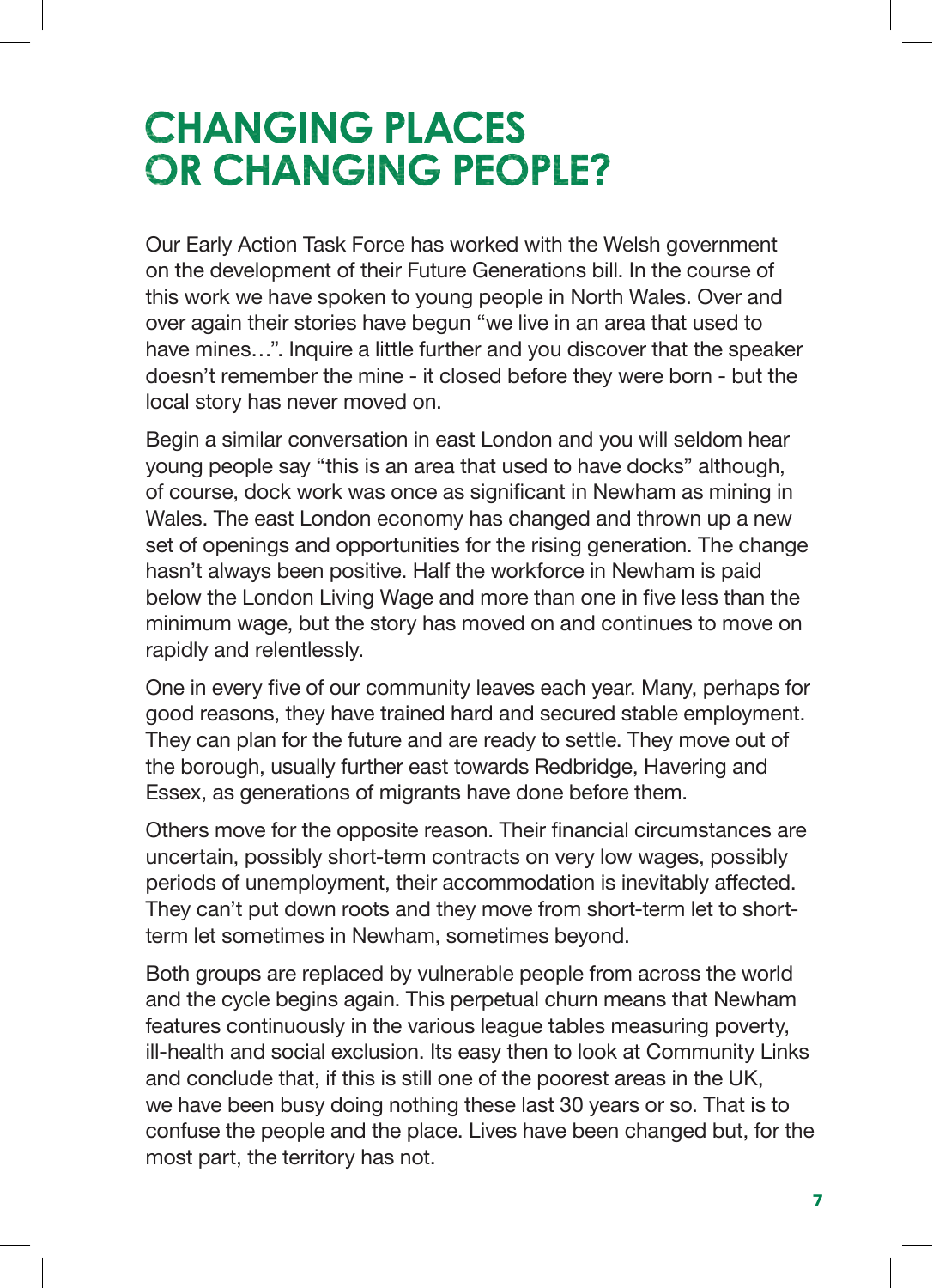Passenger and cargo ships no longer berth at the docks, yet east London is still one of a small number of places in the UK that attract new waves of people who are likely to be disproportionately poor and, initially at least, ill-equipped to flourish. Few of our new arrivals have qualifications which are recognised in the UK. The 2014 Newham Household Panel Survey showed that 36% of the population here have no recognised qualifications – double the London average.

This does not mean Newham residents aren't "hard working families playing by the rules". On the contrary, many work very hard, often on more than one job, but for very low rates of pay. More than 50% of the workforce here earns below the London Living wage and over 20% are illegally employed on less than the minimum wage.

Massive physical regeneration may break this cycle of "getting on and getting out". It is a measure of the scale of the current changes here that the Olympic Park, Westfield shopping centre and surrounding developments, although famous internationally, are actually responsible for only about 20% of the current investment in physical regeneration in east London. This large-scale investment and development makes us hopeful. It shapes perceptions and ambitions and throws up the opportunities that are so evidently absent in north Wales – but it is not inevitably and automatically a good thing: The Canary Wharf development on the Isle of Dogs has been a very big part of the east London story over the last 30 years. Parts of this area, which less than a generation ago was one of the poorest regions in Western Europe, now has some of the highest land values in the world; of course, they are not occupied by the same families. Poverty hasn't been eliminated or even reduced. It has been relocated.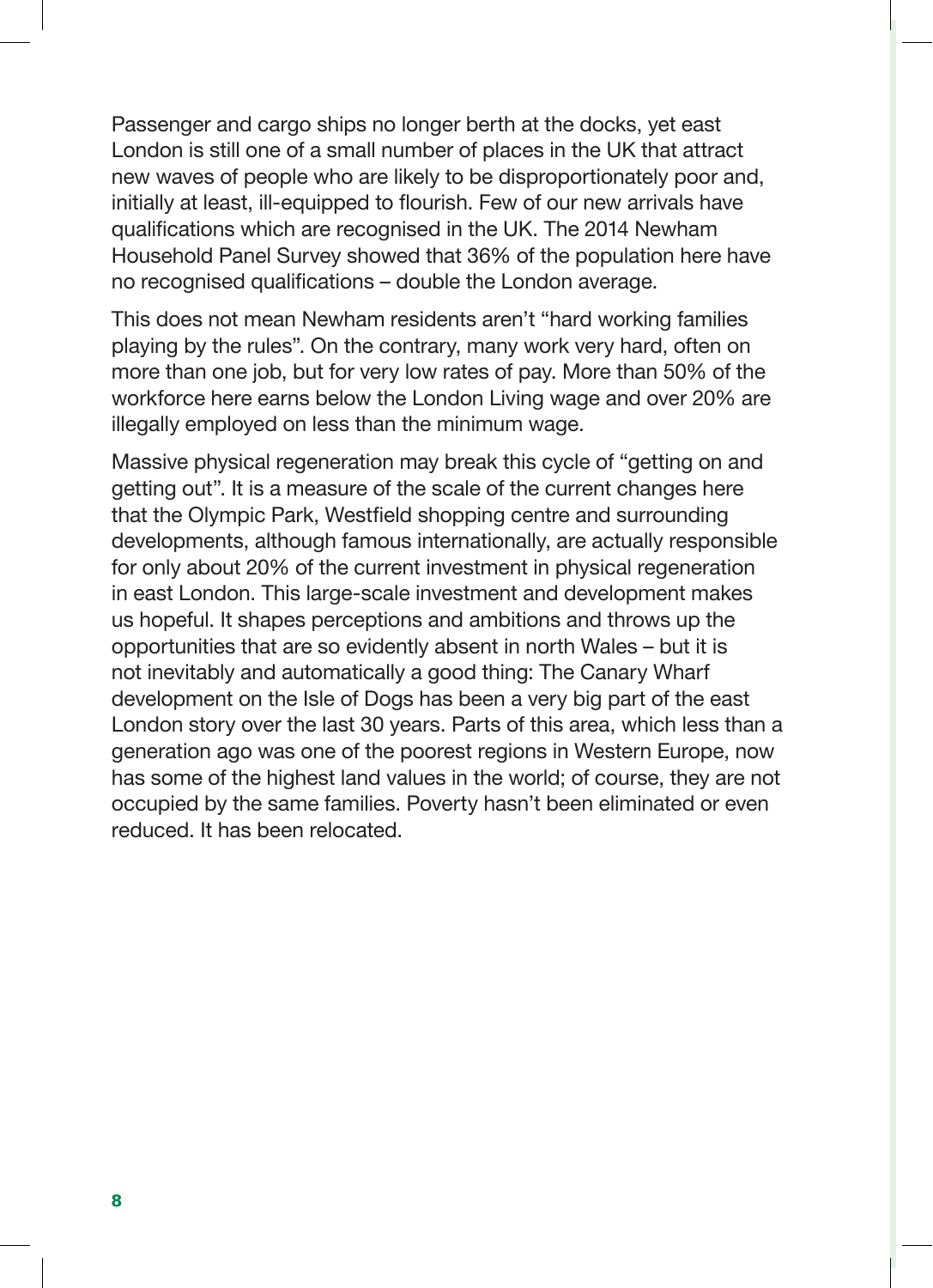### **Sally Muylders, Neighbourhoods Manager**

"It's up to each of us to claim the legacy – no one will deliver it for us. Becoming connected should be a movement, something that we all try and do across age, location, class and difference."

As a child, I would stand on the platform at Stratford station waiting for the train home facing what can only be described as a wasteland. There were train tracks, the odd engine and, in the distance, tower blocks, but mostly it was an expanse of space with nothing there. For someone like me, who grew up, worked and lived most of my life in Newham, the land that Queen Elizabeth Olympic Park now occupies simply did not exist prior to 2005. No houses, no shops, no destinations – just space.

When I was invited to a viewing gallery to look at the site as part of my work with Community Links, I couldn't believe what I saw – in the middle of east London, right under everyone's nose, there was a mass of land filled with opportunity and waiting for development. Winning the Olympics was astounding enough, but to be presented with a vision that included whole new neighbourhoods, schools, community facilities, all set within the natural beauty of a landscaped park, was phenomenal.

Timber Lodge, the purpose-built structure in the park that houses a café and community space, and is part-run by Community Links, is now open and for the people that we work with – those who aspire to start their own group or enterprise or those who already run one access to the affordable, high-quality spaces will be a chance to take their projects to a whole new level, raising their profile and extending their reach beyond the local to the entire east London community and even wider.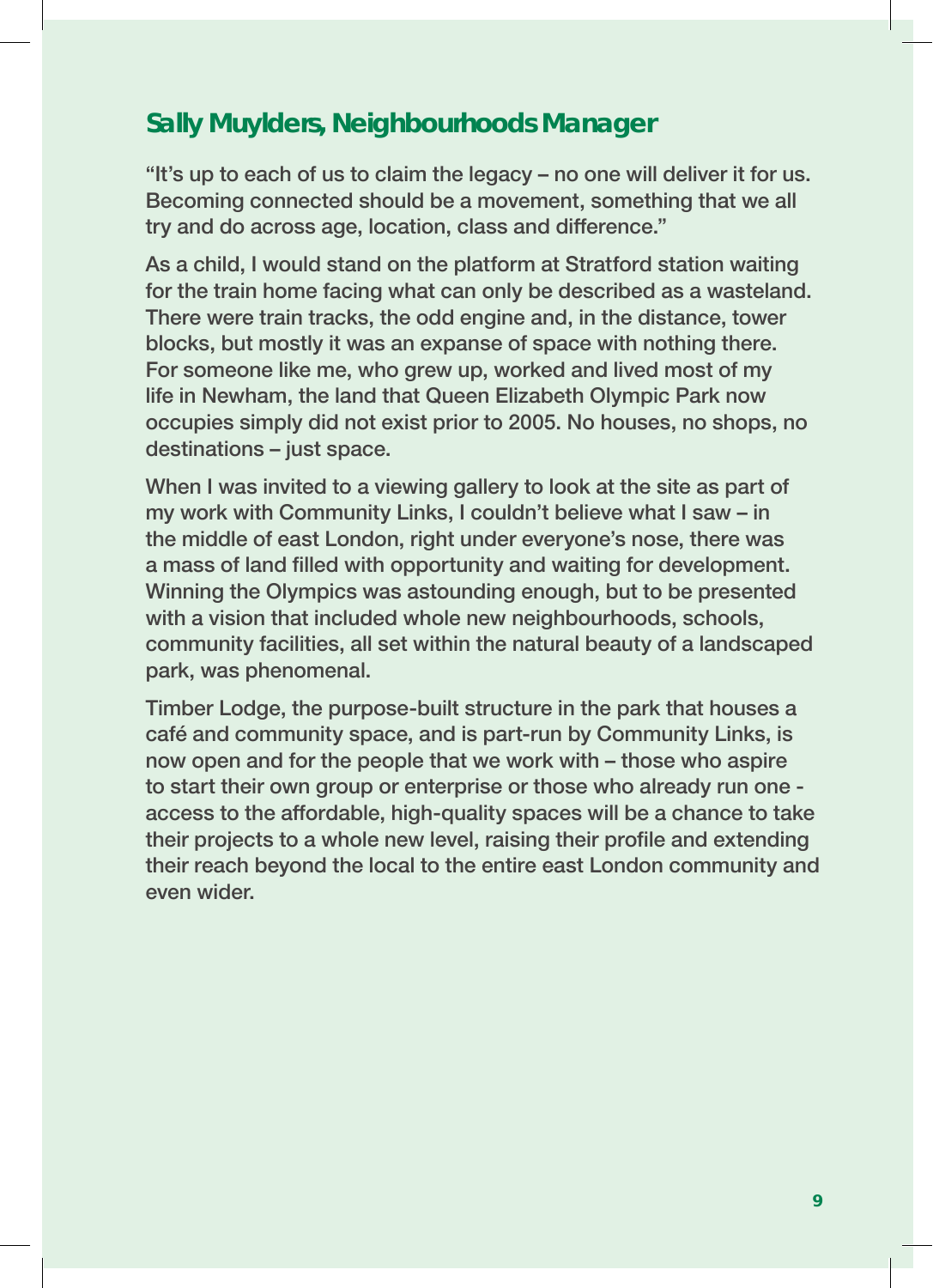The large housing estate opposite the Community Links centre on Barking Road is being redeveloped now. This will be the third time that the estate has been knocked down and rebuilt since the slum clearance programme in the 1950s and early 1960s. Previous programmes, particularly the tower block phase, which Community Links campaigned so vigorously around in the 1980s, entrenched the poverty here and exacerbated the social exclusion.

On both the Canning Town Estate and the Isle of Dogs massive public investment in buildings, albeit in very different kinds of building, has largely failed to secure material improvement in people's lives. Yet there are still few social programmes running alongside the enormous physical regeneration. This is no longer just about poor incomers – it is equally as important to link the new better-off families who have moved to the Olympic Park with their neighbours if the legacy is to be achieved for all.

No single agency is able to do all the above. That's why the building of partnerships across the sectors has always been important to Community Links and is one of our three key strategic priorities for 2013 to 2016.

**What we've done:** In 2010, Community Links was working from 26 centres across Newham and into Tower Hamlets. By the autumn of 2014 we will have consolidated our charitable activities into seven Community Hubs and two Trading Hubs. Whilst we would always prioritise people over places, there are some key neighbourhoods where a physical presence is essential, and a space for people to do things together underpins real social change. We have chosen, with fewer resources, to focus our work in the neighbourhoods where deprivation is most acute and the scale of physical change is most significant: Stratford, Canning Town and the Docks. The challenge for these neighbourhoods, and for those who have invested in them and care about them, is for new and old residents to come together, identifying and developing the assets, resources and knowledge they need to ensure that EVERYONE benefits from the billions of physical investment.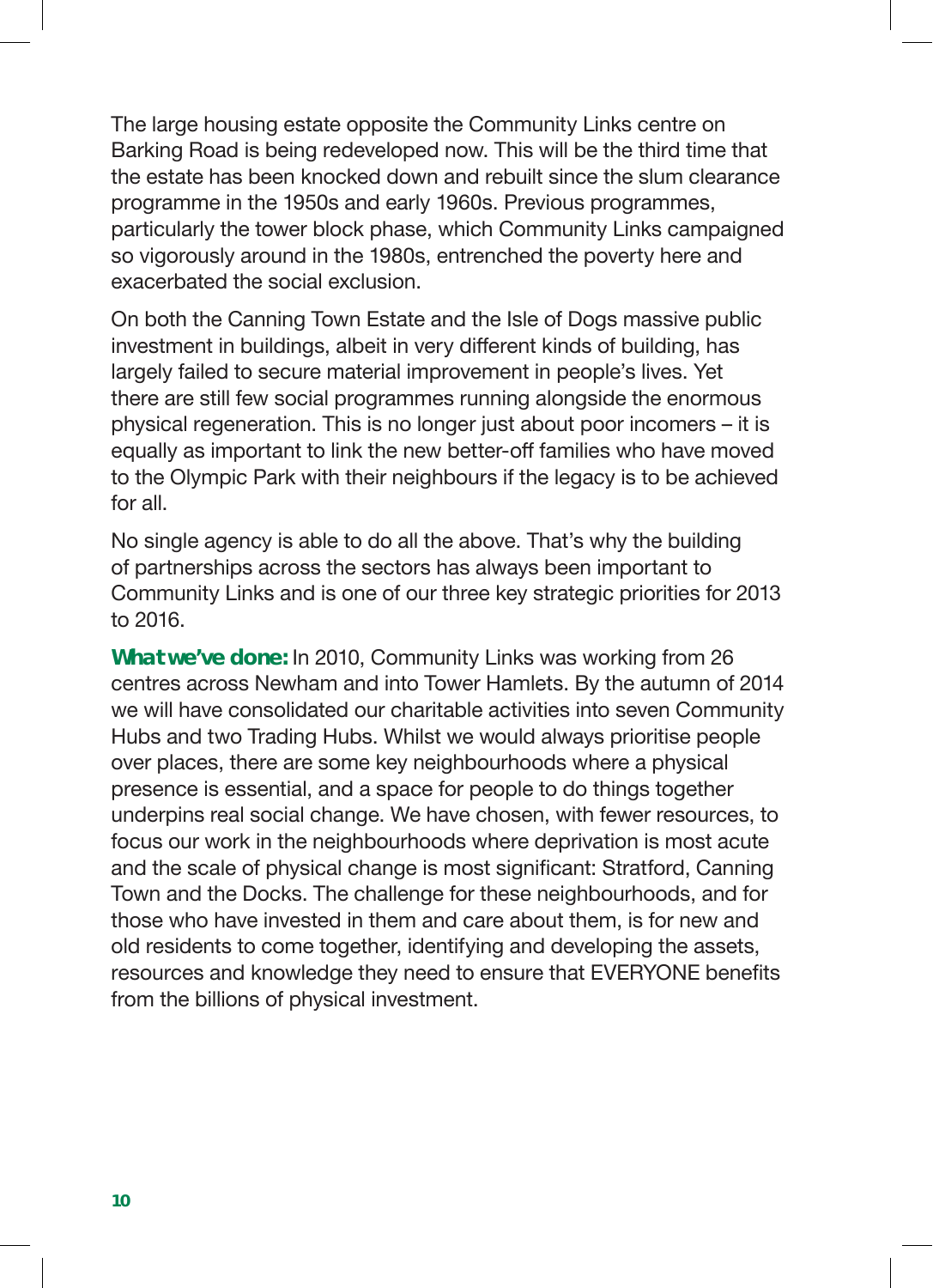**What we've learned:** We think there are four big lessons that can be drawn from the experience of east London and that they have relevance to us all - public, voluntary and private sectors:

1) The fact that social indices in an area remain stubbornly static does not necessarily indicate that social programmes have failed. It might do, but it equally might not. We need to invest more in longitudinal studies that follow the person, rather than remain on the patch, if we want to better understand the value of neighbourhood-based work in communities like east London.

2) Similarly, changes in the physical landscape are not a reliable proxy for changing people's lives. The promised "trickle down" from Canary Wharf never reached the ground but at this relatively early stage we think that the Olympic developments, and certainly Westfield, are creating jobs, homes and opportunities which offer real potential for social as well as physical regeneration. At the very least they help to change the story and so lift aspirations. No young person here would describe Stratford as "the place that used to have the biggest railway goods yard in Britain".

3) Our job at Community Links is to support local people to be ready and able to seize these opportunities. We are not responsible for this on our own, but it is our principal responsibility. This means helping to remove the immediate obstacles that might make lives difficult like debt or inadequate housing, and helping to build the skills and confidence that will enable people to progress.

4) Keeping capabilities within these communities and recycling the prosperity that comes from progression would have a multiplier effect; one that is currently denied by the "get on and get out" pattern. We need to reduce the churn, in order to do that we need the planning and development of the built environment to reflect the aspirations of a mixed community – mixed tenure housing, decent places to rent, starter flats and family homes.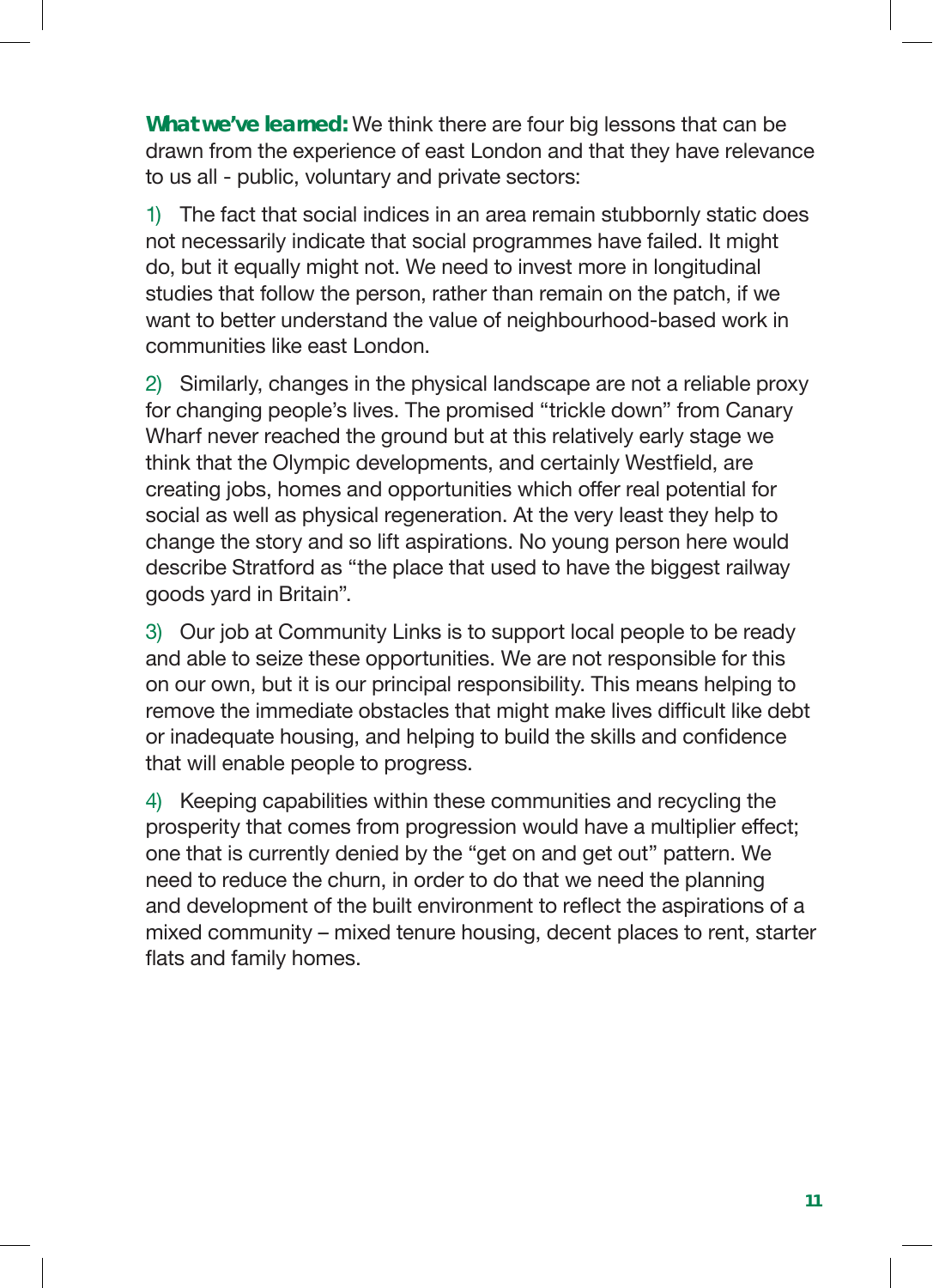**Why it works:** These are neighbourhoods where Community Links has deep roots, a track record, and local trust. We are skilled at integrating newcomers into the communities where they arrive. Through community outreach and human-scale practical projects we put people in touch with each other, breaking down barriers, reducing social exclusion, building strong networks where people are able to support each other. Often this has been about offering a hand to people who may not speak English and may have come from a troubled past. Now we are also reaching out to those moving into the new shiny flats around the Park and at the Dock.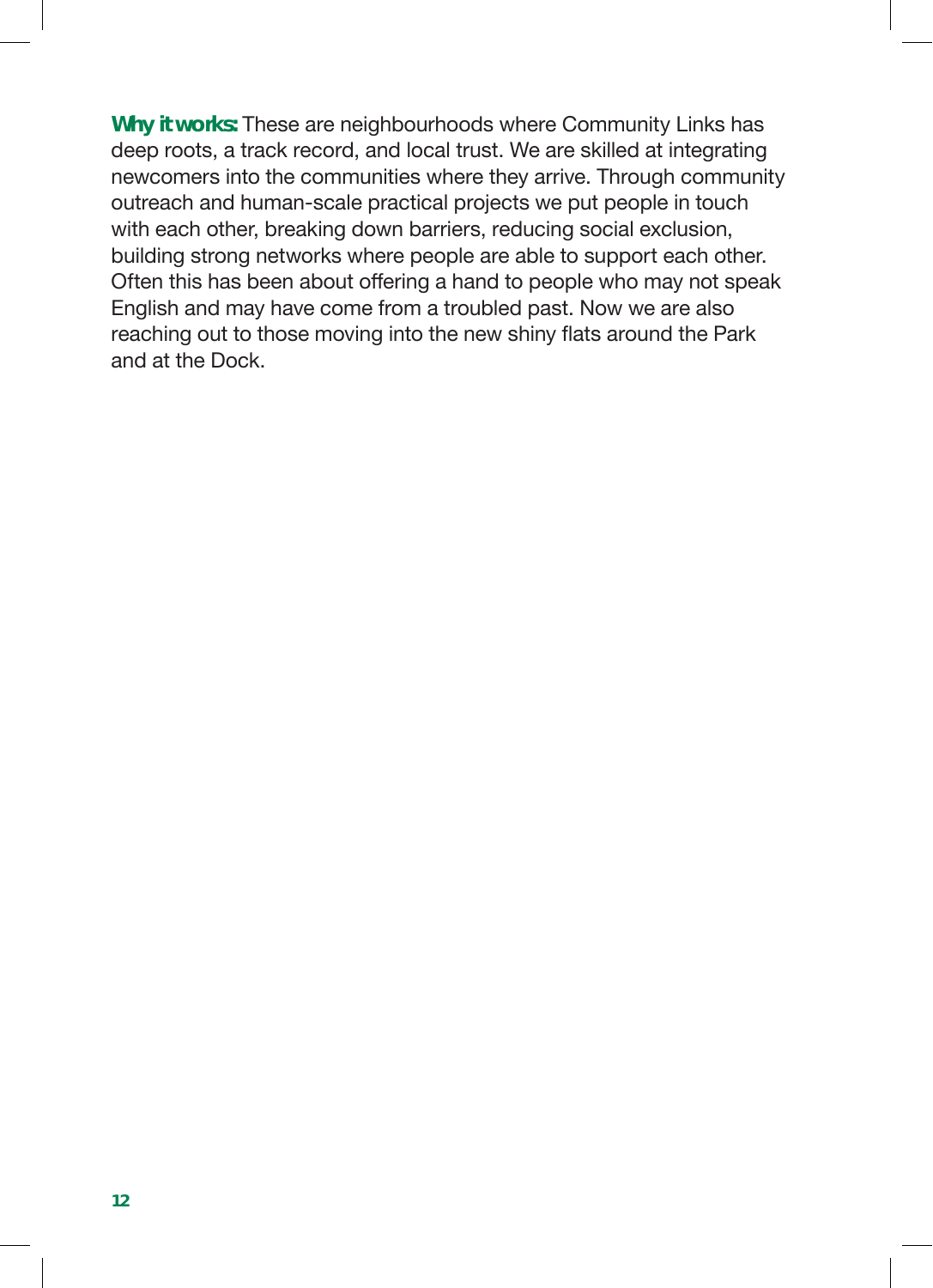## **ONE THING LEADS TO ANOTHER**

Supporting people to be ready and able to seize opportunity may have improbable beginnings: Providing access to an exercise bike isn't why we run the Asta Hub, but done well, it leads into other things like computer training, job search, employment. The important thing here is that the menu of opportunities is created by service users. At the most obvious level people know what they want. It is also a fundamental belief at Community Links that people who experience a problem understand it best "the toad beneath the harrow knows exactly where each tooth point goes". (Kipling)

Exercise bikes, Spanish classes and even cookery lessons are not necessarily ends in themselves but as budgets have shrunk and needs have escalated over the last four years it has been important to remember that the means here are ends in the making. Engaging people in activities they enjoy and feel comfortable with is only a first step but it is often a vital one.

Many of the activities at our Hubs are either open access or have a low threshold. This provides for a range of service users, some with high needs some with scarcely any. In practice the level and complexity of need has risen significantly over the last four years. This trend has developed in a period when our resources have shrunk.

From the outset projects are designed to encompass more than the specific focus on which they are based – be that sport, cooking or photography. Skills such as group work, sharing knowledge, communication and confidence building are an integral part of the process. People need the tools and information to get-on but the road to survival is a rocky one and all too often people fail to achieve their dreams because of setbacks. Throughout the project – and beyond – Community Links staff are always there to provide support, encouragement and advice.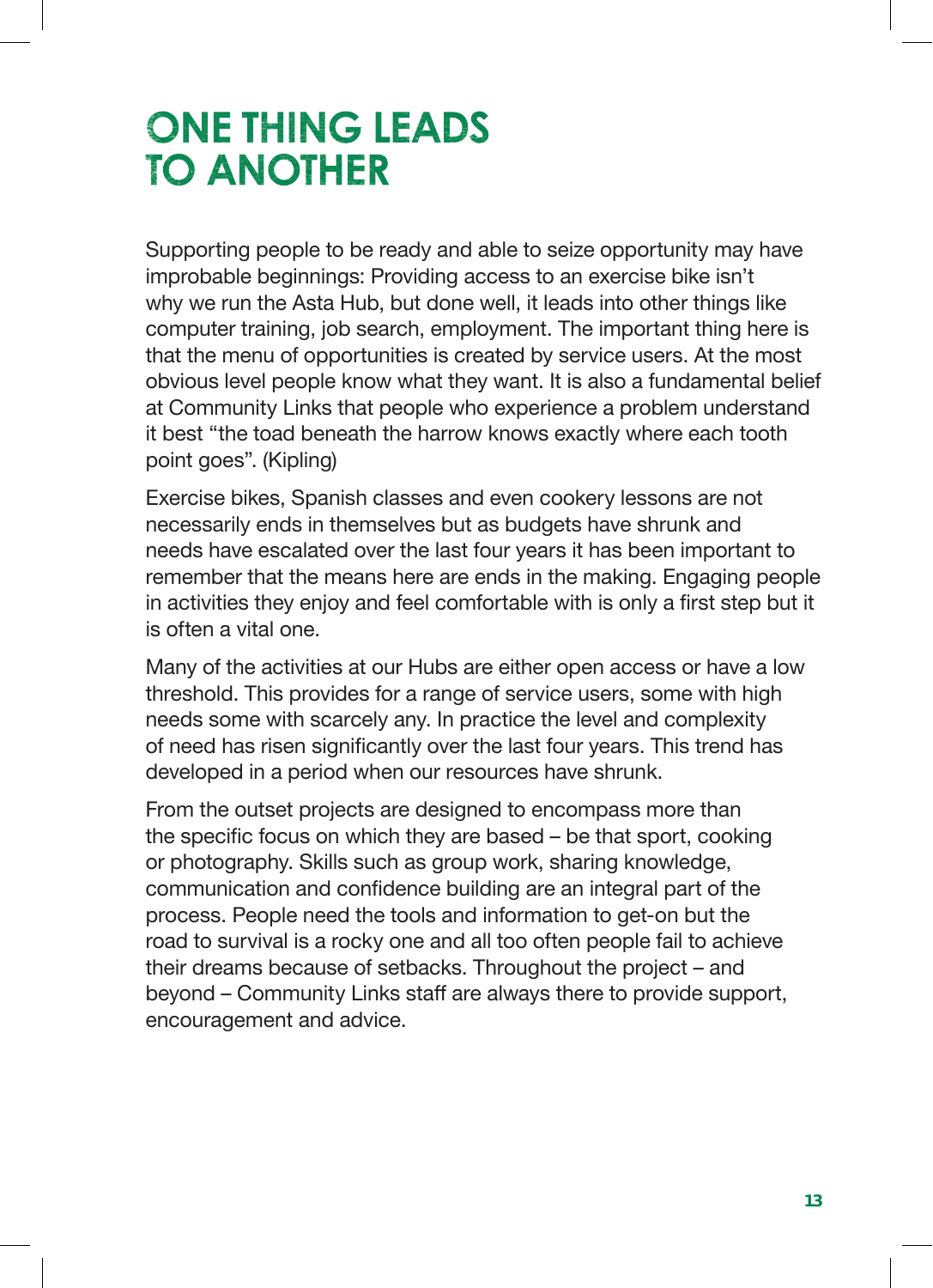#### **Tracy Smith, Asta Community Hub Manager**

Tracy knows exactly what to do when a new face appears at the centre. Tracy herself walked into a Community Links building several years ago wanting to work with children. After volunteering on a Youth Crime Diversion project she was offered paid sessional work with the team and began a college course. Working and studying with support from Community Links mentors and managers Tracy achieved a very good degree. She began full-time work with young people and was responsible for the initial "Future Links" employability course for young people - now a well established Community Links project.

Moving from youth to a wider community development role as centre manager was a big step, but Tracy has been instrumental in making our Asta Community Hub a focal point for these isolated and disjointed communities. "People come in to use our gym, or attend a toddler's stay-and-play session and I talk to them – find out about them and what they want. Usually we have something else that is helpful to them – and often they can offer something useful to us". Recently one woman who had been attending English Language classes approached Tracy saying she had been a computer technician in her home country and wanted to offer computer classes at Asta. The woman's husband volunteered to come in over a weekend and upgraded the centre's well-used computers – repairing a few that been faulty. Tracy is clear that some volunteers can initially take-up more time than they offer back: "It's important to ensure they are confident in their role and feel supported. Each volunteer gets a detailed record of their hours and tasks – something to show a future employer". Whatever the point of entry, Tracy and the Asta staff are looking for progression routes, helping overcome barriers, signposting and supporting centre- users to seize the next opportunity for volunteering, training or employment.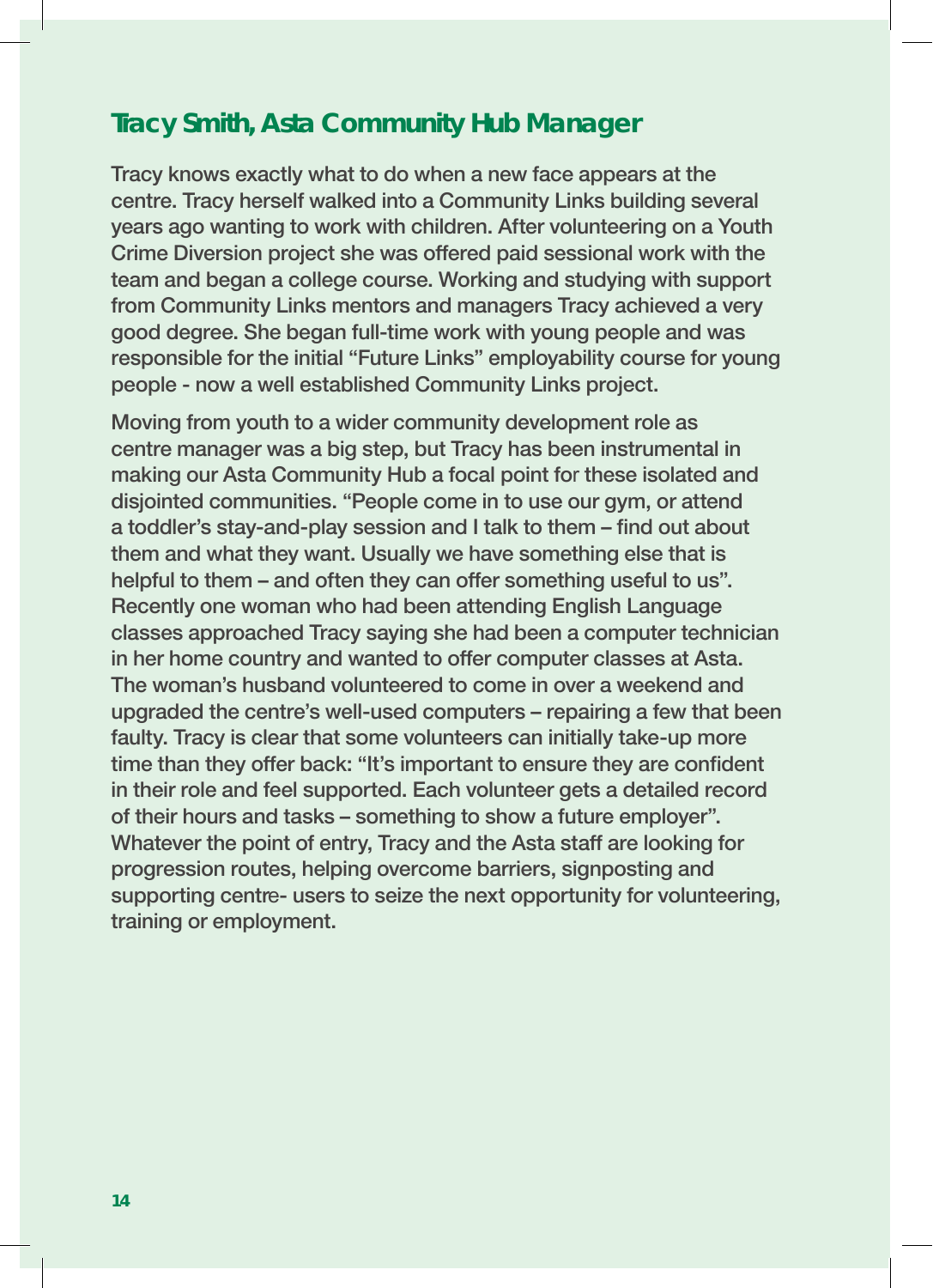**What we've done:** We have endeavoured to tackle the rapidly changing conditions by reconfiguring key services in our Hubs. At the same time as focusing our work in fewer neighbourhoods, Children, Youth and Community Work teams were integrated into one Early Action Team who work alongside local residents in and around the Hubs to co-design and co-deliver new types of activity This results in Hubs which offer a wide range of activities, currently including play, sports and arts, growing and cooking, health and wellbeing – crucially, involving more of the local residents more of the time.

**What we've learned:** It is not our experience that most service users at Community Links lack aspiration. On the contrary, as the level of staffing we are able to deliver at Hubs has reduced, so the engagement of local residents has increased. Residents themselves are planning the programme of activities, and co-delivering many of them with support from our staff team. The programme is different in each Hub fitting exactly with local need and reviewed as often as is needed. The number of residents taking part overall has gone up. But there's a fine balance. Reduce the staff numbers too low, and the engagement begins to drop. Keep them at the right level, and we can support people to do remarkable things together.

**Why it works:** These activities may seem 'soft' but they provide a space where people get to know each other before they feel comfortable to take their next step. The act of co-production offers opportunities in itself to develop confidence, skills and connections. For example, open access play sessions with a high staff ratio have become Stay and Play sessions which parents are required to attend. This enables us to engage with families in a way that we couldn't when parents could drop off their kids and we'd do the playing.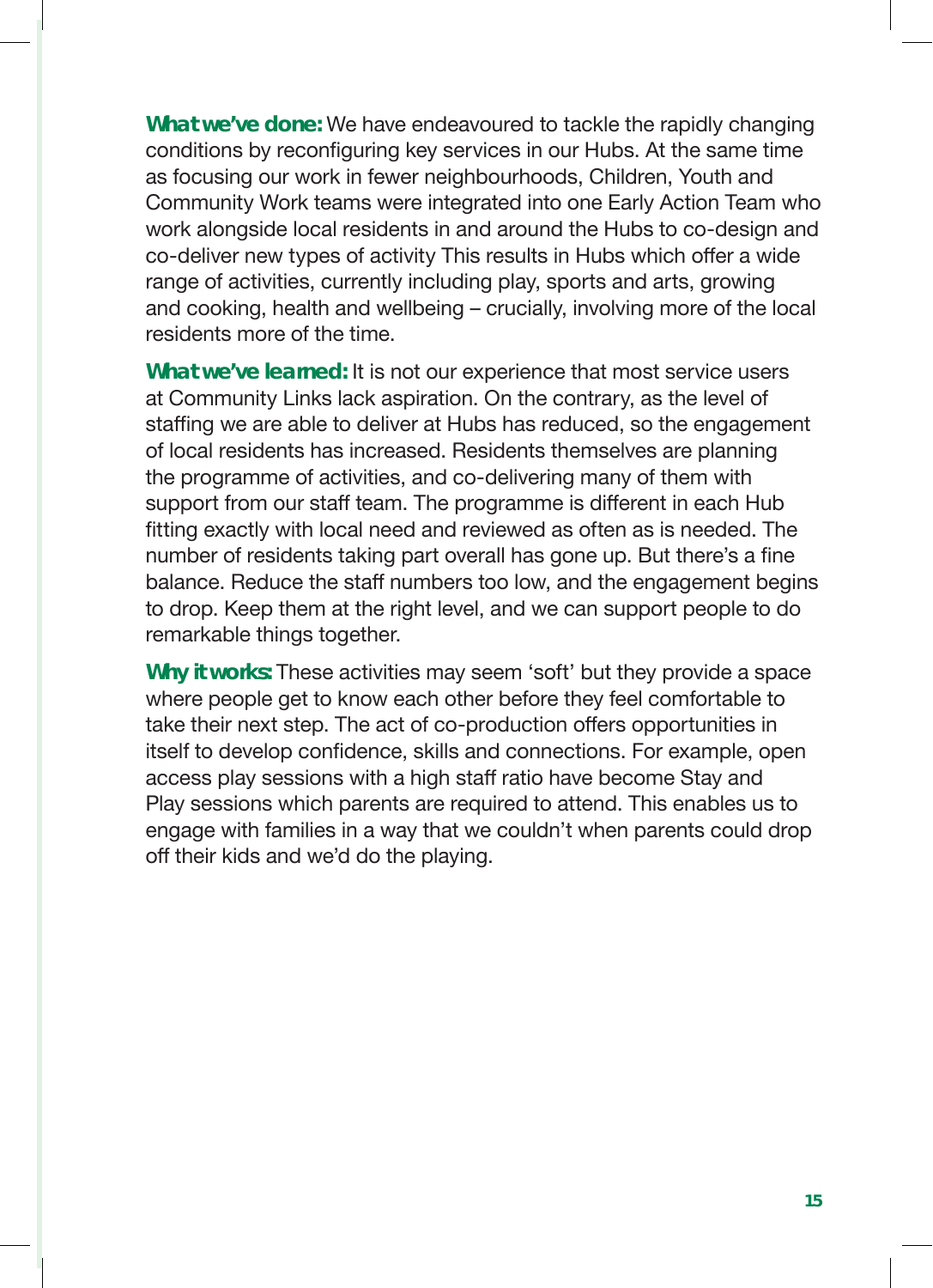## **VALUING THE PROFOUNDLY LOCAL**

Community Links began on a bus. We paid £360 for an old Routemaster, stripped out the seats and converted it into a very basic play-bus which we then staffed with volunteers and took to a range of sites mainly in the south of the borough on a regular evening and weekend timetable. It wasn't until two years later that we acquired our first building by which time the play bus had begun to develop a wider purpose delivering regular advice sessions and occasionally other activities as well.

The ancient Routemaster was replaced by two newer models. A Community Bus became a permanent feature of our work and a frequent sight on the streets of Newham for the next ten years. We learnt a lot about mobile facilities: They are cold in winter and hot in summer, expensive to maintain and insure and surprisingly small. The buses that might squeeze 70 passengers shoulder to shoulder in rush hour can feel overcrowded with 20 people holding a meeting. Travelling to and from the venue takes an hour out of the day and finding parking sites that were big and prominent and not likely to be illegal was never easy. However the buses had one great virtue. They moved. It was the reason why we persisted: They took us to where people are rather than requiring people to come to us.

Some people who need our services have difficulty travelling – people with disabilities, for instance, parents with young children. Others lack the confidence or the knowledge to travel very far. The bus was always local. In addition to the practical advantages of easy access this lent a facility the sense of belonging to any given neighbourhood that it happened to visit. We held a children's competition to name the first bus. Some suggestions were wildly creative but "Our Bus" was voted the most popular. It is tht sense of ownership as much as access that has driven our later commitment to Community Hubs.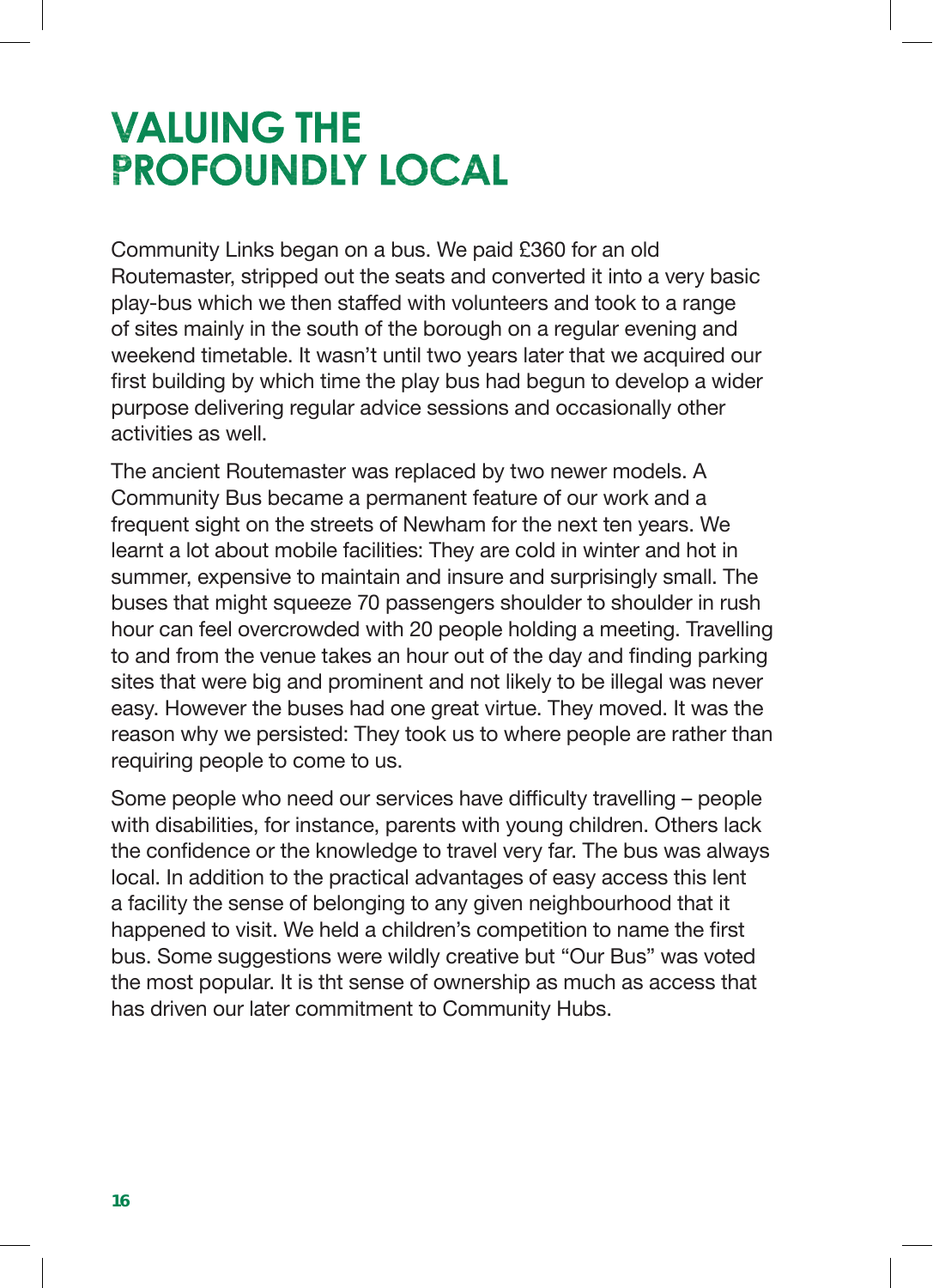However it's not all about buses or buildings. Operating at a profoundly local level we gain a fine grain understanding of the communities we work alongside. Our growing health programme for instance grew from an insight that cancer survival rates in Newham are amongst the worst in the country. Different factors contribute to this including late presentation, meaning that people with symptoms of cancer delay seeking help from their GP, reducing treatment options and survival rates.

Research indicated that Asian women have lower than average awareness of breast cancer symptoms; confidence to detect breast changes and knowledge of the breast screening programme. Traditional methods have not succeeded in reaching this group and so we sought a different approach. The key objectives were to encourage Asian girls and women to embed regular self-examination as a lifetime habit and to increase confidence to seek medical help sooner. We sought to reach mothers, with these messages, through their daughters, by intensive work within the community of one girl's school in Newham. It worked we know lives were saved. A similar community development approach to health with other local communities has since produced results in the related areas of lung-cancer, bowel cancer and more recently diabetes. Our profoundly local approach and detailed community understanding achieves results that conventional health education programmes could never deliver.

In *Out Of The Ordinary* we identified four sets of "qualities of place" derived from conversations with service users and staff about what makes a Hub work for them and why. These are consistent qualities but successful Hubs embrace the individual. They are profoundly local – they wouldn't work if they weren't - but this does make comparison and learning more difficult.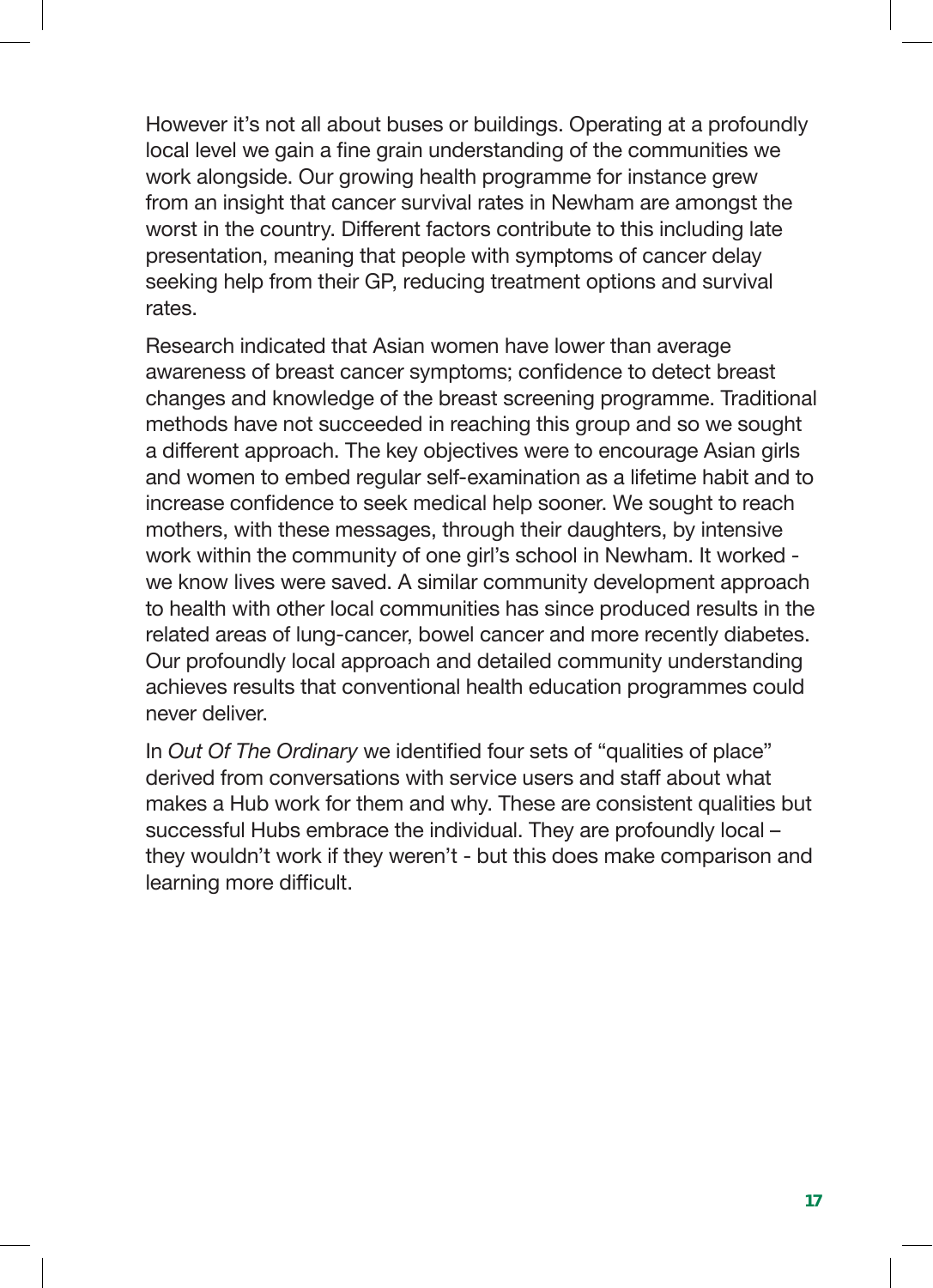#### **Thamannah Miah, medical student and public health volunteer**

I have been involved with Community Links for over six years now in the health awareness projects. Initially someone from Community Links came and spoke about the project while I was at school. I was looking to get involved in volunteer work to improve my CV and personal statement for my university application. I got involved and I loved it. It's given me confidence in public speaking and really made a difference to me personally. I became interested in public health awareness in schools and now I am a Volunteer Outreach Worker visiting schools and public events like street parties, fairs and the Mayor's Show to share public health messages about the signs and symptoms of diseases; lung cancer, bowel cancer and breast cancer awareness and we have just introduced diabetes as well. My work with Community Links was a large part of what I spoke about in my interview for medical school and I really believe that is what supported my application.

Not only does this help me to understand the community that one day in the future I will be working in, but it also gives me an opportunity to practice some of the skills that I am learning at university within a community setting. Community projects are so valuable they are at the heart of what is going on, especially in public health and prevention it counteracts so many everyday problems. We underestimate how much difference our communities can make for themselves.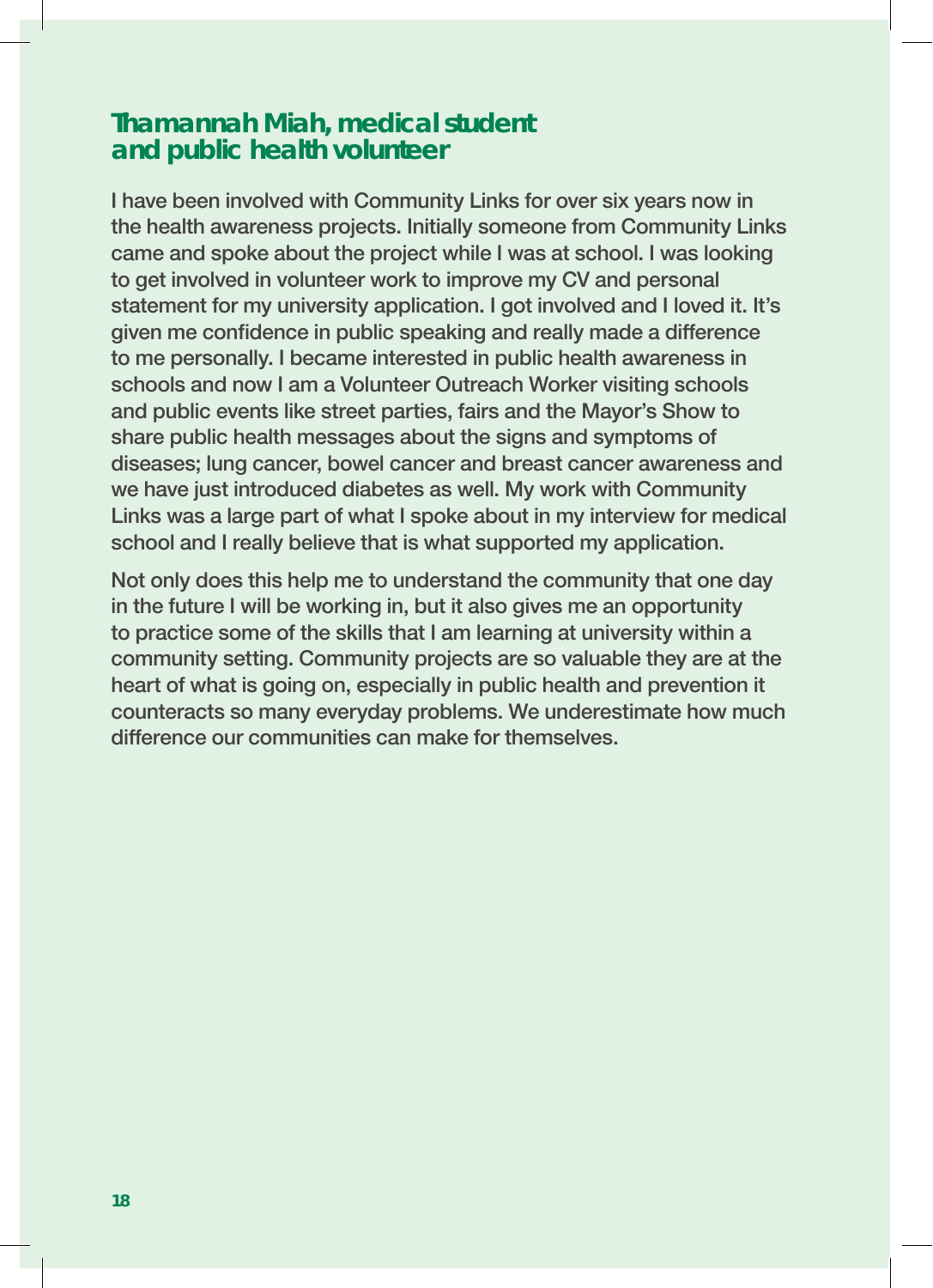**What we've done:** As resources shrink and need increases, the only way to work with people for as long as it takes is to create the right pathway for them through the range of services we provide (never letting them see the knitting in-between). For some people a quick fix, a new skill learned or a targeted, specific intervention works well and they move on positively. For others a long, patient, tolerant relationship is needed, particularly with young people who drift in and out of antisocial behaviour. In this way, by developing trust with a neighbourhood manager, a family can access a range of interventions that begin with participation in a neighbourhood summer barbecue, and end with an eviction averted, a child returning to school, a parent moving into work and a brighter future all round.

**What we've learned:** Starting on the door step, with a set of activities which are comfortable, enables people to take the first step. We then work with people for as long as it takes. Some respond well to an intervention such as youth work and quickly move into college and beyond. Others need far more time, patience and support to make the same journey. We provide this day–in-day-out for as long as people need us.

**Why it works:** It is not our role to force people along a path that they do not want to take. It is our responsibility to make the path available and inviting. We endeavour to build from a "presumption of willingness" – people want to succeed. A refusal to engage therefore is ultimately a failure of the project, not the individual. We best mitigate against that possibility of failure with an approach that builds slowly on comfortable territory and that starts, metaphorically and also literally, from where people are.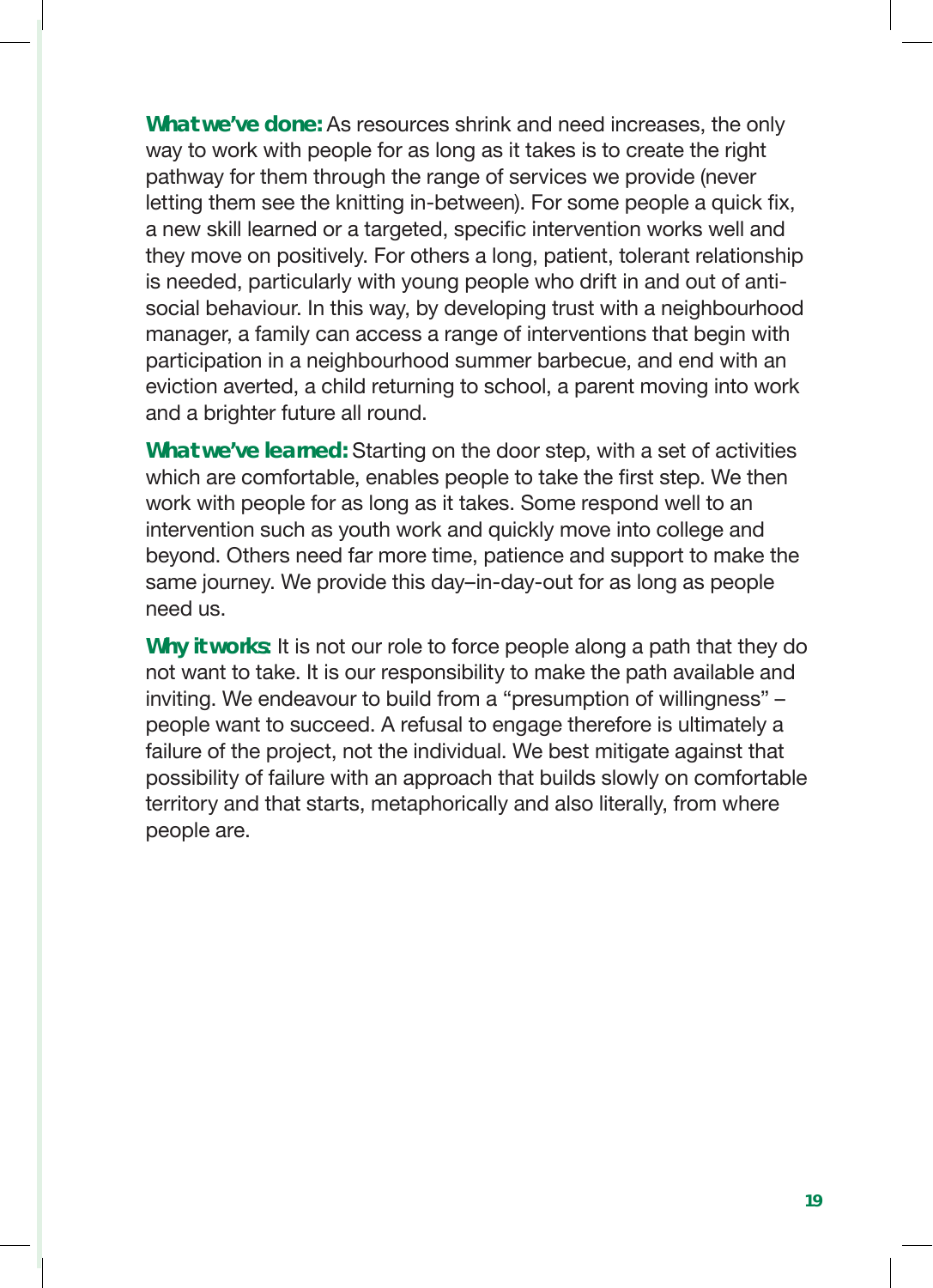## **BEING INDEPENDENT BEGINS WITH BEING ABLE TO DEPEND**

We are always there to provide support, encouragement and advice; some people are ready and willing to take responsibility. Some need much more support. Some need a kick up the backside. Shifting towards self-help and mutual aid, calls for sensitivity, creativity and discretion.

The emphasis in the Big Society rhetoric on helping people help themselves and help one another isn't wrong. Perhaps contrary to the political messaging it isn't a new idea either, but it is clearly right. However our experience with the Hubs shows that whilst the aspiration is rightly universal the process can be more complex and can take longer in more disadvantaged communities.

Encouraging residents to run their own library might be relatively easy in a community where the service users have sufficient time, free from work or caring responsibilities to volunteer regularly and reliably; sufficient pension or other income to take on work which is unpaid; sufficient skills and experience to be capable of undertaking the task with minimal training or support and, perhaps most important, sufficient confidence to believe that they can help in this way.

As we have shown most of our service users originally connect with Community Links because they are in difficulty, often multiple difficulties. It is precisely because they don't have the time, money, skills or confidence to flourish that they engage with our work in the first place.

We seek to put these things right but it takes time. We deal with the crisis or crises and endeavour to build skills and confidence gradually.

It is a model that is designed to meet need. It might save money, probably will in the long-term, but that is not the first objective.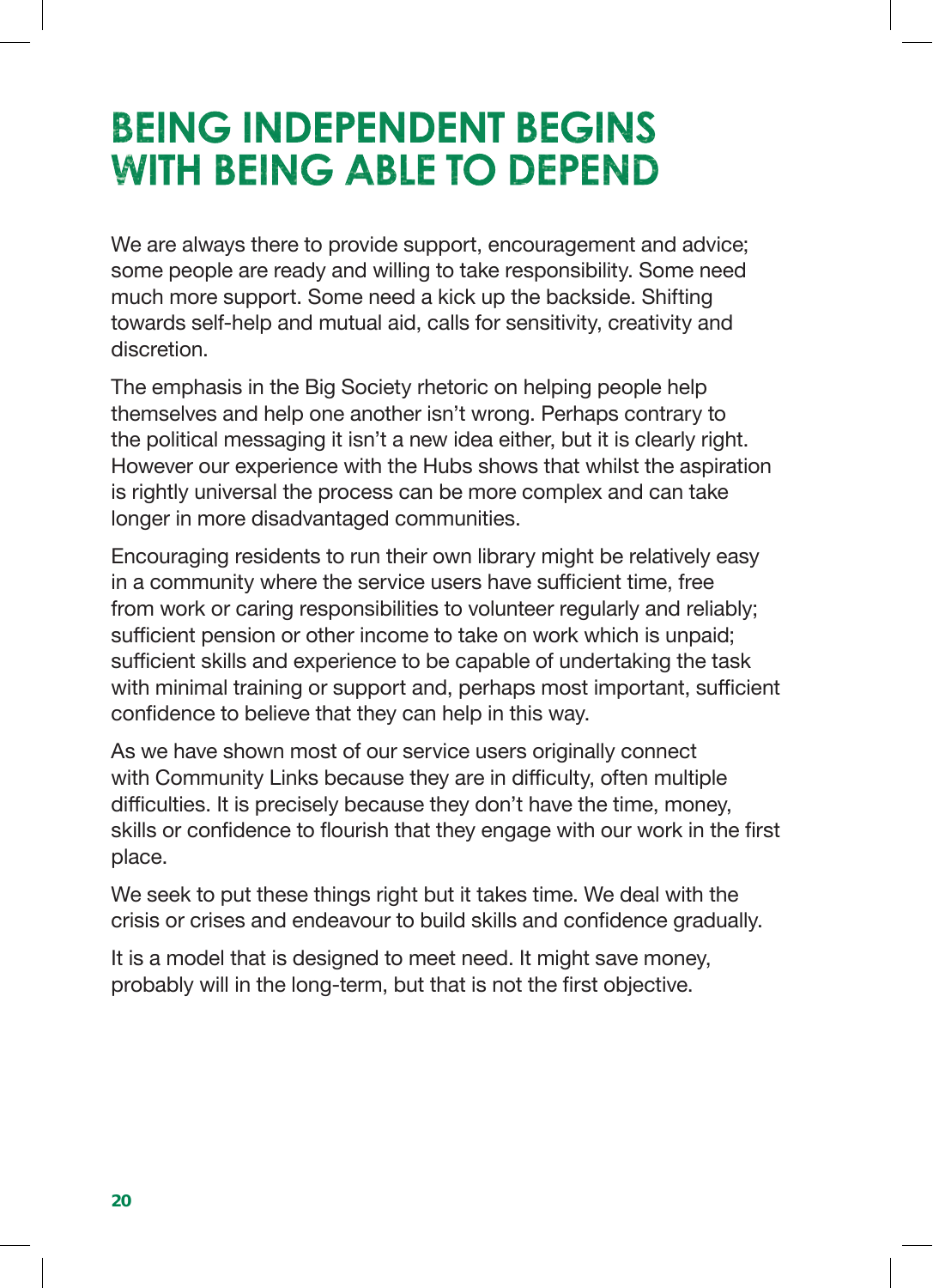Enabling service users to "put back" throughout the process, not just at the end has always been a characteristic of our approach. Many of our services are delivered by former service users but there is a big gap between supporting the delivery of a service and running it. It may seem paradoxical but we can best enable people to take responsibility, to help themselves, when our organisation is best resourced when we have the staff and the time to train, to encourage and to support.

Taking the paid staff out of the suburban library might leave a vacuum that suitable volunteers are already ready to fill. Taking them out of the Rokeby Hub without investing in training and gradual transition just leaves a hole.

We also work with people more able to forge their own path. We've increasingly focused on enterprise, and with the support of corporate partners our "Links To Enterprise" programme can now help people to progress through our Business Boot Camps. Here people access the information and develop the skills to help them set-up their own businesses or begin the journey to self-employment. Our programmes work side-by-side with business mentors, banks, and retail outlets (such as Westfield) to provide opportunities to 'practice trade' before taking the plunge.

And, of course, it is when our service users, particularly our young people, are ready and able to take on responsibility that they are most likely to follow their dreams and move out. Like the parent in the empty nest, we may regret the loss, but we know also that we wouldn't have done our job if they stayed forever.

To help people help themselves, to help them move on, Community Links and organisations like us need to be a permanent presence in the communities we serve. Our organisations need a stable income stream to facilitate the growth, the development and ultimately the independence of others.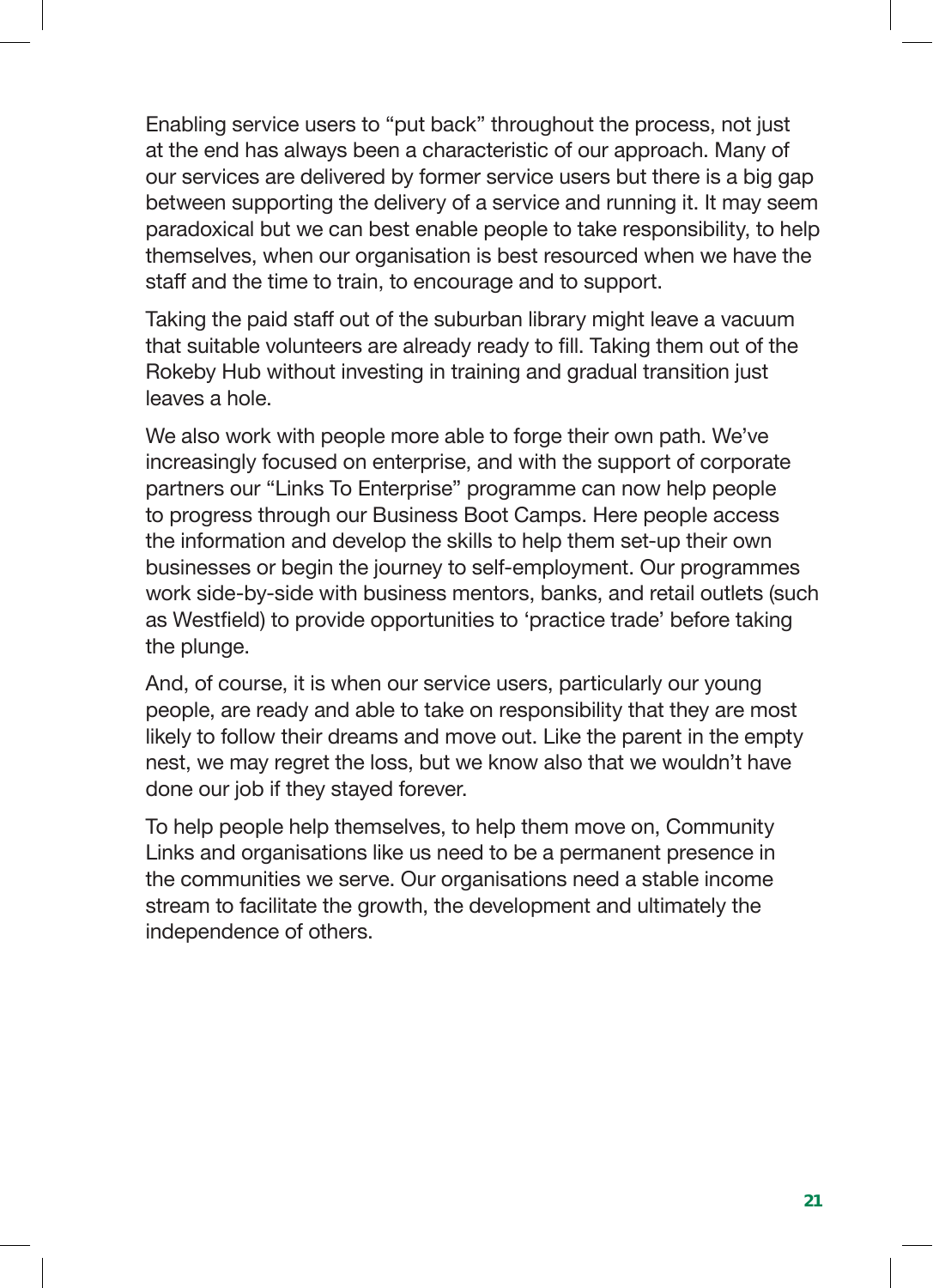**What we've done:** We've helped neighbours link up with each other to provide support where social care no longer exists and to set up community groups and local enterprises that meet local need or a gap in the market. We have introduced a new Enterprise programme which supports people – particularly young people aged 16–30 ,to hone existing entrepreneurial skills and develop confidence; to enhance employability, and provide support and guidance to those wishing to set up a business or new enterprise.

**What we've learned:** As the welfare reforms bite, living costs rise, and for the first time in decades we are providing food parcels to families with working parents – some working up to three jobs – the creativity, care and entrepreneurial spirit alive in the poorest neighbourhoods is astonishing**.** 

**Why it works:** We recognise the statistics showing that people are coming off benefits as a result of reforms into extremely poorly paid and insecure self-employment. Basing our support around an individual, not a business idea, we encourage all participants to gain vital enterprise and practical life skills, assisting them to become more independent and skilled. We help them to connect to and secure opportunities, drawing on the relationships we have patiently nurtured with the regenerators in east London such as Westfield Shopping Centre and the Legacy Company. And we enable them to create their own opportunities, becoming the wealth generators and the job creators of the future.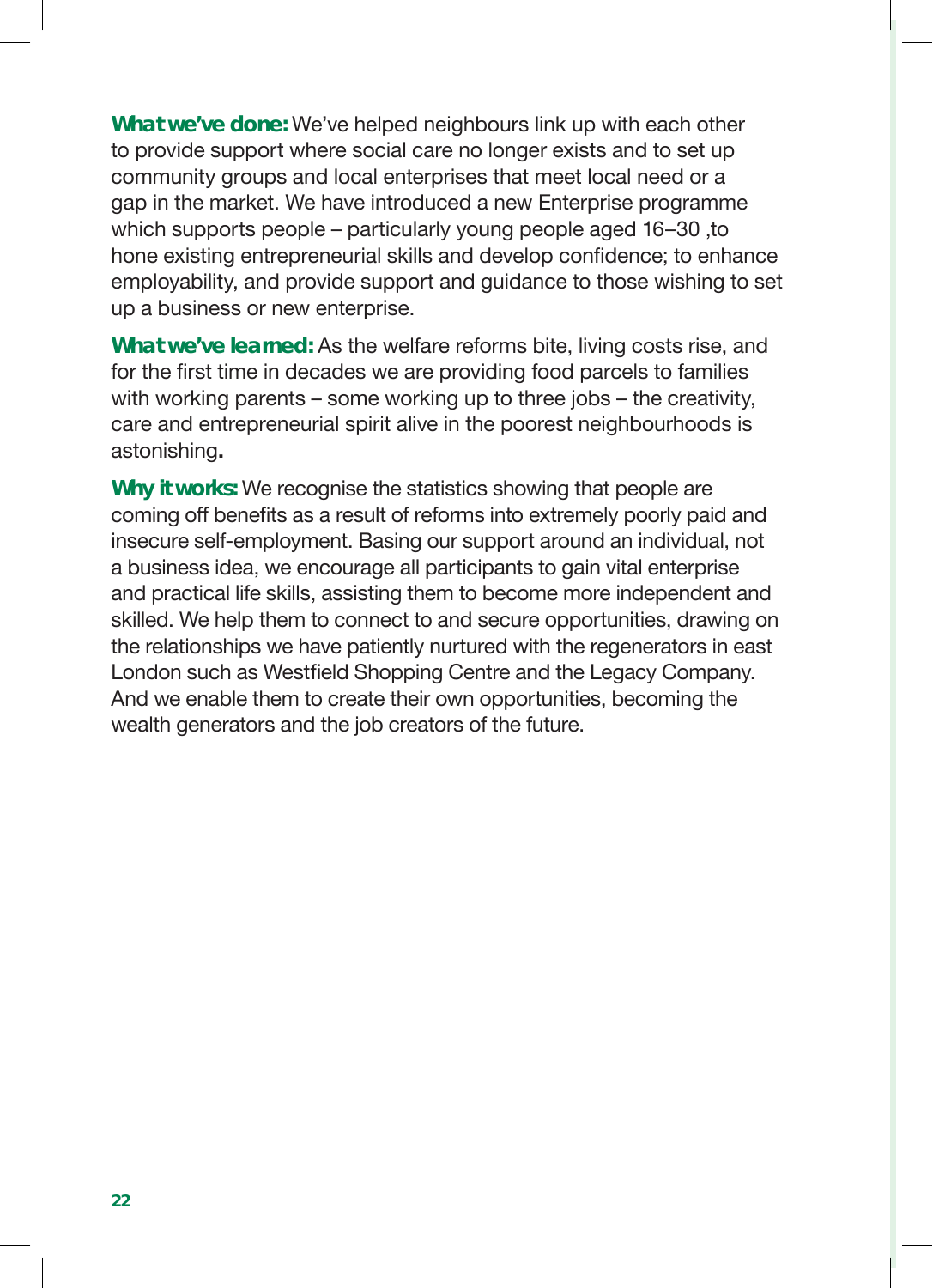#### **Adam Attew, Entrepreneur and Volunteer**

I first came across Community Links via my mum – she was going along to a group at one of their centres I got roped into a walk around the Olympic Park and met a few of the Community Links staff. We chatted about my interest in baking. The Centre was planning a party for the Royal Wedding in 2011; cake is synonymous with parties, so I was asked to bake a cake for the party.

I became involved making cakes for events and started doing cake decorating lessons. Looking back I am proud that I had the confidence to put myself forward and offered to bake for coffee mornings and community activities. Some bigger events came up. I joined the committee at the Rokeby Centre and started baking at other Community Links Centres. As it began to grow I was baking, jam making, delivering home baked goods for parties and teaching classes in various centres.

I now run a business working from home. It's definitely changed from being a sideline into a business and I've registered as self-employed.

The Community Links Enterprise team are now talking to me about my business plan and I have a website in development and a business mentor lined up. When I am ready to progress there will be further support for me. I have definitely become more businesslike and I wouldn't have done that if people weren't pushing me and creating opportunities for me.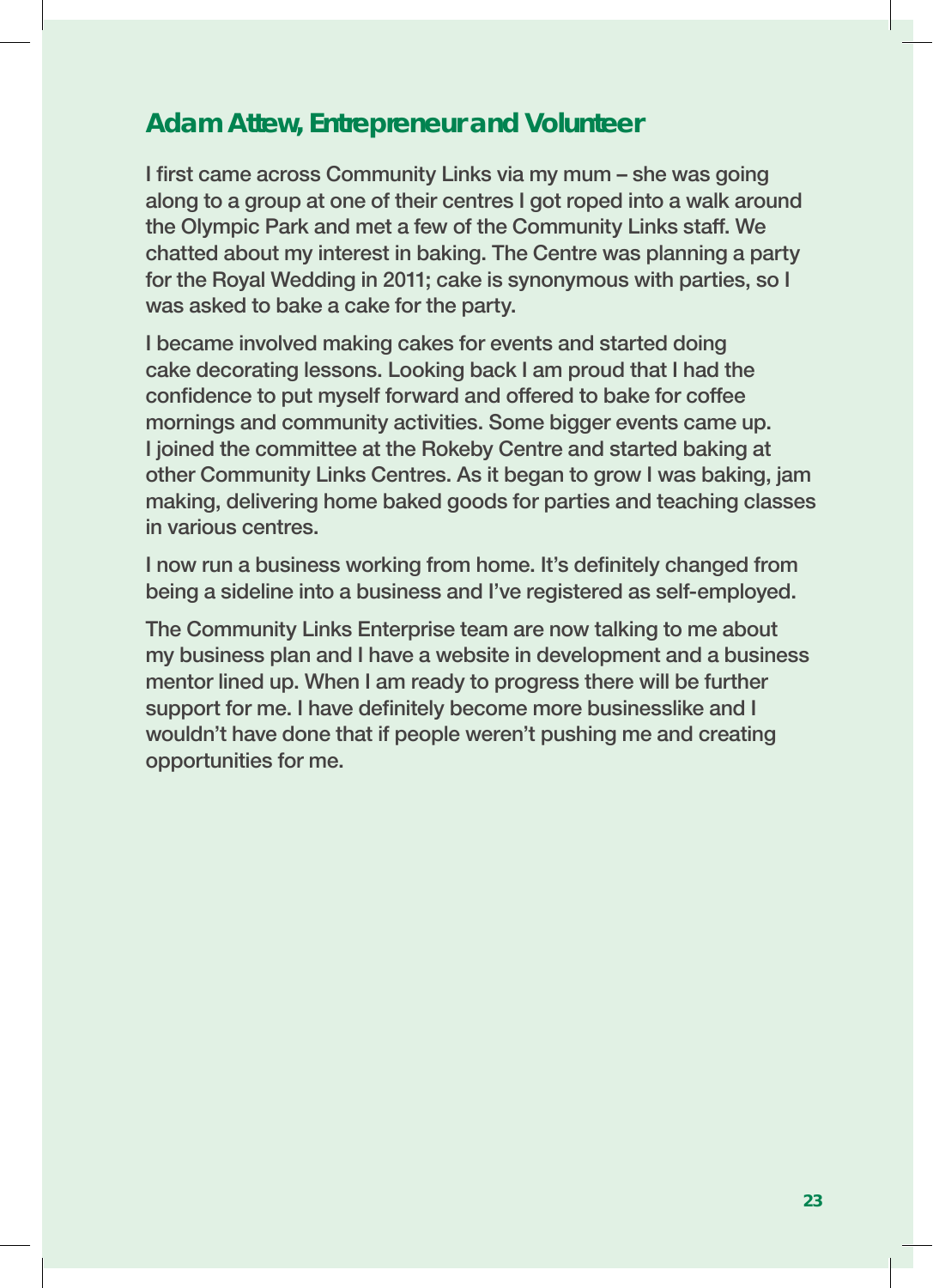## **READINESS: COMMON SENSE BUT NOT COMMON PRACTICE**

We talk about "readiness" because a successful community should be defined not only against the countless things that don't happen – heart disease, under achievement at school, violence in the family - but by reference to its strengths. We should all be ready and able to benefit from opportunity, to learn at primary school, to thrive in secondary, to succeed at work, to be responsible parents and contributing adults and, because we all experience difficulties at some point in our lives, we should be ready and able also to manage adversity - to cope with losing a job or a relationship, to rebuild after illness or bereavement, to adapt to change.

The language of "resilience", withstanding the worst, presupposes problems, victims, perpetrators. It is more commonly used by policy makers but it is reactive, reductive, pessimistic, discouraging and, at its very best, not enough. The language of "readiness", becoming the best that we can be, identifies assets and builds on strengths. It is proactive optimistic, aspirational and motivating.

Our Hubs are committed to supporting the development of communities that are ready for everything with a joined-up range of activities which are open to all; building skills and knowledge and seamlessly connected to intensive support for those who need more confidence.

It is clear that there are opportunities in east London at the moment but communities and individuals have to be ready and able to take them up. Building a range of skills is critical in taking people closer to the training, employment and leisure offerings that can change their lives. This is common sense but it isn't common practice not least because most statutory agencies find it very difficult to think about and especially to budget for, the longer term. If it's not a crisis, it's not a priority.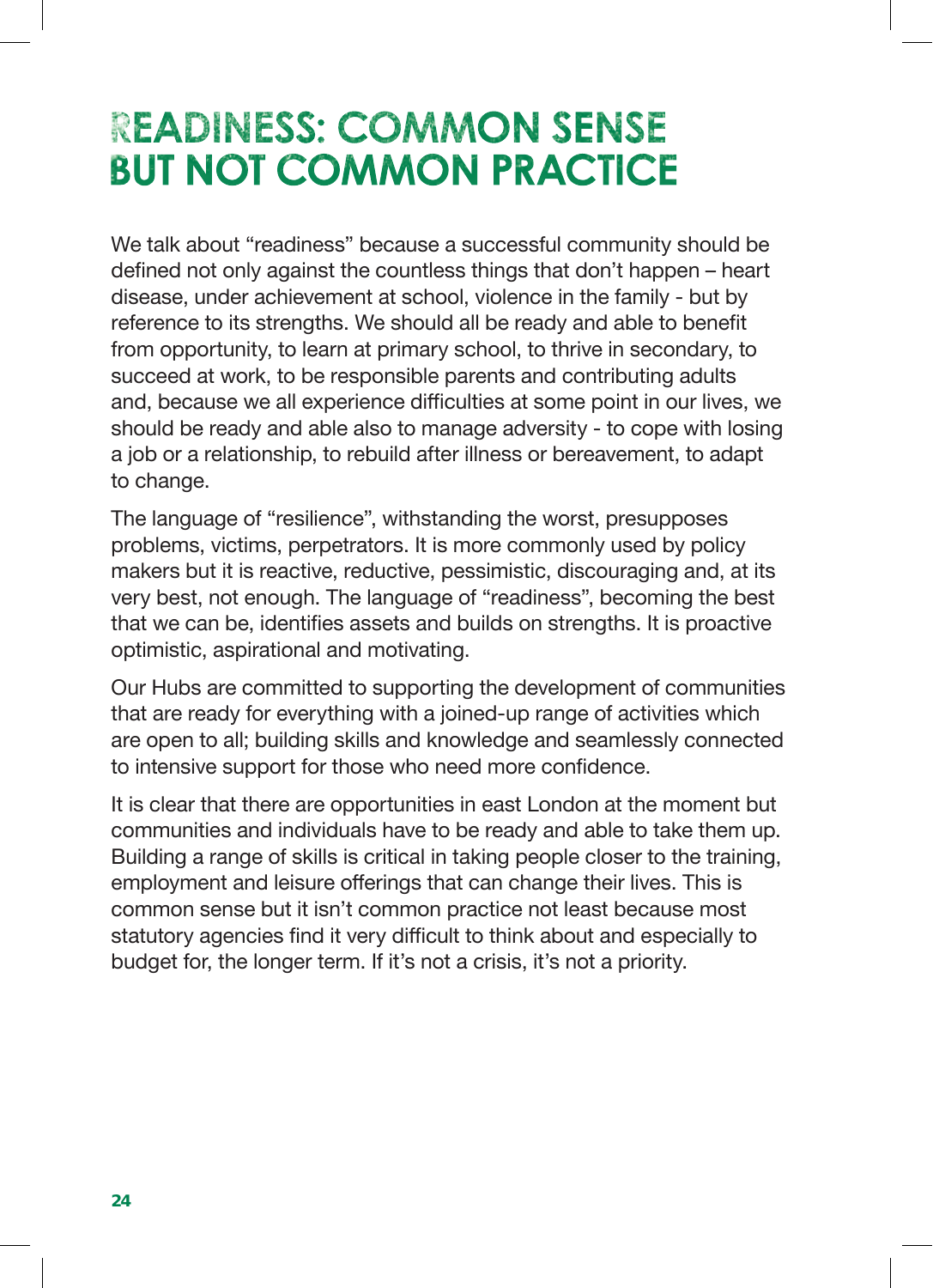A lot of our work with the Early Action Task Force over the last four years has focused on longer-term planning and budgeting: We believe that now more than ever we need to be reaching for the goals of the government's own fiscal framework – and "look beyond nearterm pressures to support reforms that better position the UK for meeting long-term demographic, economic, environmental and social challenges, any of which could imperil long-term fiscal stability if left unaddressed" (HM Treasury 2010).

These Treasury goals are unachievable without changing a spending review process which sets the parameters for planning and budgeting in government and beyond. The normal three year outlook is inadequate when, as the framework points out, we need policies that add up in the longer-term. We have argued for ten year spending plans with year one and year ten costs published and updated in each Spending Review.

Each would include firm plans for the first few years, as now, and the implications of every spending decision, over the next ten years. The plans would of course be subject to regular review and updating, as circumstances and governments change but the projections would enable current priorities to be established on the basis of longer-term value.

Other factors, particularly the electoral cycle, also contribute to a shortterm bias in public policy but it is in the processes of government, as much as it is in elections, that choices are framed and, and, almost by default, options constrained and decisions made. Without a "ten year test" governments will come and go but spending capacity and service demand in Newham and elsewhere will continue on divergent paths barely meeting current needs and accumulating impossible liabilities for the future. This is plainly unsustainable. A "social crash" is inevitable with the poorest areas forced into impossible choices between for instance child protection and social care for the elderly but of course unable to choose. Why wait for such trouble when it could be avoided?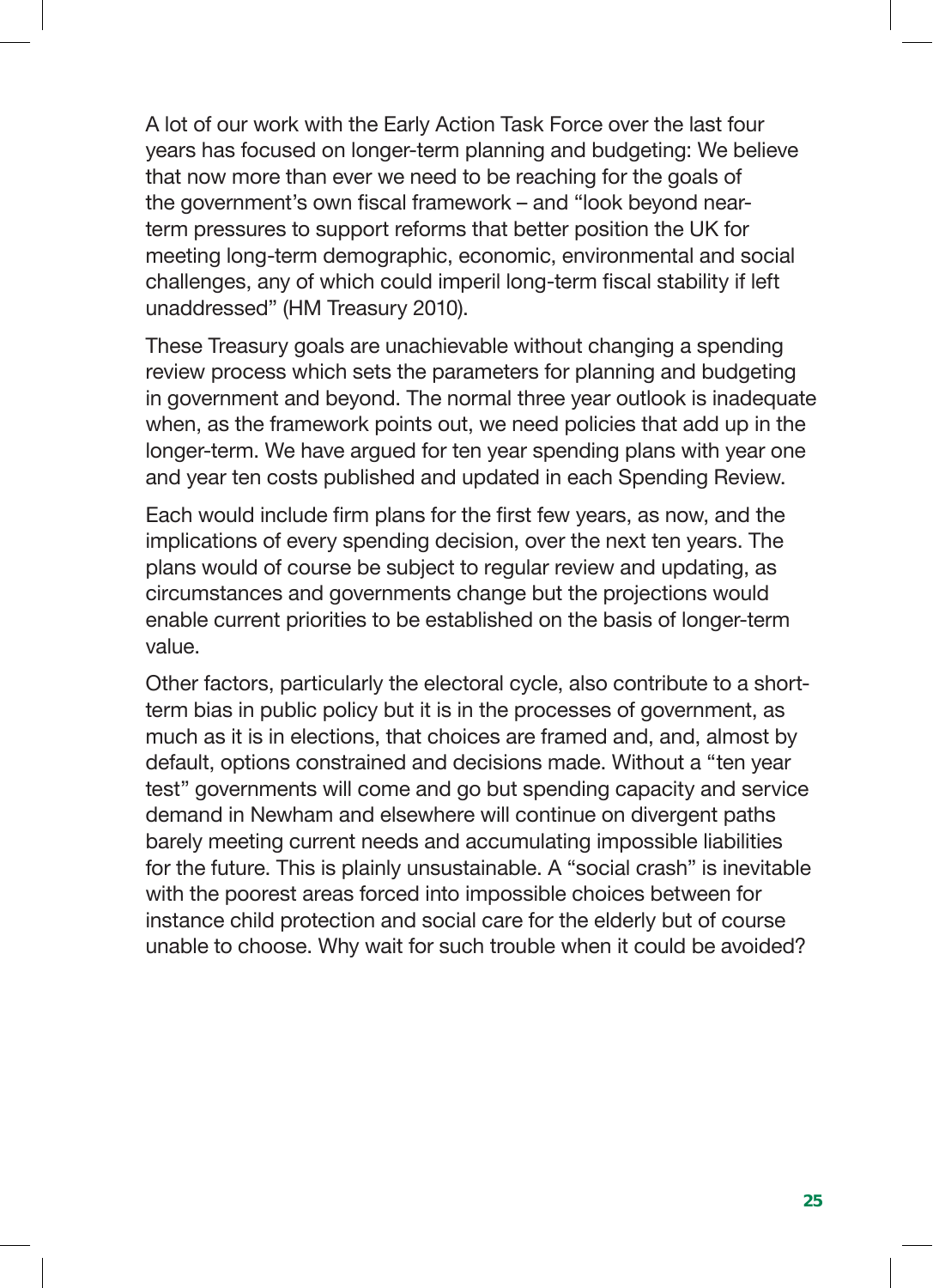**What We've Done:** The Early Action Task Force, set-up and led by Community Links has successfully:

1) Brought together leaders from across the sectors to unite behind a call for early action. This breadth of experience – from charity, business and the public sector – has given us credibility when dealing with everyone from large funders to senior civil servants. We have not been dismissed as the 'usual suspects.'

2) Taken the case for early action to the heart of Government, prompting a Public Accounts Committee enquiry and National Audit Office report into early action leading to agreement from the Treasury that it will assume leadership on the issue across Government. Margaret Hodge MP, Chair of the Public Accounts Committee, described our latest report as 'essential reading for anyone planning for the next Government."

3) Persuaded political parties of the importance of early action: 'prevention' has been a key theme in both the Labour and Liberal Democrat policy reviews partly as a result of the Task Force, and we hope to see it reflected in manifestos for 2015.

4) Worked with some of the UK's biggest charitable funders to shift their spending and thinking towards early action, culminating in the launch of the Early Action Funders Alliance and its first initiative – a £5m Early Action Neighbourhood Fund- a fund for which we have been invited to make an application.

5) Inspired and supported the case-makers, for example in the Welsh Government's introduction of a Future Generations Bill, Lancashire Police's pioneering early action services, and in several local authorities around the country.

6) Built and supported a network of hundreds of commissioners, charities, funders and statutory agencies committed to early action and keen to embed it in their own work.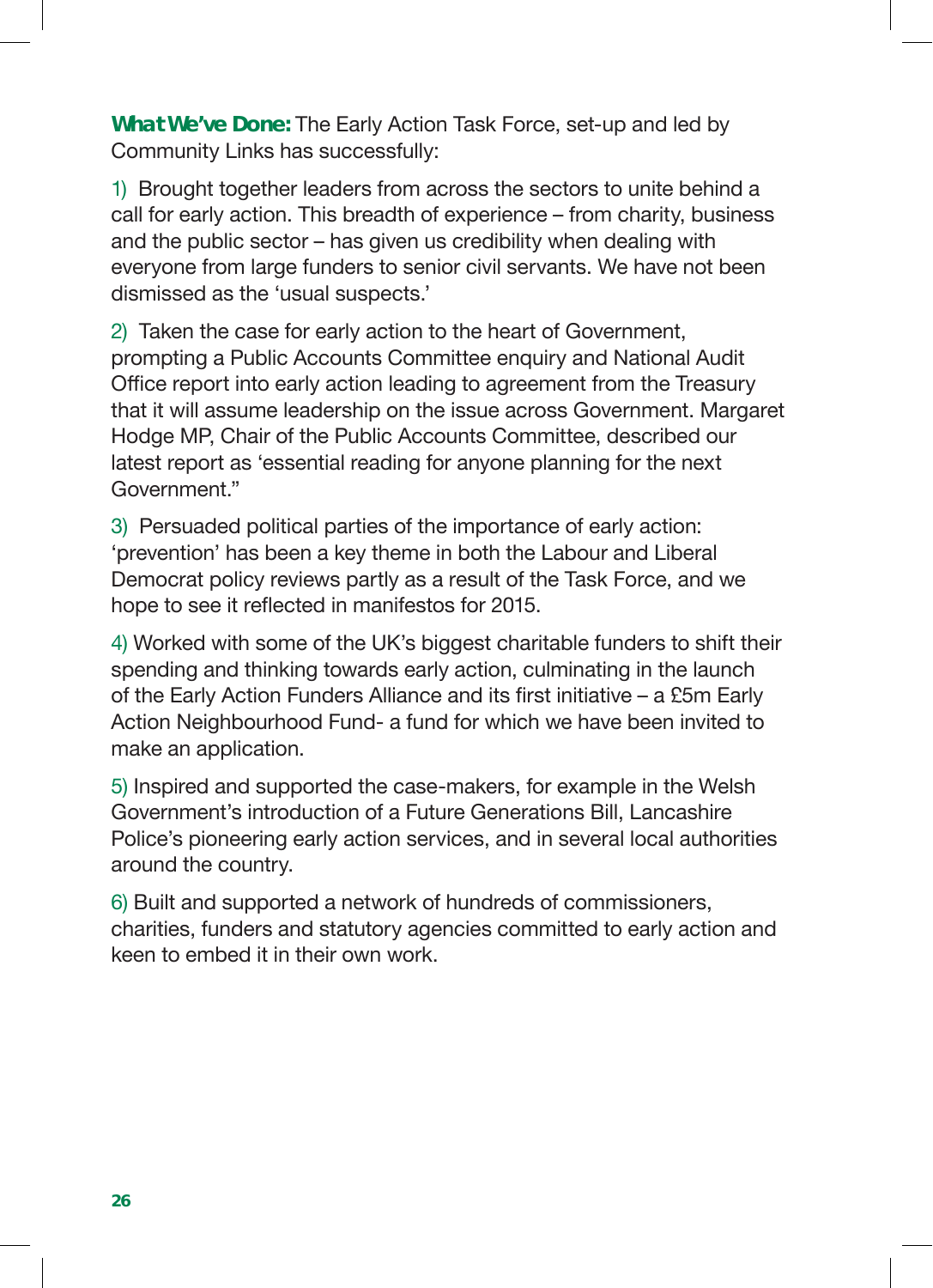**What we've learned:** The work of the Task Force has not only embedded the concept of early action in policy discussions, but begun to demonstrate it in practice, whilst preparing the ground for others to apply this approach across a broad spectrum of public services.

**Why it works:** Investing in a society to promote well-being, reduce needs and help everyone contribute their best is a positive, forward looking agenda which shifts the emphasis away from simply cutting services toward more effective investment of public money generating a "Triple Dividend": Thriving Lives. Costing less. Contributing more.

Taking this approach at the project level we task our staff to consider at each point of interaction if they could act earlier to improve our service or prevent a problem starting. This approach has yielded practical expression in, for example our Advice Champions project where local people are trained and supported as advice "first aiders" supporting their neighbours to spot problems early and resolve them before they grow into a crisis.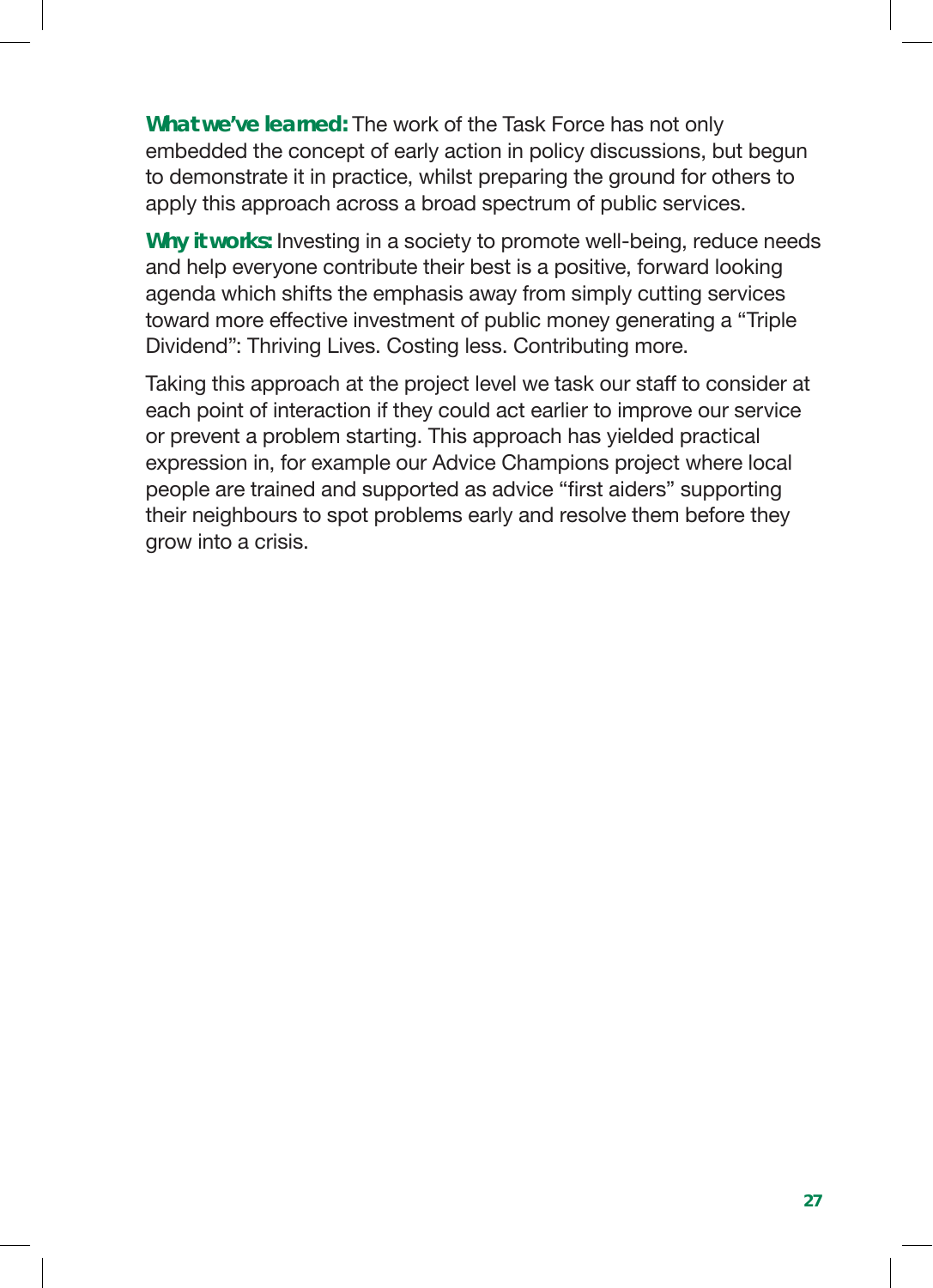## **THE IMPORTANT AND THE URGENT, NOT EITHER OR**

One Community Links trustee observed recently that "we used to talk about hardship at these meetings. Now we talk about destitution. How did we let that happen?"

Our mission is very clear. We talk about readiness. We want to "generate change… tackle causes, not symptoms … find solutions, not palliatives". We don't want to "do things for people" (mission statement) and "we don't seek to make them dependent, but to be the influence on the lives of others that makes them free" (*Out Of The Ordinary*).

However it is very difficult to plan changes in your life, to work hard on learning and personal development, to feel confident and optimistic and to reach for those opportunities in the Olympic Park or anywhere else if you're worrying about what the children will eat this evening. Over the last four years household bills have increased dramatically particularly on utilities. At the same time income has remained static, or in some cases reduced, job cuts or fewer hours, benefit changes like the bedroom tax and the council tax and the brutal and sometimes incompetent application of sanctions have, in various combinations, battered those who were already on low incomes with increasing ferocity. At our advice sessions we have seen the results: illness, debt, family breakdown and, yes, destitution.

There is a danger of our resources at Community Links getting sucked more and more into crisis management. This isn't a problem of professional discipline. Crises happen all around us. Responding quickly has to be just as important as responding strategically. No one will think about training or volunteering or long-term development if they are scared about the debt collector calling tonight and much though we resent the need for Food banks, we now operate one.

We have to blend the planned and the unplanned working on carefully considered early action programmes but responding also to the needs at our door; a delicate balance but also an important one.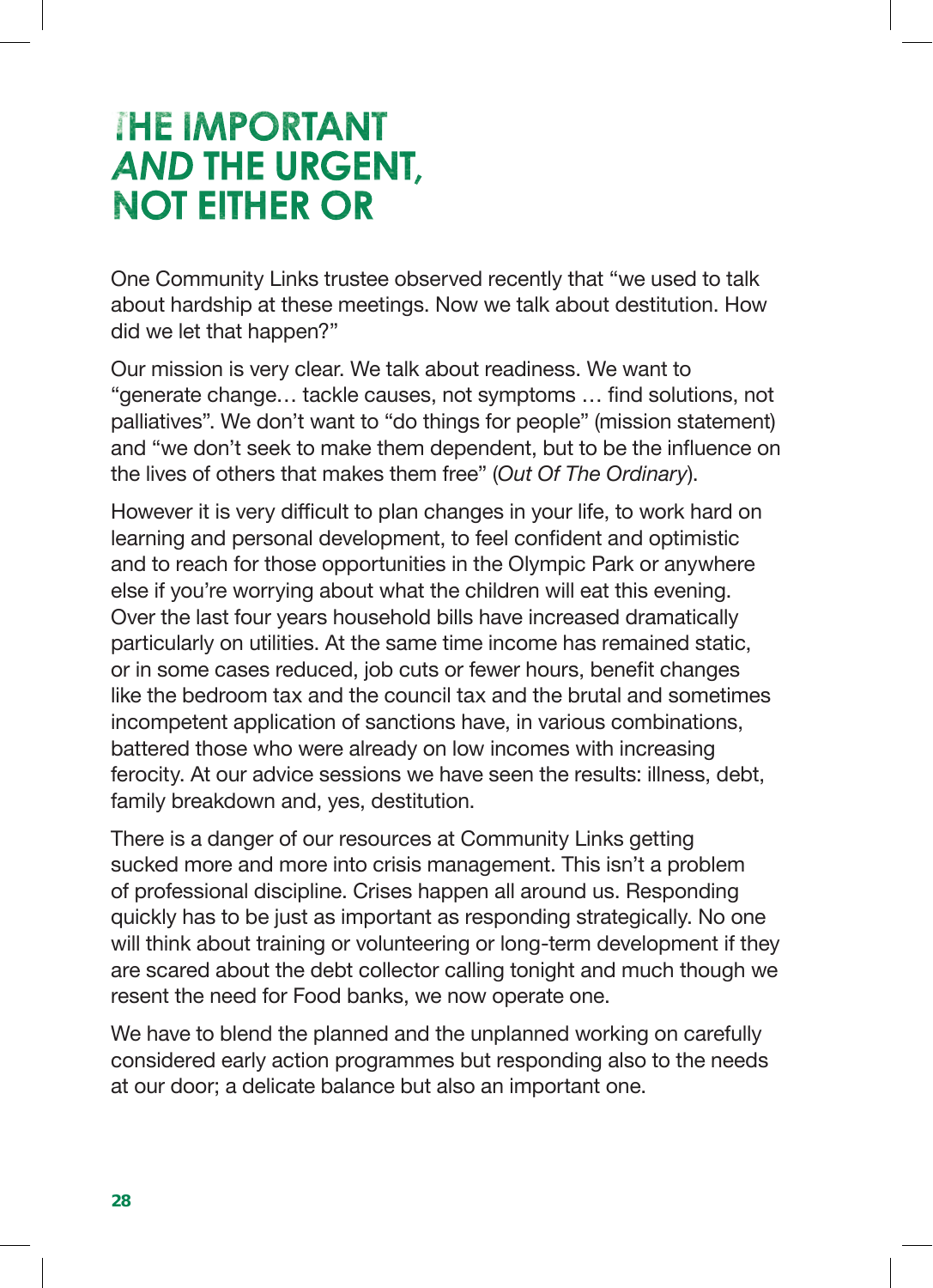Many of the activities at our Hubs are either open access or have a low threshold. This provides for a range of service users, some with high needs some with scarcely any. In practice the level and complexity of need has risen significantly over the last four years. This trend has developed in a period when our resources have not grown. We have endeavoured to tackle these rapidly changing conditions by reconfiguring key services. Open access play sessions with a high staff ratio have become Stay and Play which parents are required to attend and Public Legal Education – effectively training service users to advise others - has helped us to meet increasing need with diminishing resources.

Reconfiguring more services to encourage local peoples to participate in co-delivering them is a successful development which we would expect to maintain even if circumstances allowed us to change again. We should probably have done it sooner and must keep pressing ourselves to reconfigure in the future but the new provision is not sufficient. The children who previously attended our open-access sessions but who don't attend now because they can't bring an adult, or the client with a problem that is too complex for a trained volunteer are likely to be people that most need help. Sustaining critical services for people with the highest needs has been a very important but very challenging priority for us over the last four years and will need to be a feature of our work in the future.

In 2010/11 Community Links lost all the Legal Aid income that had paid for early action advice. Explaining the decision to cut Legal Aid from these categories of social law justice minister Lord McNally captured perfectly, if accidently, the superficial attraction and also the longer term absurdity of this approach to public spending: "we will not devote limited public funds to less important cases on the basis that they could lead to more serious consequences." Lord Bach used a line from the Great Gatsby to express his disappointment with ministers: 'They were careless. They smashed up things and creatures and then retreated back into their money or their vast carelessness, or whatever it was that kept them together, and let other people clean up the mess they had made.'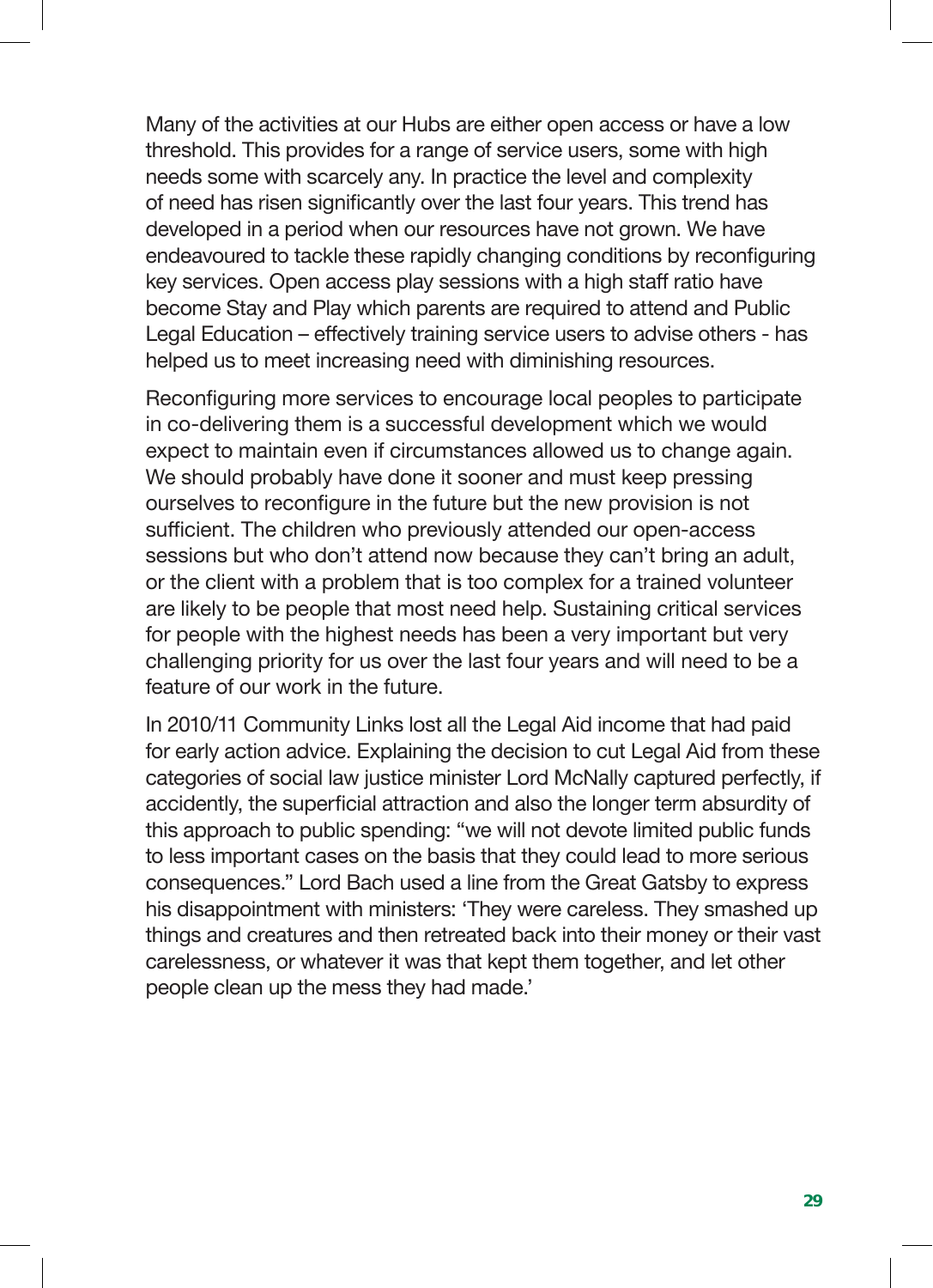## **Legal Aid Champions**

In an innovative partnership with Law for Life, Community Links has designed a Public Legal Education programme, and trained 20 local volunteers as Community Advice Champions to provide early intervention help. They have learned how to recognise when problems are developing into legal issues and how they can prevent these issues escalating. They share this knowledge with their neighbours and friends – impacting a whole community.

At Community Links we provide legal and debt advice to over 5,000 people in crisis each year. As well as dealing with immediate need our approach is to equip clients with the skills to prevent problems recurring and connect them to our employment support services. This new project extends our support to a wider audience and, crucially, ensures support is offered earlier. So far the main legal issues the project has dealt with are Welfare Benefits (43%) Housing (25%) and Debt (18%) a smaller number of immigration and employment issues have also been resolved.

Almost a third of the people helped with Welfare Benefits were affected by one of the following issues:

- **•** Bedroom Tax
- **•** Council Tax reduction
- $\bullet$  The benefit cap
- **•** Benefit sanctions
- **Employment and Support Allowance re-assessment**
- Personal Independence Payment PIP

We estimate that, in total, our clients were missing out on up to £2,000 per week to which they were entitled. This reflects our recent research finding that, as a result of the cumulative impact of welfare reform, life is becoming tougher for many of the people we work with. However this innovative programme and the associated volunteer training has given Community Advice Champions the knowledge and confidence to spot problems early on and to help people access the right support to deal with those problems whist they are still manageable.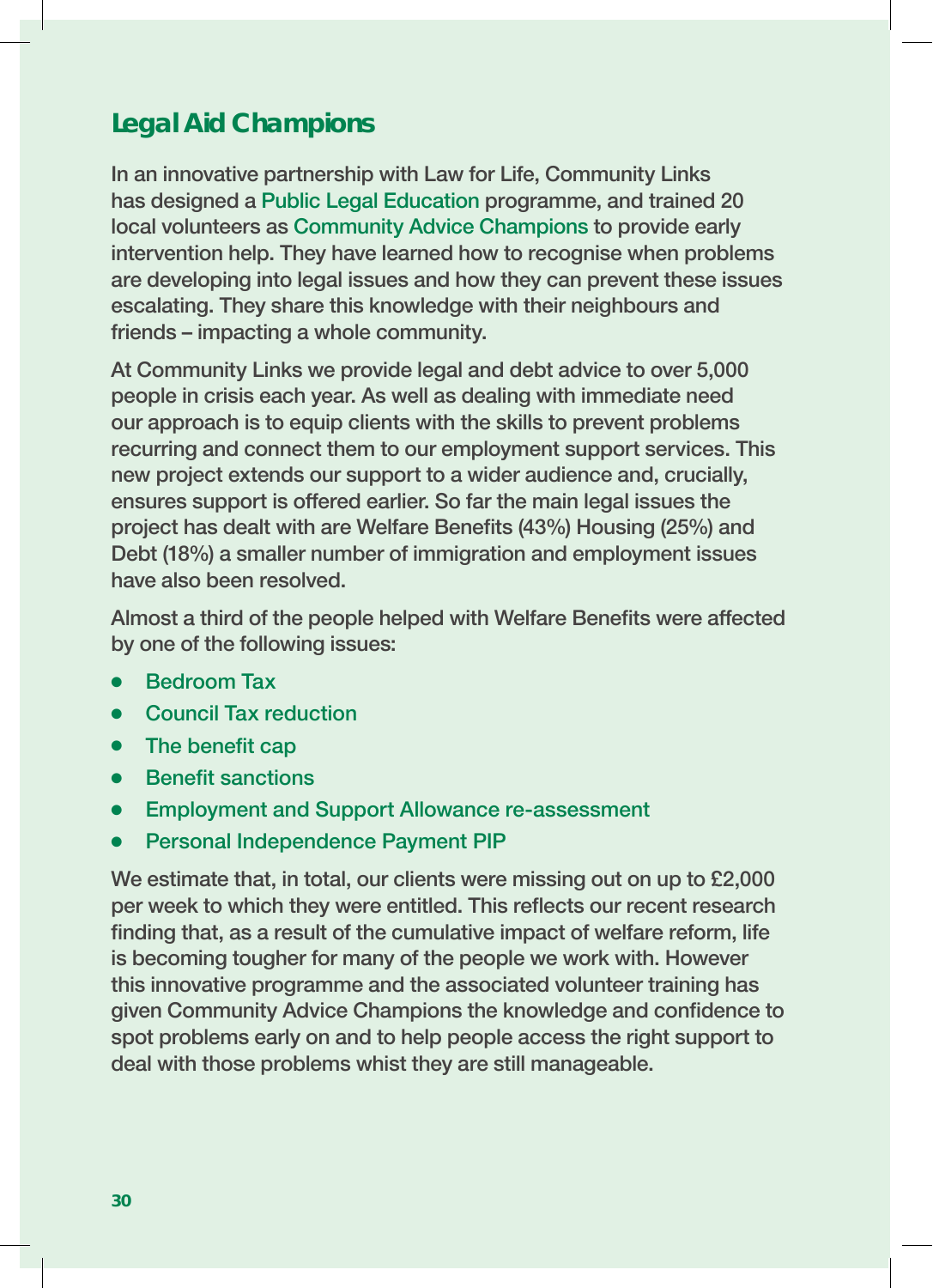**What we've done:** We trained local people to become 'Advice Champions' in their communities. We also embedded our legal advice service in the heart of the community helping people deal with their problems before they become critical. At the same time we have maintained our specialist legal advice service so that those in crisis can be seen promptly and get alleviation from immediate hardship.

**What we've learned:** A long-term strategy, balancing the urgent and the important, is now more important than ever. Like many voluntary organisations we sometimes talk glibly about working for the day when our services will no longer be needed and have urged others to adopt a similar attitude. We are ambitious for obsolescence. But also like many others the rhetoric has sometimes run ahead of the reality. We know that we should constantly interrogate ourselves "could we or should we have acted earlier" but the fence building at the top of the cliff must be completed before the ambulance is stopped at the bottom. Successful early action is funded from savings, not driven by cuts.

**Why it works:** Champions are empowered through training and upskilling which raises their self-esteem and self-belief. With this new confidence they are the perfect people to be able to support neighbours and friends with issues they may be experiencing; they recognise the signs of a problem starting. But whilst we know that we need to move people into seeking advice earlier, there will always be people in crisis as rules change and people's circumstances take a turn for the worse. By addressing the critical issues we enable people to take a breath and then support them to progress into other services within their own neighbourhoods.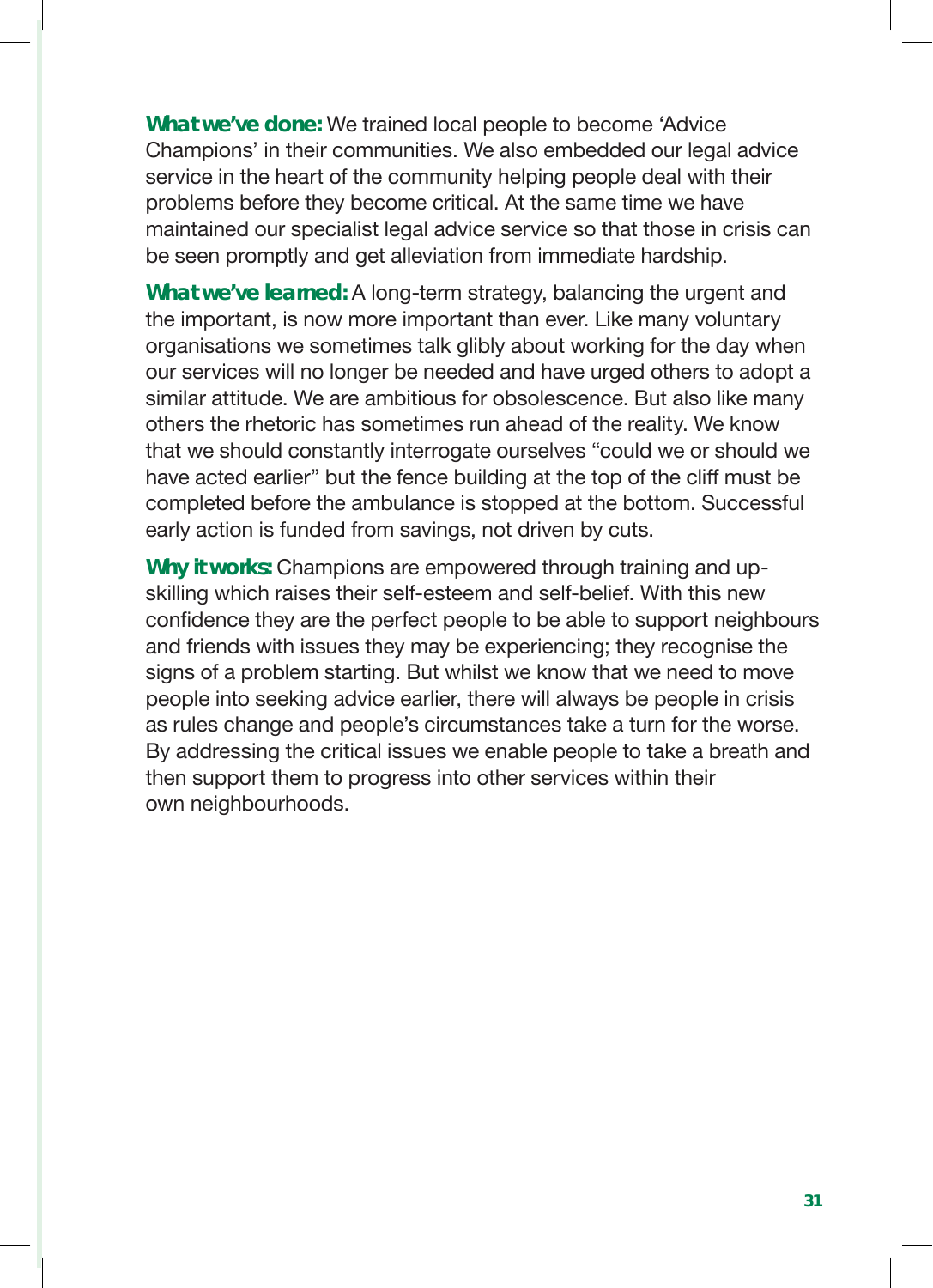## **RELATIONSHIPS CHANGE LIVES, NOT TRANSACTIONS**

Practical knowledge and resources are necessary to thrive and be free but it is the "deep value" power of an appropriate relationship that has the potential to transform.

All our experience shows that strong personal relationships change lives. Personalisation has been a policy objective of this government and the last, but too often customising services has been confused with humanising them - both are worthwhile but are quite different. Polyclinics even call-centres, may offer a service that will meet individual needs more quickly, efficiently and flexibly than the individual GP operating on their own but the service will be less personal. The polyclinic suits the busy commuter seeking holiday jabs (customised); the small practice GP may be preferred by the parent of a chronically sick child visiting the surgery every week (humanised).

Our Deep Value Literature Review (Bell and Smerdon 2011[www. community-links.org/our-national-work/publications/deep-value/]) revealed a huge body of evidence supporting the proposition that better results are achieved where, in design and delivery, primacy is given to the quality and consistency of the individual interaction (humanised). Yet services are increasingly structured to, for instance, support the most troubled families with a dozen or more case workers each managing a superficial contact with the family. Over and over again child abuse inquiries reveal not that there was no professional interest but that professionals were falling over one another. 'Deep value' relationships should replace transactions as the organising principle at the heart of all our public services because they have a material and well-evidenced impact on the outcomes, on our physical health, economic performance and on long-term costs.

In practice we see opportunities for everyday connection consistently eroded in the name of efficiency. Rents paid online, GP appointments fixed through a console on the wall, benefits received electronically. Welcome advances perhaps for the busy and the well-connected but one less human interaction for the isolated and the unsupported.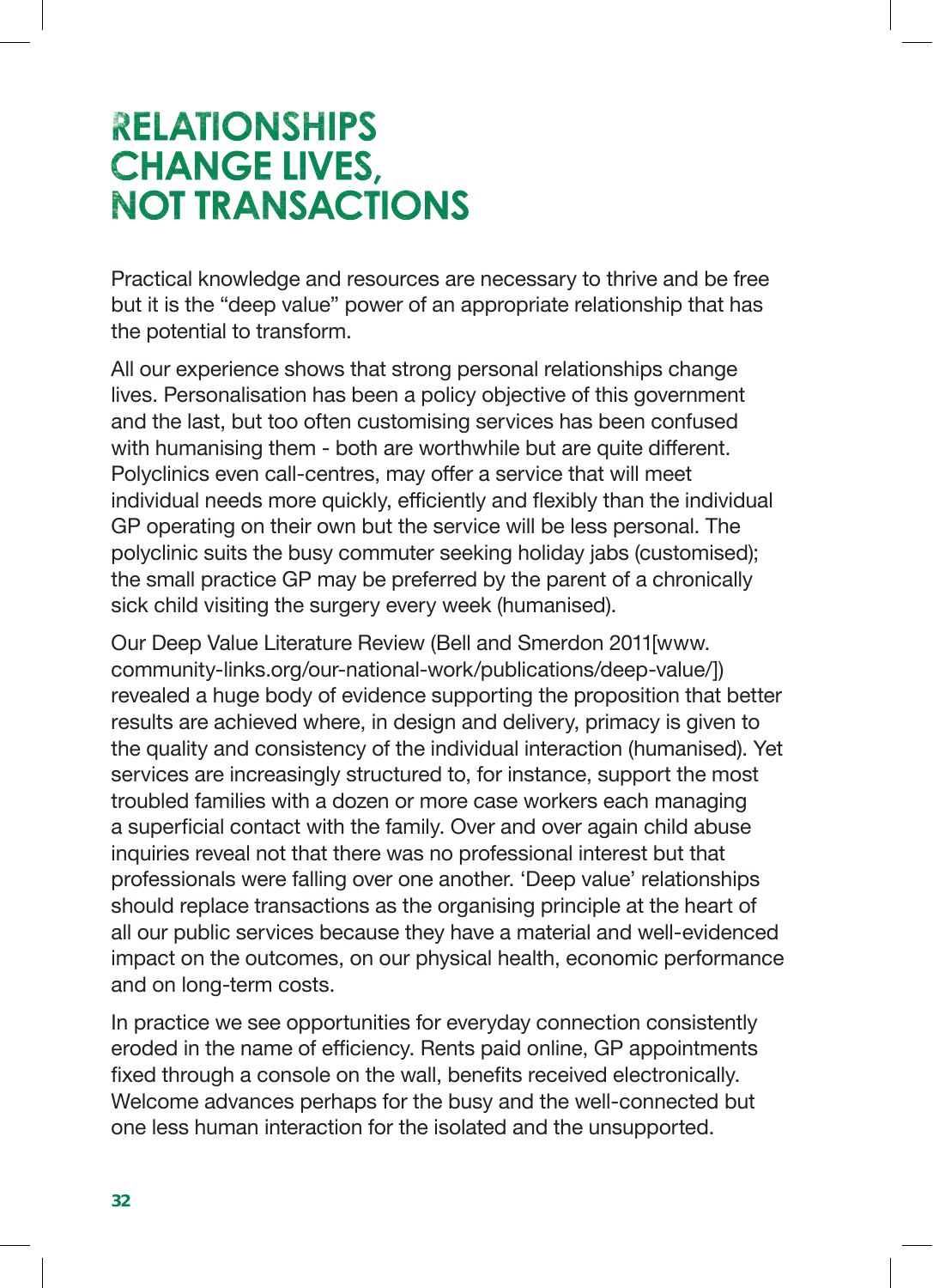We all, and particularly our public servants, need the maturity and the good sense to speak about love, what Barbara Fredrickson has called "that micro-moment of warmth and connection that you share with another human being" (Fredrickson 2013). We need to understand the place of trust and kindness in the public realm and, above all, to do no harm, to consistently and deliberately design it in to service reform, rather than design it out.

Again and again across our work we see the life changing impact of the right relationship at the right time, comforting and disturbing, challenging and supporting, sustaining and enabling. Each relationship will look different but there are common characteristics of success which we identified in *Out Of The Ordinary*. Staff competencies needed to achieve them can be taught, managed and evaluated. But the process isn't tidy and if there are quick wins we are probably playing the wrong game. Every relationship needs time to succeed but none will follow a fixed timetable. All need stability to stand a chance but nothing can be guaranteed. This leads us to the conclusion that there are too many moving parts to flourish under a business model predicated entirely on the regular attainment of fixed targets. It must change; there are no quick wins.

**What we've done:** Community Links has begun work with service standards and an implementation framework that are being piloted with the Department for Work and Pensions. We believe government should lay the foundations for a different way for working with a set of generic deep value service standards and it should require an implementation and evaluation framework to be developed in each service area. Now we need a cross-government commitment to embed this approach and to the transformation of every service through the systematic prioritisation of relationships.

**What we've learned:** Staff competencies needed to achieve Deep Value relationships can be taught, managed and evaluated. But the process isn't tidy and if there are quick wins we are probably playing the wrong game. Every relationship needs time to succeed but none will follow a fixed timetable. All need stability to stand a chance but nothing can be guaranteed. This leads us to the conclusion that there are too many moving parts to flourish under a business model predicated entirely on the regular attainment of fixed targets.

**Why it works:** We see the evidence here everyday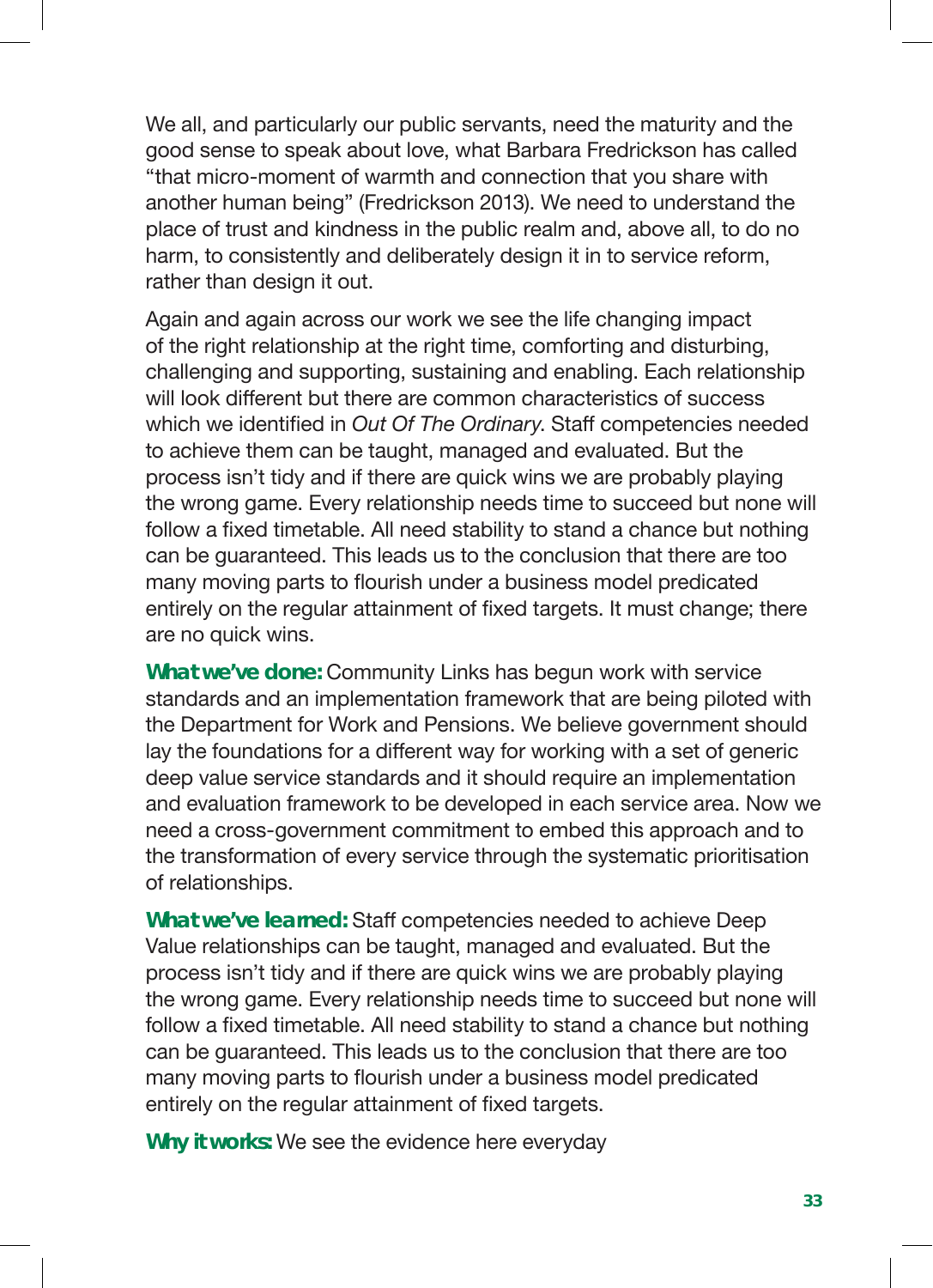#### **Eugenie Coles, Employment Advisor**

Spencer Trowbridge is a former British Army soldier who has served overseas. He enjoyed his time in the Army, but in the end had some complicated family issues to deal with and experienced a breakdown. He was finding it hard to engage with people – especially people he didn't know and was diagnosed with a mental health condition. Spencer was referred to Community Links by the NHS mental health team. He was keen to find something useful to occupy himself. He initially met one of our outreach advisors based at the primary school and children's centre where his children attend; Community Links deliver some of our employment services from community settings – directly connecting to people where they are.

Spencer's advisor Eugenie Coles supported him to get his CV in order, complete job applications and practice interview techniques. Eugenie says: "The first thing I have to do with a new client is to build trust - when someone comes looking for work I don't promise what I can't achieve. Often my clients have been knocked back and we have to spend a bit of time building-up their confidence – getting them to believe in themselves and their own abilities before they are ready to move on" Support goes beyond simply trying to find work, and includes all aspects of recovery even supporting Spencer to attend counselling sessions at Community Links. With Eugenie's support, when he was ready. Spencer got a job with Barking and Dagenham Council where he still works as a driver using the HGV qualification gained during his time in the Army. Spencer says: "Working again has been good … now I'm back on the ladder. In the future I'd like to study – maybe use what I went through to become a counsellor myself. I'd like to know I'm helping someone in the way I've been helped". Eugenie does what is needed for each of her clients and always sticks at it; she kept Spencer informed about all sorts of job vacancies and training until the right opportunity arose, as she says: "There is no point sending someone off to get job if they are not ready to succeed."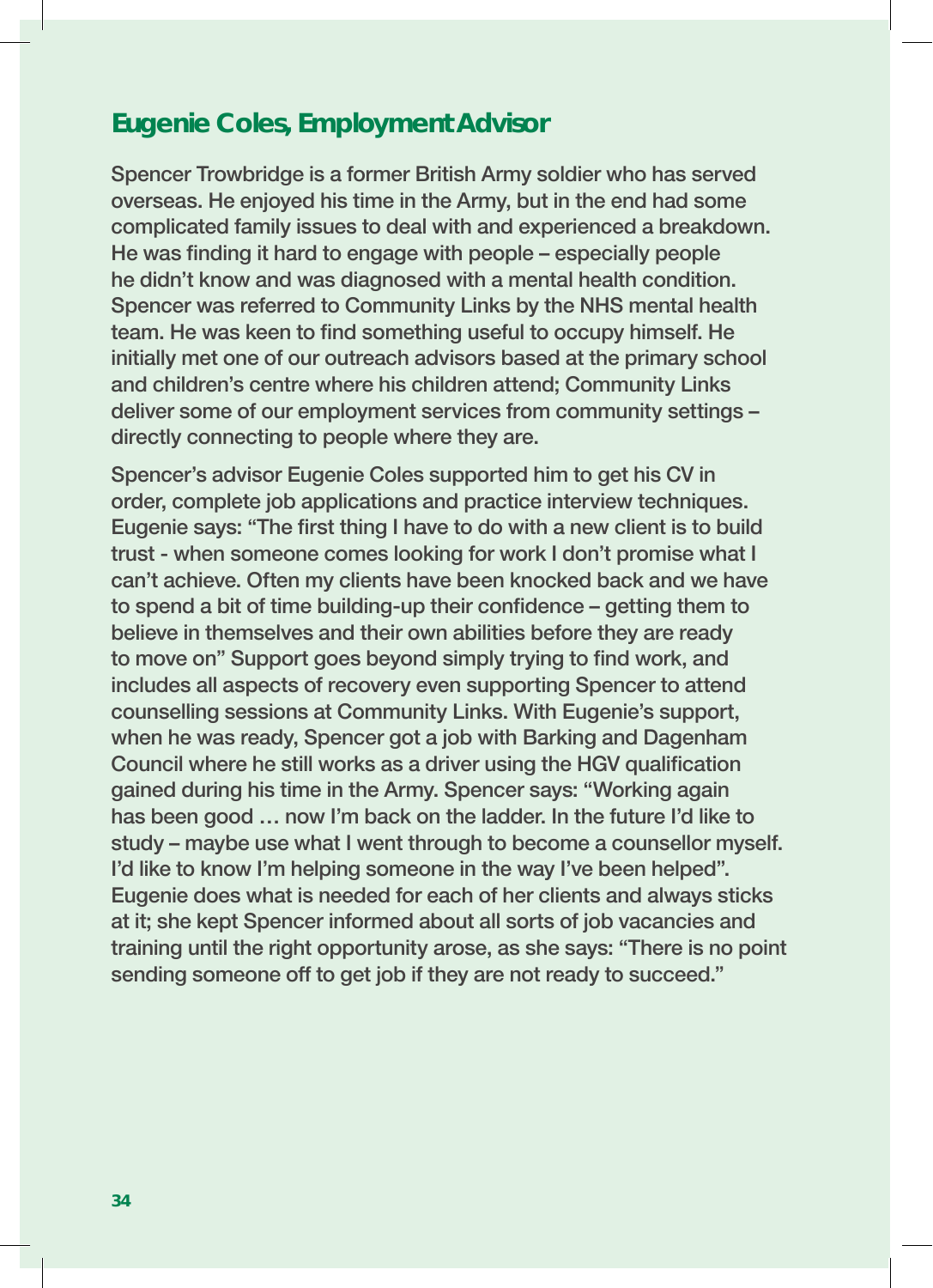# **NO QUICK WINS**

There are no quick wins, the payment process isn't neutral; it can support or it can undermine the choice and the application of the most appropriate strategies and the achievement of the best results

Community Links was one of six organisations to be funded under the DWP's new Innovation Fund in 2013. Although the fund would pay for exactly the kind of work that tackles multiple disadvantage and that we want to prioritise it was a bold move for us because the programme is entirely funded on Payment by Results (which we were used to) and required a social investment model (which was new to us). We embarked on a challenging journey with a social investor which necessitated the timely delivery of stretching results month-by-month. When the minister responsible for the programme - Iain Duncan Smith - visited in 2013 he met some of the service users and we explained some of the challenges. He met a young man who had settled into the programme at the third attempt - as yet he hadn't "achieved" anything. The young man's mother suffered from a mental illness. He was her sole carer and had been for most of his adolescent years except for the periods when he was living with a succession of foster carers. Unsurprisingly he had struggled at school. Already Community Links had invested more hours than we would be paid for and as yet we hadn't been paid anything. Was that wrong?

The Minister's response was considered. "It isn't in principle the wrong thing to do" he said "but this is the wrong programme to do it in". Fair point, we said, but what then would be the right programme for a young man who needs sustained and patient support for as long as it takes? The Minister suggested that we look for charitable donations.

Payment-By-Results is an unforgiving discipline. We don't think it inevitably leads to cherry-picking but it easily can if the right safeguards and protocols are not built-in from the outset. There is nothing wrong with paying for the harvesting of the lower hanging fruit so long as there is also provision made for the more challenging. Our concern is around the availability of that kind of funding.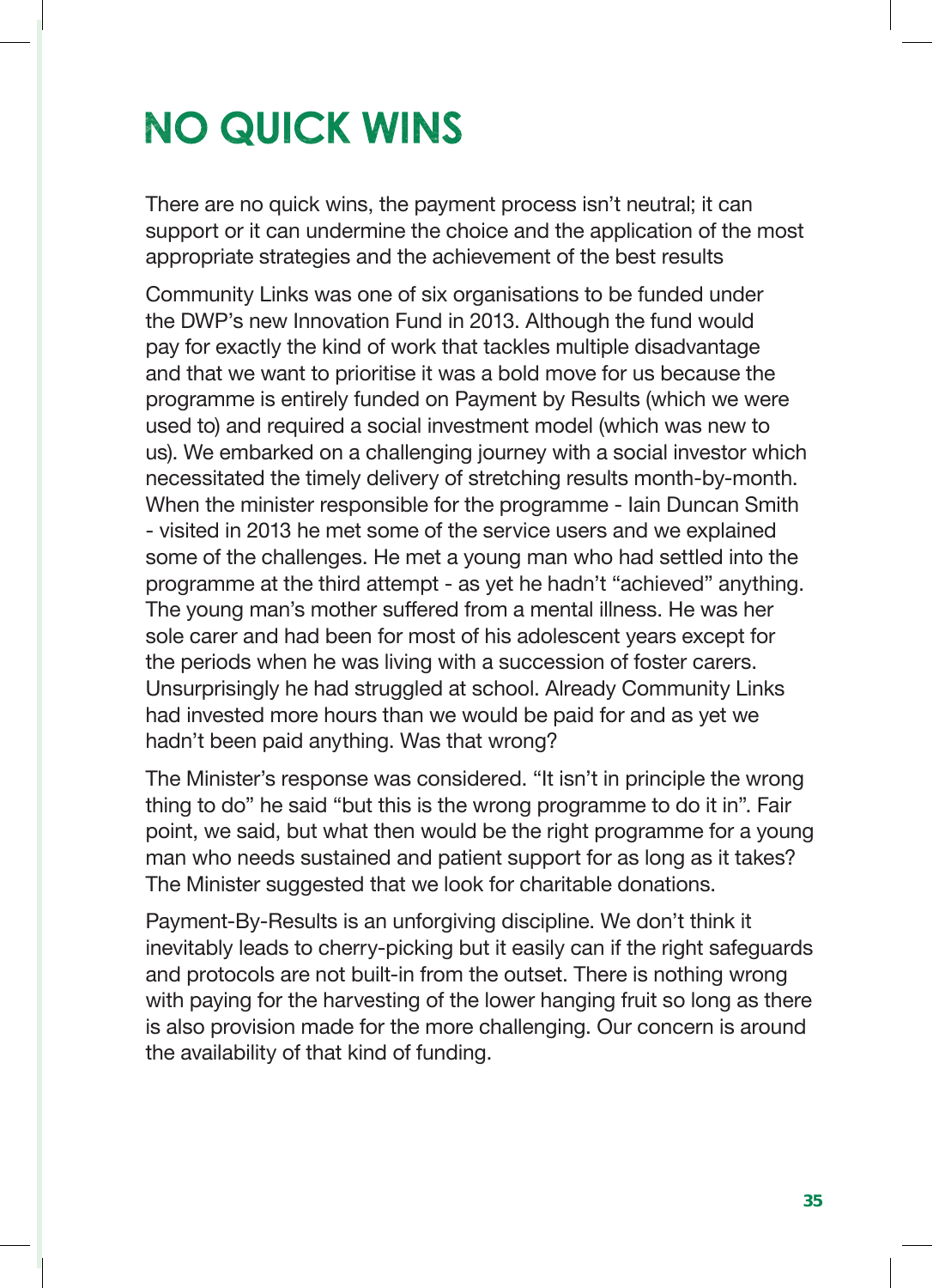This isn't just about government. The PBR sensibility has infected others in the wider funding community. It is not uncommon now for corporate sponsors in particular to set tough targets and expect strict adherence. Again, looked at case-by-case, there is nothing wrong with that approach but there is a problem with the aggregate if we find ourselves saying, in effect, some people are too expensive to be helped. It is inconceivable that any NHS hospital would turn away a patient because they were too ill. We are similarly resistant to such an approach but we need help to build a better understanding of the need for more nuanced, sophisticated, trust-based funding regimes.

Evaluating outcomes and paying for interventions that are effective and not for ones that aren't, is the duty of the public service commissioner and the independent funder. We welcome measurement and expect to be judged and paid on the results we achieve but paying for the right outcomes isn't the same as paying for those that are easiest to measure. A blunt approach to payment by results can drive the wrong behaviour and lead to unintended outcomes.

Our record shows that we are not risk averse. Nor are we afraid of scrutiny but there is work to be done with the most disadvantaged and that is an uncertain business. It would have been easier for Community Links to have followed the money over the last three years by focusing entirely on services which harvest the low-hanging fruit. Easy but not why we are here. We and others like us need funding that stretches us and scrutinises but that above all pays not necessarily for the easiest results, but for the right work.

**What we've done:** We've improved our ability to deliver Payment by Results contracts and 25% of our income is now on a PBR basis. At the same time we've doubled our independent fundraising income to support our Community Hubs and the work that we do with those who need longer term support.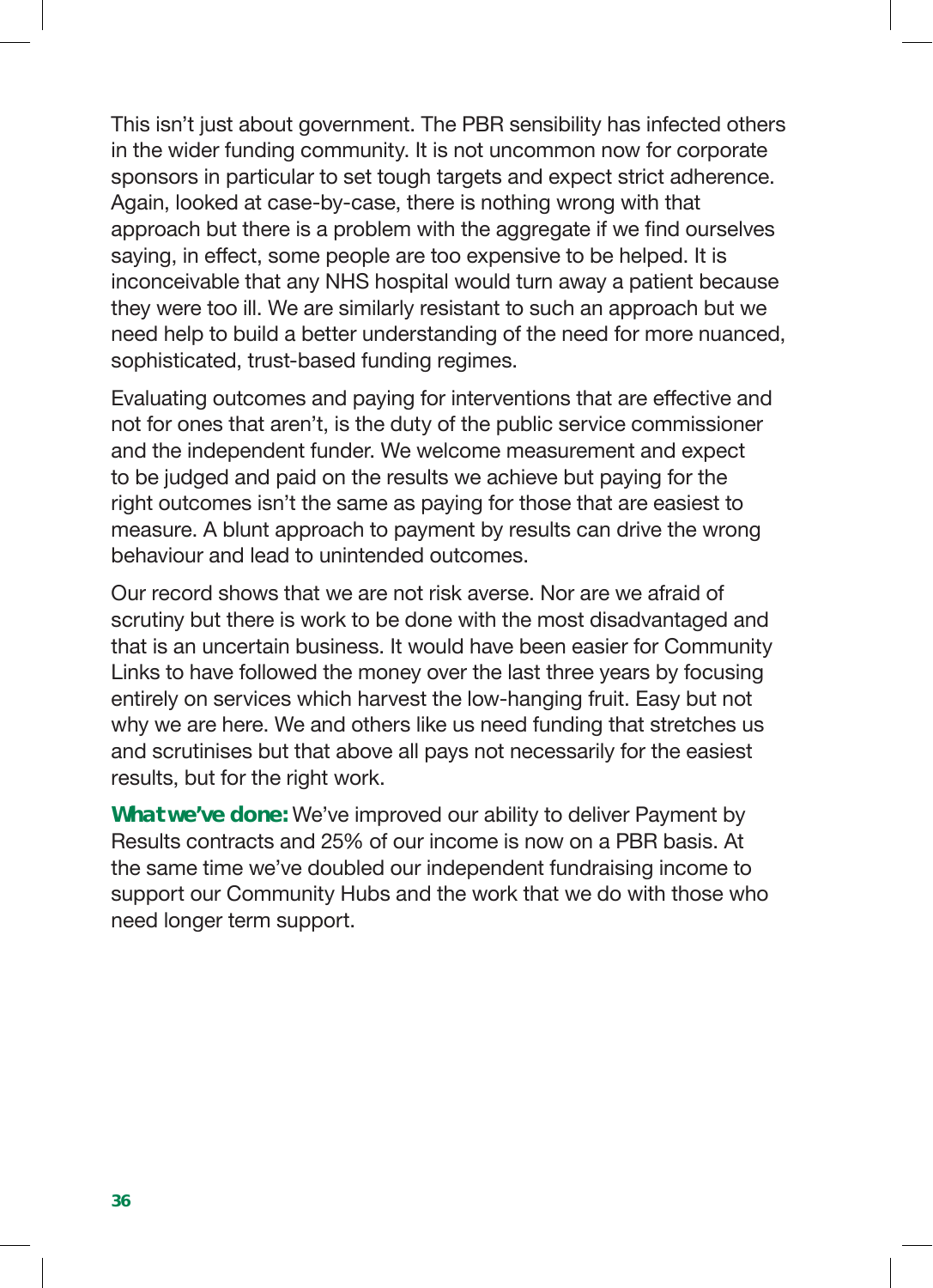**What we've learned:** In 2011, we said to our funders that we would work to develop the metrics which would enable our early action work in the Hubs to be funded via a payment by results approach and involve social investors. We've seen how a blunt approach to payment by results can drive the wrong behavior and lead to unintended outcomes. We no longer believe that this is an appropriate model for funding early action. However, we'll continue to deliver PBR contracts for those things that are easier to measure (into-employment programmes, pre-NEET support) and we'll apply the hard-learned lessons from our first Social Investment partnership to shape the next.

**Why it works:** Challenges remain, not least in our efforts to blend different types of funding to deliver holistic outcomes for communities.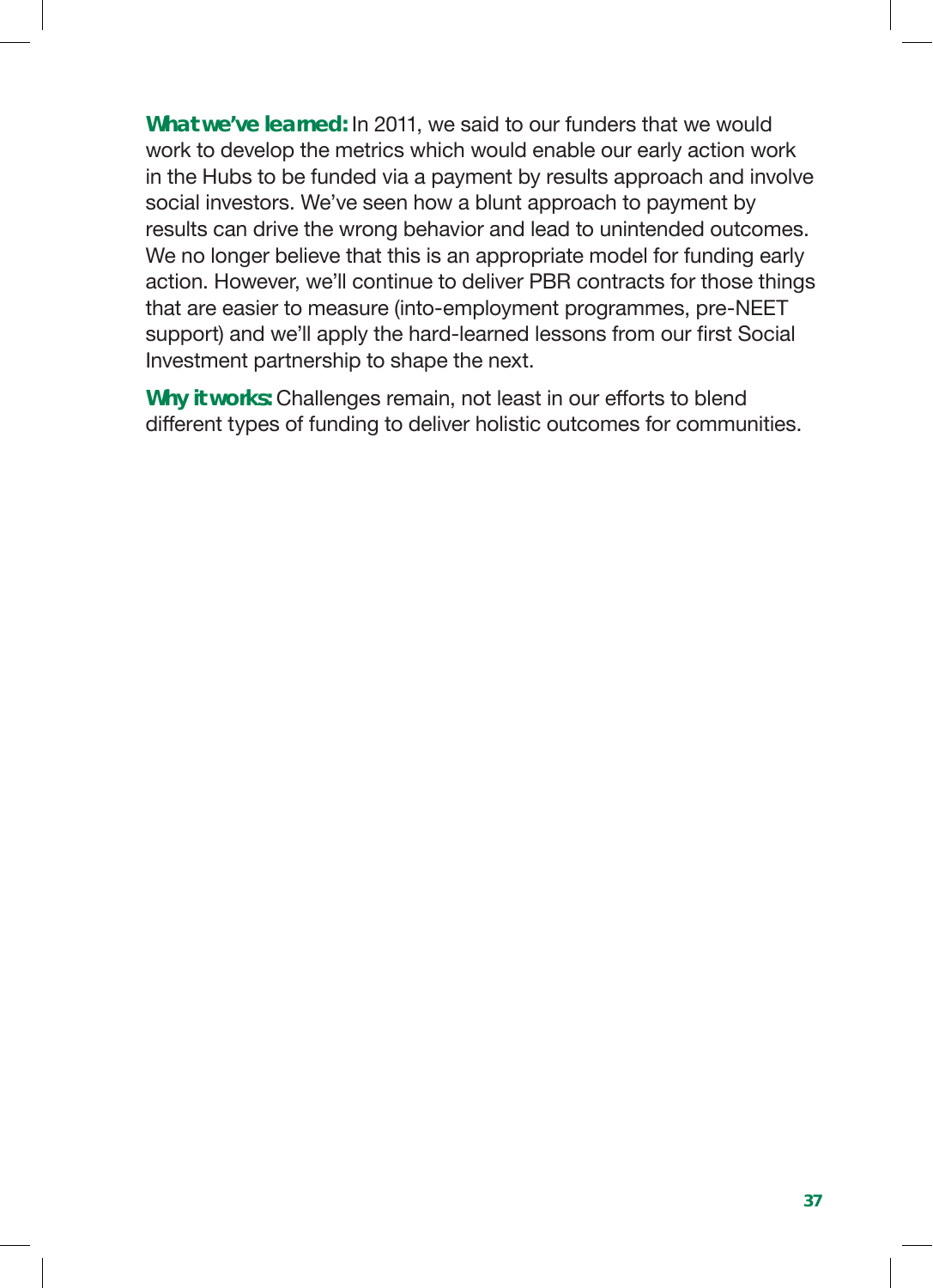## **RESULTS PLUS TRUST. BOTH, NOT EITHER OR**

Measuring what doesn't happen is more difficult than measuring what does. That's one reason why only 6% of government spending is focused on prevention. We, not just at Community Links but in the wider world, are still in the foothills of understanding how to measure and evaluate prevention although a substantial wave of initiatives and institution building , some resulting from the work of our Early Action Task Force, promises rapid progress in this space in the next few years . For now we should be ambitious and transparent in evaluating what we do but also be honest and bold about what we cannot measure and big enough to say over and over again that some of the things we've not yet to learned to count may, none the less, be amongst the most important.

The development of the hospice movement over the last 50 years is one of the third sectors greatest achievements. It hasn't reduced the benefits bill, got the unemployed into work, equipped the next generation to be economically active but it is civilising, humane and for those whose lives have been touched by it of quite literally immeasurable value. Charity is not, first and foremost, about relieving the public purse and, though we at Community Links will argue that we do, it is not why we are here. We must sustain and develop the work on impact measurement and improve our understanding of what works but also recalibrate our approach to measurement and payment by results or risk becoming the generation of leaders that acted on the price of everything but understand the value of very nearly nothing. As sociologist William Bruce Cameron has said: "not everything that can be counted counts, and not everything that counts can be counted".

We need systems which acknowledge that though the precise impact of preventative services may sometimes be hard to measure the perfect should not become the enemy of the good. Sometimes knowing the cost of the status quo, economic and social, should be sufficient to allow for, and to support, measured innovation without guarantee of success.

And we need systems which respect the reality that services, like those provided in our Hubs, may be most important when the outcomes are most uncertain. The child who attends training twice and disappears,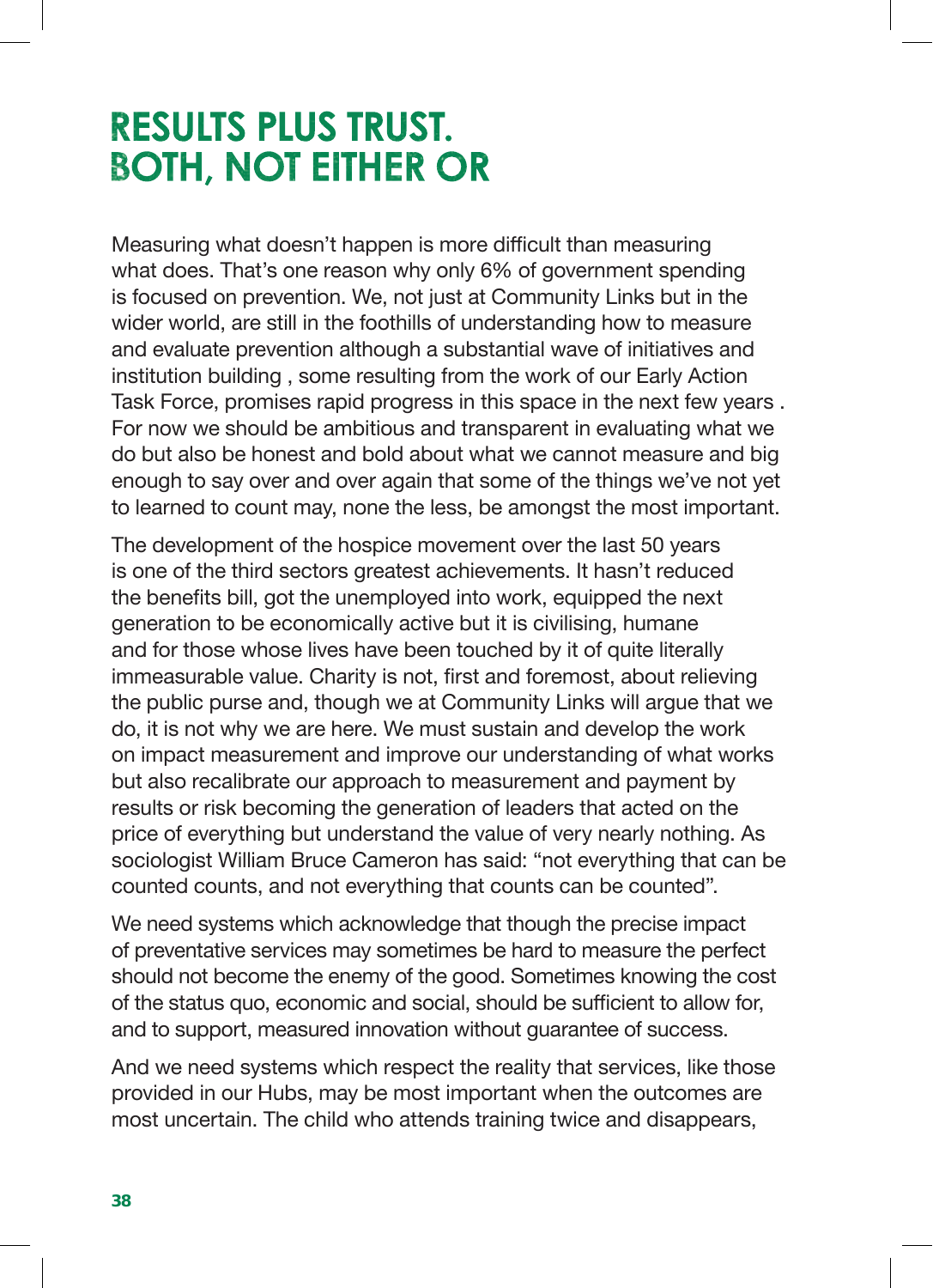who offends and re-emerges and takes six months to establish a record of attendance let alone achievement needs a patient service not one that depends for its sustainability on monthly results.

To meet the needs of the most disadvantaged and those who, without the help to change, are the most stubbornly expensive, we need blended payment regimes which back a process and pay for service as well for result. We can work with results-based payment if the cost base is assured in return for fidelity to a process. We now know enough to understand what those processes should look like and to be able to evaluate performance not just count results.

Trust is the bottom line. Such a measured approach requires more trust in both the partner and the process but there is a real and present danger that without it public services will become increasingly irrelevant to the needs of the most disadvantaged.

**What we've done:** We have worked with the Newham community all over the borough for 37 years. We have gained the trust of families by providing the best fun for their children at our open access play. We have continued to support these children through our youth offer and on to positive futures. All the while we work with the family providing all round support when needed. Some people who work with us came to us first as children. It is this constant presence and the quality of our care that builds trust and fondness over years.

**What we've learned:** we were delighted when, in 2010, we could share results showing that within a year of opening the Rokeby Hub, the crime on that estate had dropped by 56%. We hoped that this would be the basis of long-term funding for our work – given the amount that this reduction would be saving a range of public sector bodies, let alone the damage to the community ourselves. We set out to track communitywide indicators on crime, health and employment. Two years later we watched in horror as the stats fluctuated all over the place in the neighbourhoods where we work. We learned that far greater forces than Community Links shape these neighbourhoods, and that to tie ourselves only to statistical evidence is to misunderstand/undersell what we do.

**Why it works:** Where people have complex and chaotic lives and the environment around them is constantly changing they need a longstanding trusting relationship to enhance their security.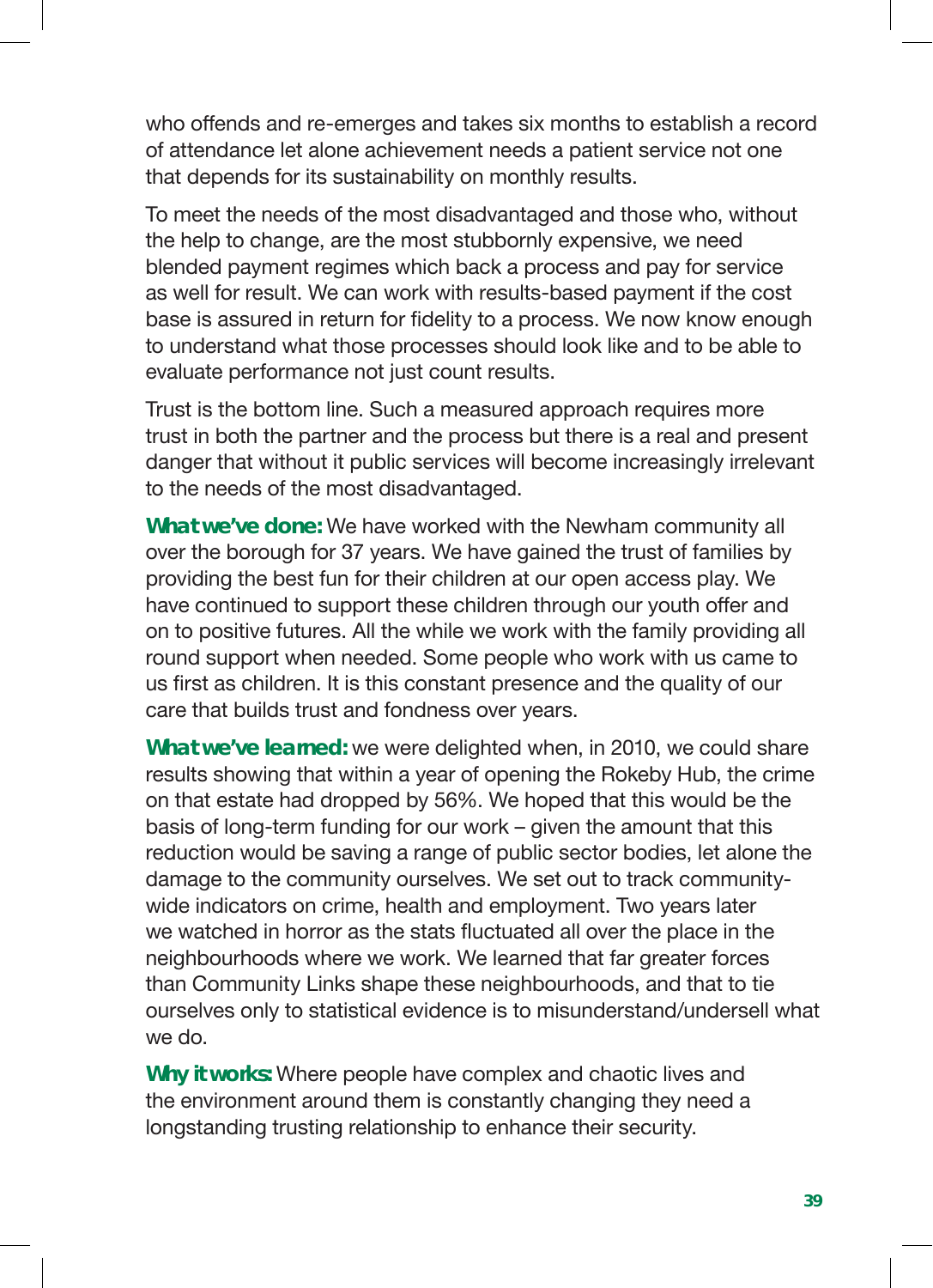#### **Jason Forde, Community Enterprise Manager**

Family life was tough for me growing up, a single parent looking after me and my four siblings. We never went on any holidays or to any theme parks – we had to entertain ourselves, so we'd just hang out on the streets.

My first contact with Community Links was one night when a detached youth worker introduced me to the Youth House and the CBS Youth Club. He said "You can come in here and chill-out it's warm and safe" – then I got to know about what was on offer, met some fantastic people. Not having a father figure at home, one of the Youth Leaders became a very influential mentor for me, he got me involved in some of the activities and I began to attend regularly. Community Links gave me a lot of experiences and opportunities that wouldn't have been open to me otherwise.

I moved on from the youth club and have managed a lot of different projects with Community Links; developing new ideas and delivering the youth offer. The biggest responsibility was when I was offered a manager post at the Community Links centre in the Royal Docks. I thought, "Wow this is a big job", but I took the knowledge and the skills I had learned, developed a fantastic team, it just worked. I always believe if it's achievable, we can deliver it.

My current role in enterprise ties in with the national and local agenda encouraging communities to be more responsible for their own local area. My role is to support individuals and groups to develop into active members of their community, as individuals, an enterprise or even a money-making business. You just need one or two members of the community to step-up and say "Look we can actually do this" and we'll be there giving them encouragement, support and the nudge to help them get started.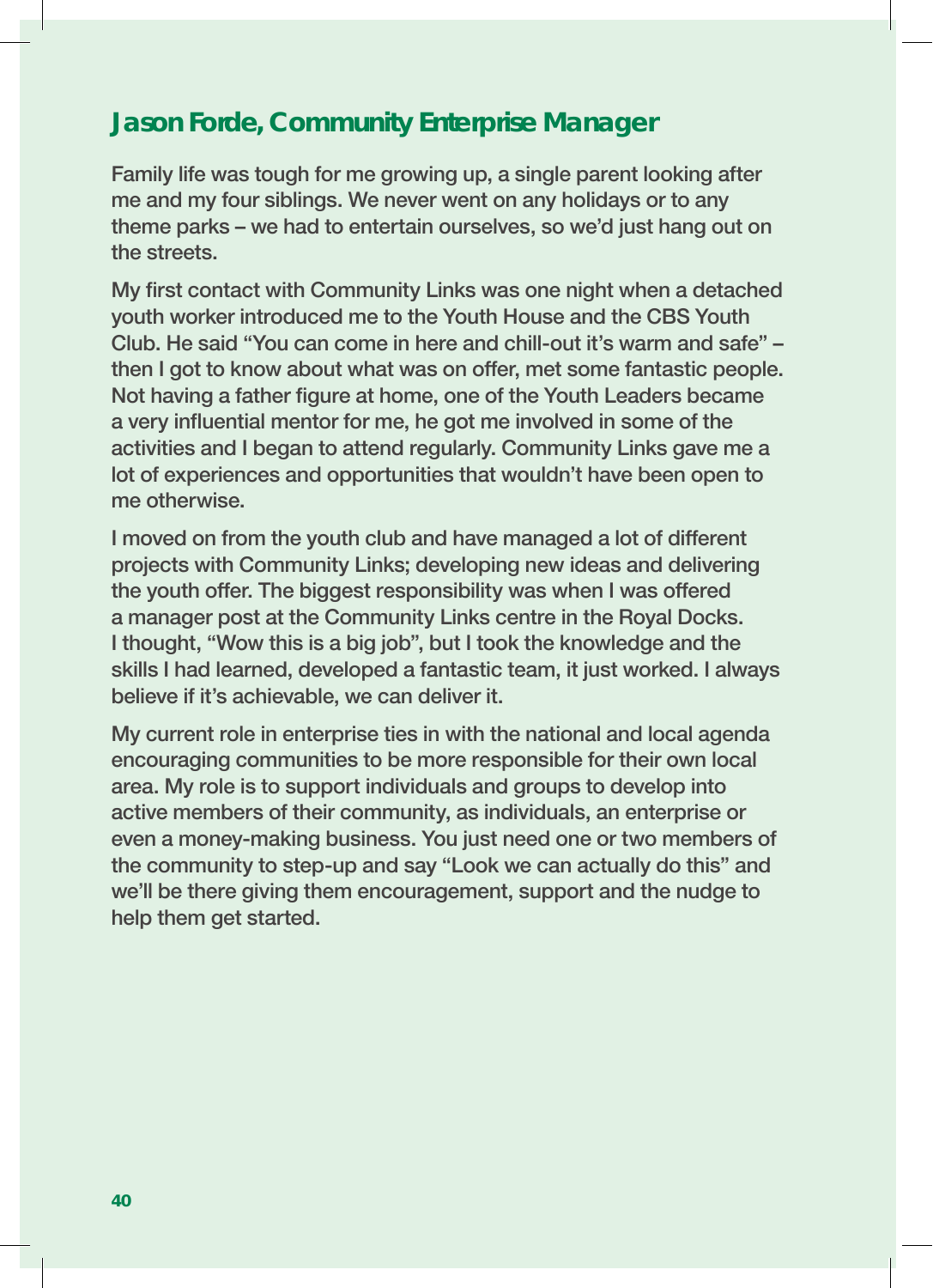#### **EACH OF THESE LESSONS ARE IMPORTANT ON THEIR OWN BUT MUCH MORE IMPORTANT TOGETHER.**

### **LOOKING BACK WE SEE…**

- <sup>l</sup> **That the rhetoric of the "Big Society" was often hollow and unoriginal but the themes beneath the banner are too good to go away and too important to be ignored**
- <sup>l</sup> **That the public expenditure cuts of recent years will not be restored in the foreseeable future and that, nationally, we are living through a period of escalating need and diminishing resources.**
- **That these trajectories are unsustainable but not inevitable.**
- **That elements of the Community Links approach, particularly to early action and to relationship building, reduce need and should be the operating principles not only at the centre of our work but also at the heart of our public services.**
- <sup>l</sup> **That such approaches can only flourish in the context of a thoughtful and trusting relationship between funder and funded.**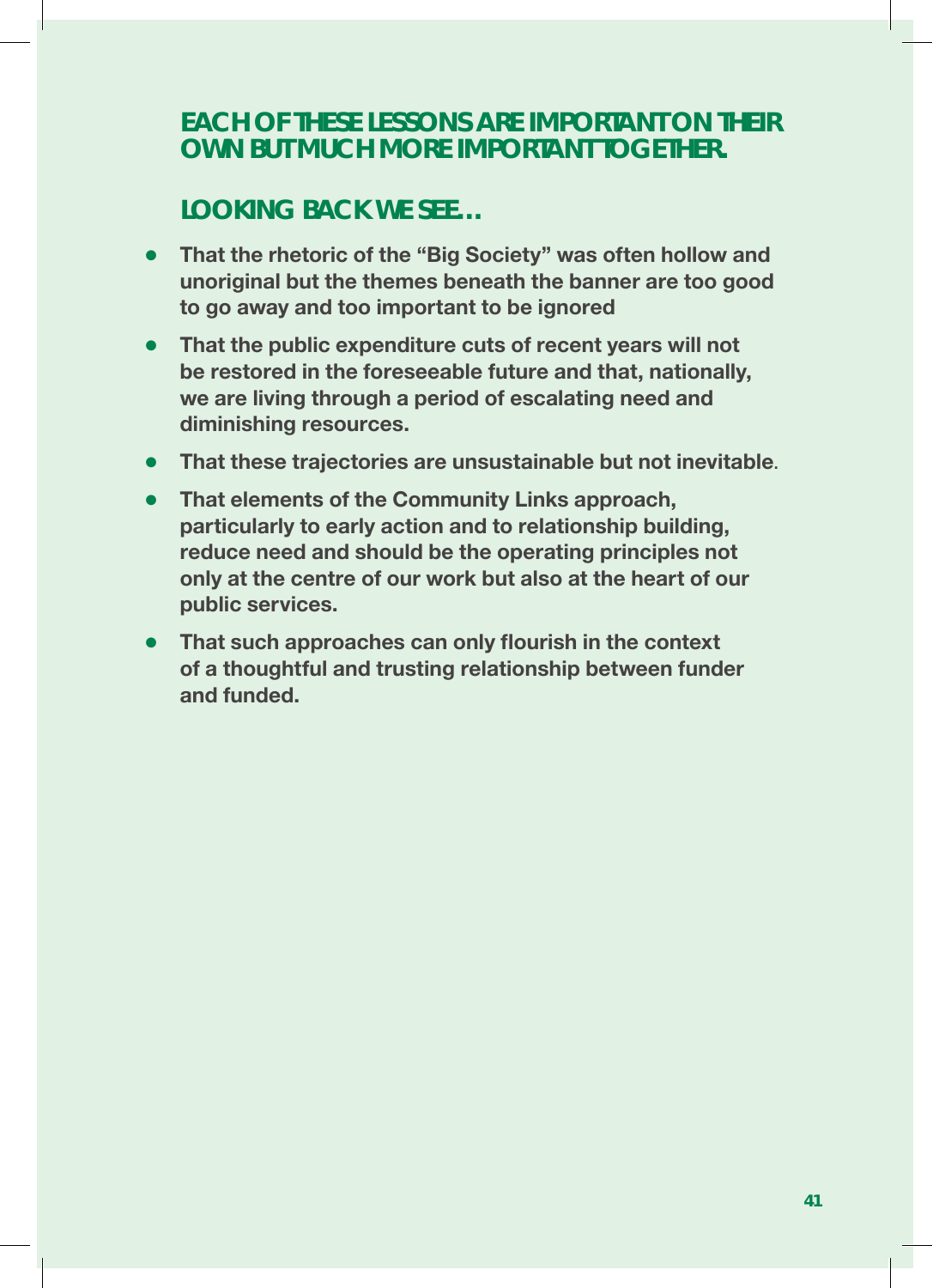#### **WE CONCLUDE THAT EACH OF OUR LESSONS ARE IMPORTANT AND THEY REINFORCE ONE ANOTHER.**

- **The built environment is changing in east London. This is not necessarily or inevitably a good thing but it can be. Our responsibility is to ensure that it is.**
- <sup>l</sup> **Early action, deep value relationships and the development of self help are ways of working which change lives and which in the longer term benefit the public purse. They are need reduction strategies and effective ways of working in this community and others like it**
- <sup>l</sup> **They are all dependant on a high level of trust trust between service user and service provider and trust between service provider and service sponsor.**
- **They all need long term commitment**
- <sup>l</sup> **And they all need the assurance of stable support to sustain this constant approach.**
- <sup>l</sup> **That support can only be assured when it is based on the consistent delivery of an efficient service and on the achievement of measurable results - a blended payment regime.**
- <sup>l</sup> **Payment by results is a low trust arrangement suited to the funding of transactions that can be completed in a short time and can be easily measured.**
- **Work that is less predictable, longer term and more difficult to measure requires a higher trust relationship between funder and provider.**
- **Blended payment is better suited to the building of capacity, confidence and deep value relationships, to preventing problems not picking up the pieces and to the kind of work that is entirely dependant on long term stability.**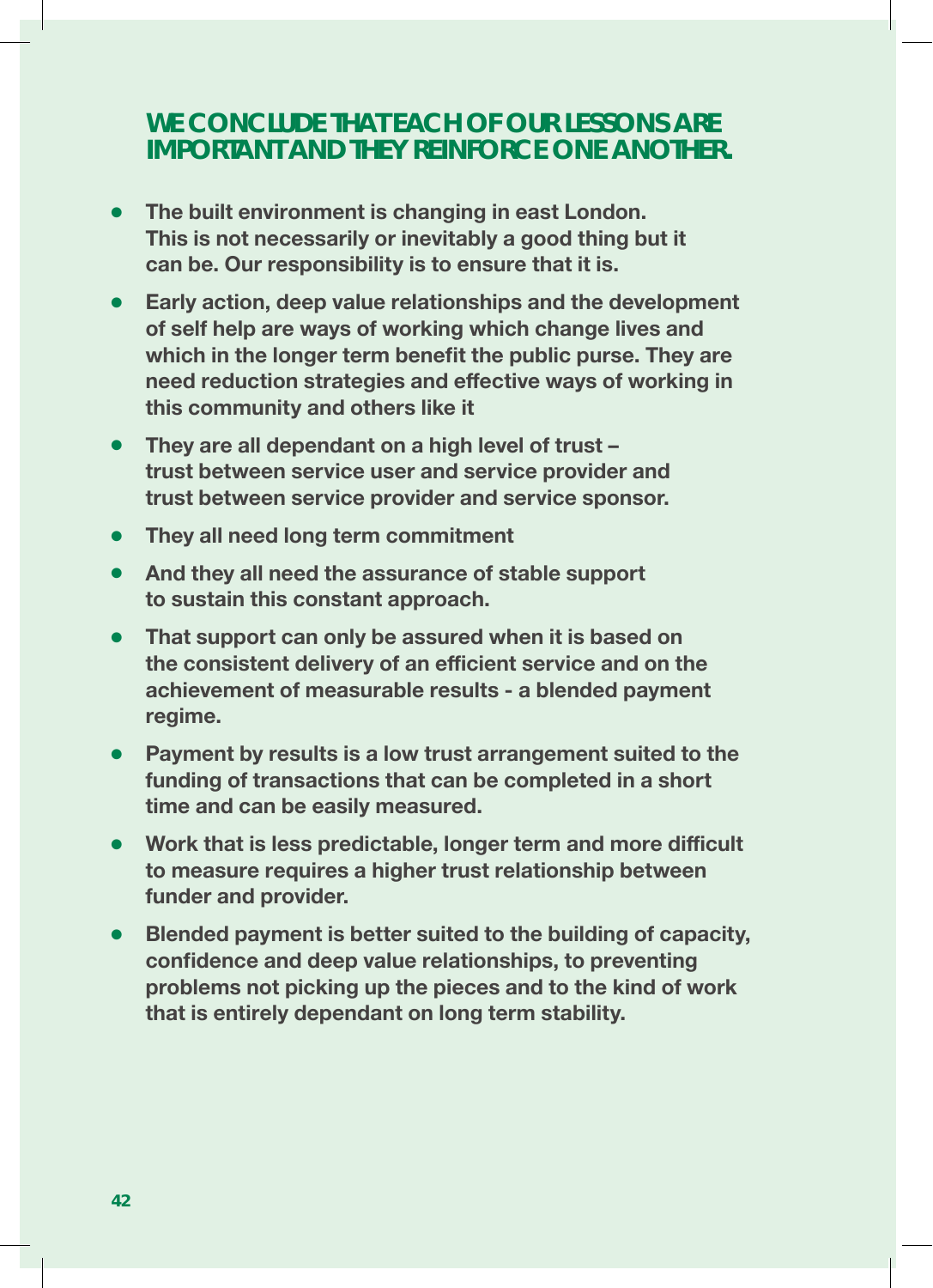#### **LOOKING FORWARD WE WILL BE…**

- **Sustaining our commitment to the development of creative new approaches to early action, for instance through our work on enterprise (there aren't enough jobs so we help to make them) and health (health services can't cope with the huge increase in diabetes so we educate and support and reduce need).**
- <sup>l</sup> **Promoting the importance of readiness and spearheading the campaign for a national shift towards earlier action across the sectors through our leadership of the Early Action Task Force.**
- **Campaigning for the recognition of deep value and for its application as the central organising principle at the heart of our public services**
- **Stretching, challenging and promoting the case for sustainable funding for the Hubs, the backbone of our work in east London.**
- **Developing the wider argument for blended funding.**
- **And as we began, ready to learn, eager to change, true to our founding values.**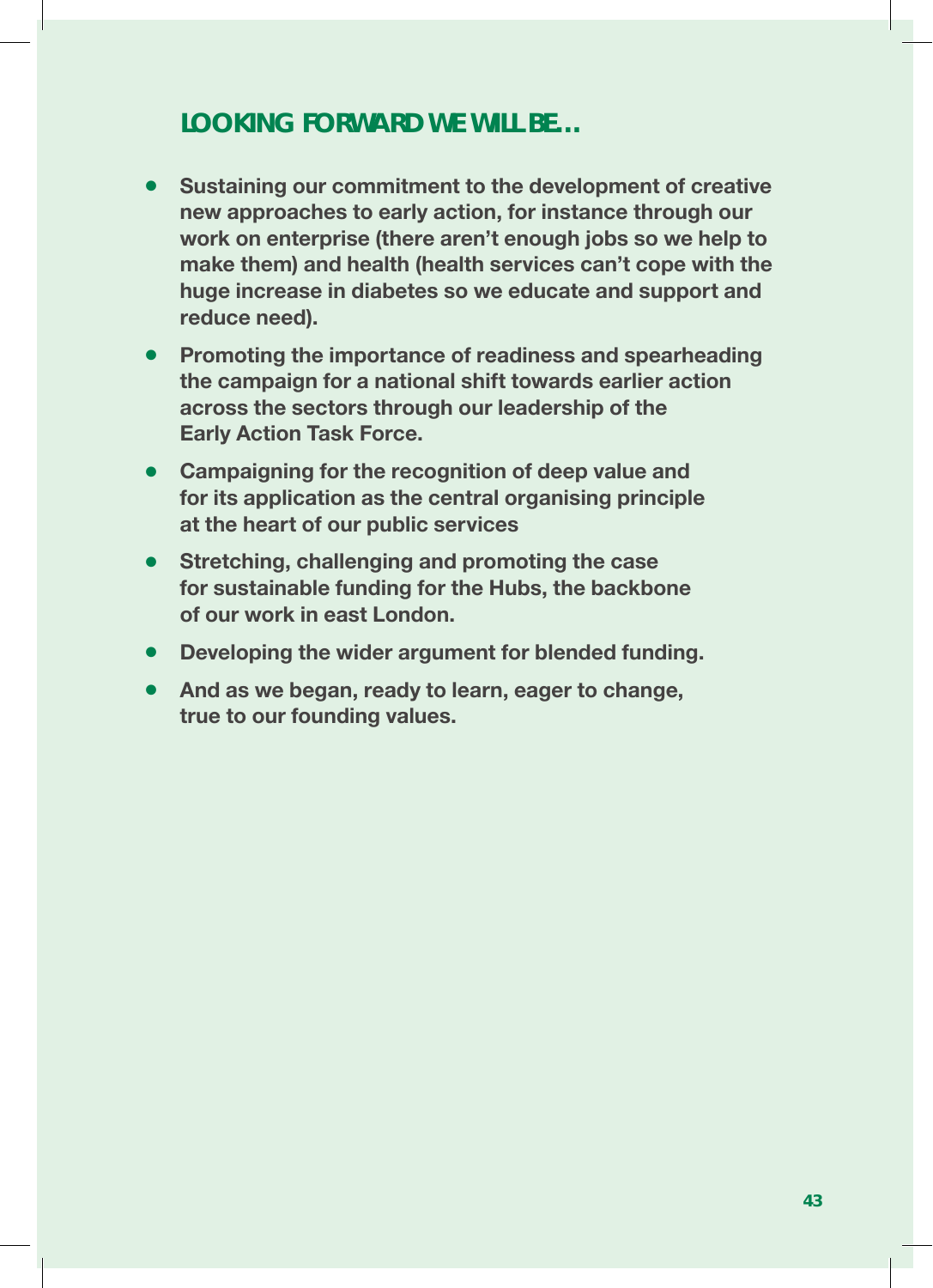© Published by Community Links 2014 Community Links Trust Ltd. – a charity registered in England. Registered Charity number 1018517 and Registered Company Number 2661182 British Library CIP is available for this publication.

*Revisiting Out of the Ordinary*  ISBN 978-0-9567126-9-1

As with every endeavour at Community Links, this publication is the result of insight and skills from many members of our team. A big thank you for their contributions and helping synthesise the learnings from our complex, life-changing activity to find positive solutions and build stronger communities: David Robinson, Jude Simmons, Geraldine Blake and Richard McKeever. And a special thank you to every volunteer, service user and client who has worked alongside us over the years.

We are grateful to the Lankelly Chase Foundation for supporting the work of Community Links and helping us share our learning.